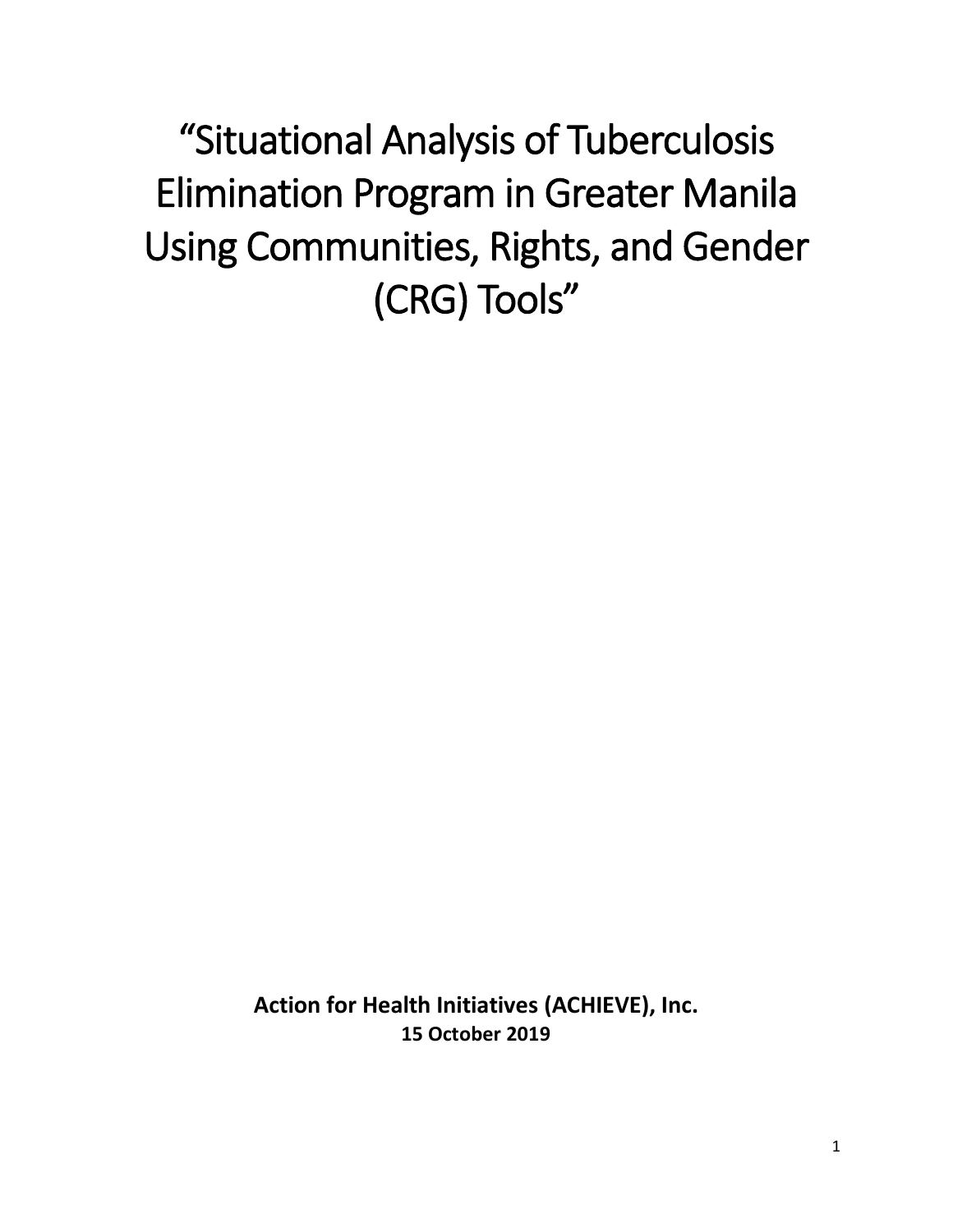## **© Action for Health Initiatives (ACHIEVE), Inc., 2019 Supported by the Stop TB Partnership and the USAID from the American People**

**Research Consultants: Atty. Carl Marx Carumba and Phillip Fiar-od – Legal Environment Assessment Amara Quesada – Gender Assessment Jeffry Acaba – Community Consultant**

**Project Coordinator: Junelyn Tabelin Research Assistant: Alfred Lacbayo Finance Officer: Rita Copino Administrative Assistant: Grace Lectura**

**ACHIEVE, Inc. Unit 201 Villasi Mansion, 160 N. Domingo St., corner Aurora Blvd. Brgy. Kaunlaran, Quezon City 1111 Philippines +63283617980 www.facebook.com/achieve.philippines.inc/**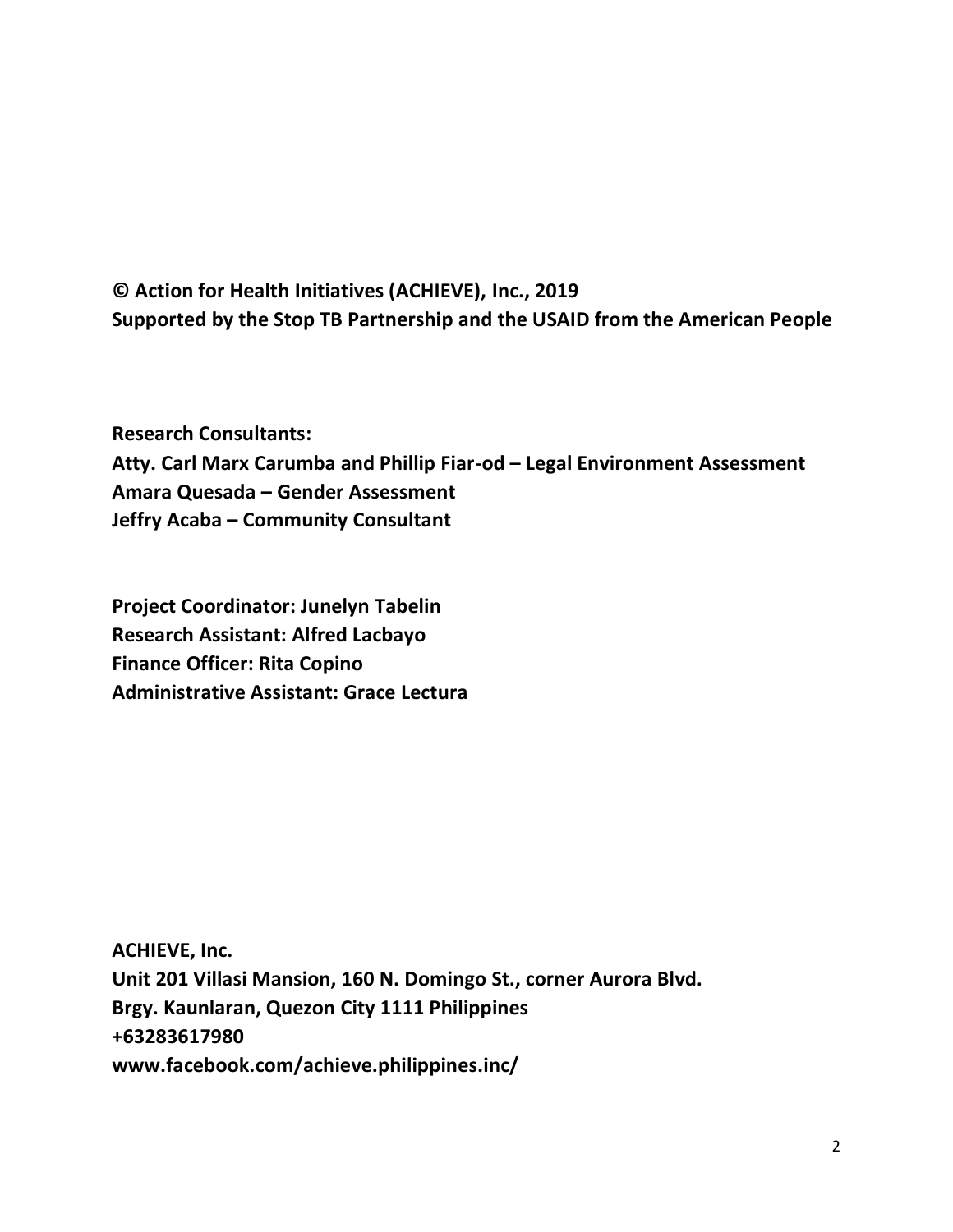## Acknowledgements

ACHIEVE would like to acknowledge and express its gratitude to the contributions of the following to the completion of this study:

The study was supported by Stop TB Partnership and the American People through USAID. Special thanks to Viorel Soltan, James Malar and Thandi Katlholo for their technical inputs and guidance throughout the project implementation;

The National TB Elimination Program of the Department of Health for their inputs in the development of the research protocol, and their commitment to take the findings of the study forward in revising the national strategic plan for TB;

The Samahan ng Lusog Baga, Transpinay Plus, Association of Positive Women Advocates, HIV and AIDS Support House, the Core Group members of the United TB-HIV Advocates Network, and the Case Managers of the Quezon City Health Office for recruiting research participants for this study;

The Key Informants for sharing their time, their expertise and their insights about the situation of TB in the Philippines;

Most importantly, the members of TB-affected communities who participated in the study and shared their experiences most generously. Their courage and strength inspire us everyday.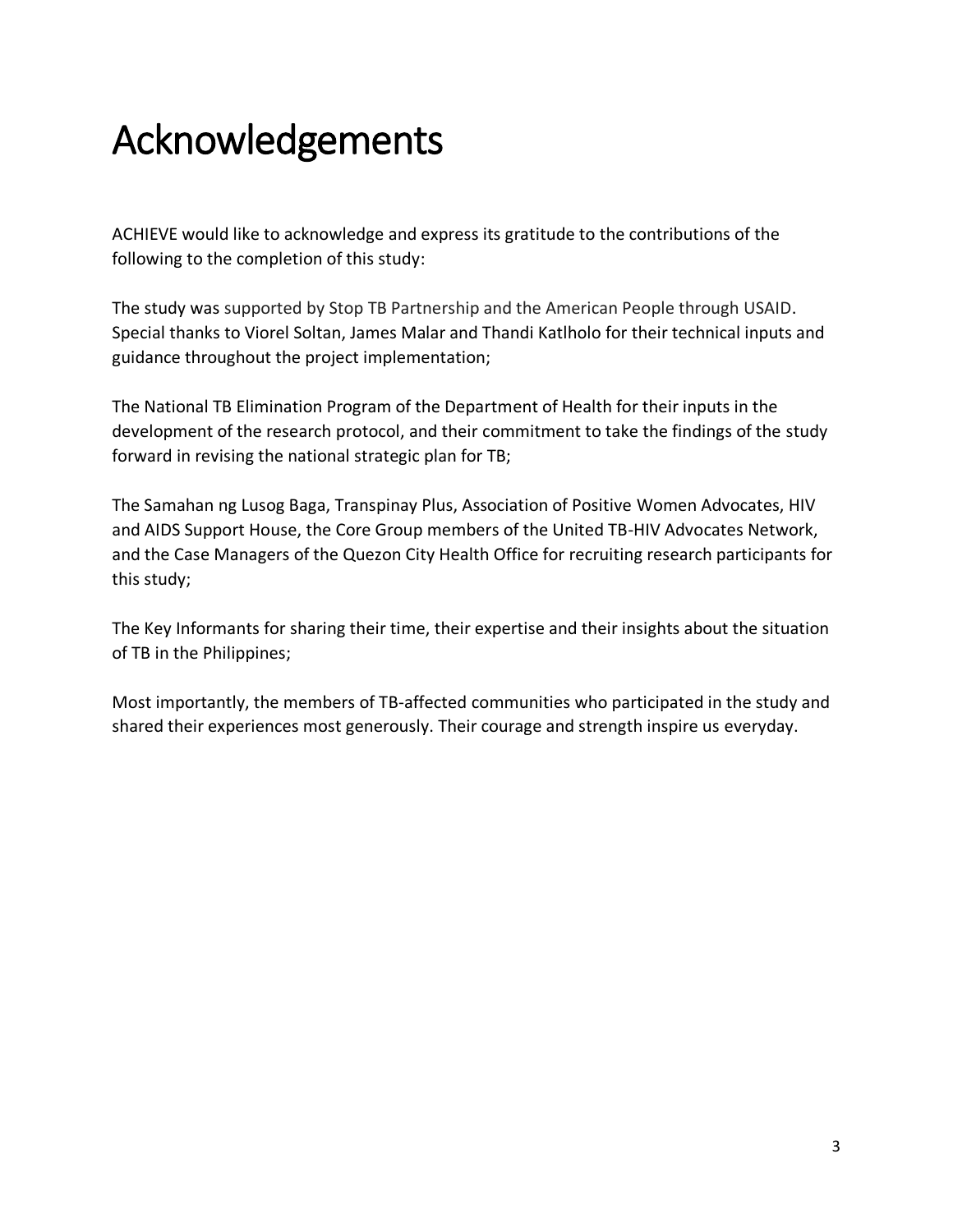## Table of Contents

Acknowledgements Table of Contents

| Introduction                                    |    |
|-------------------------------------------------|----|
| Review of Related Literature                    |    |
| Research Methodology                            | 17 |
| Findings of the Study                           | 24 |
| Legal Environment Assessment                    | 24 |
| Gender Assessment of the Philippine TB Response | 27 |
| Towards a People-Centered TB Response           | 41 |
| <b>Community Recommendations</b>                | 58 |
| References                                      | 59 |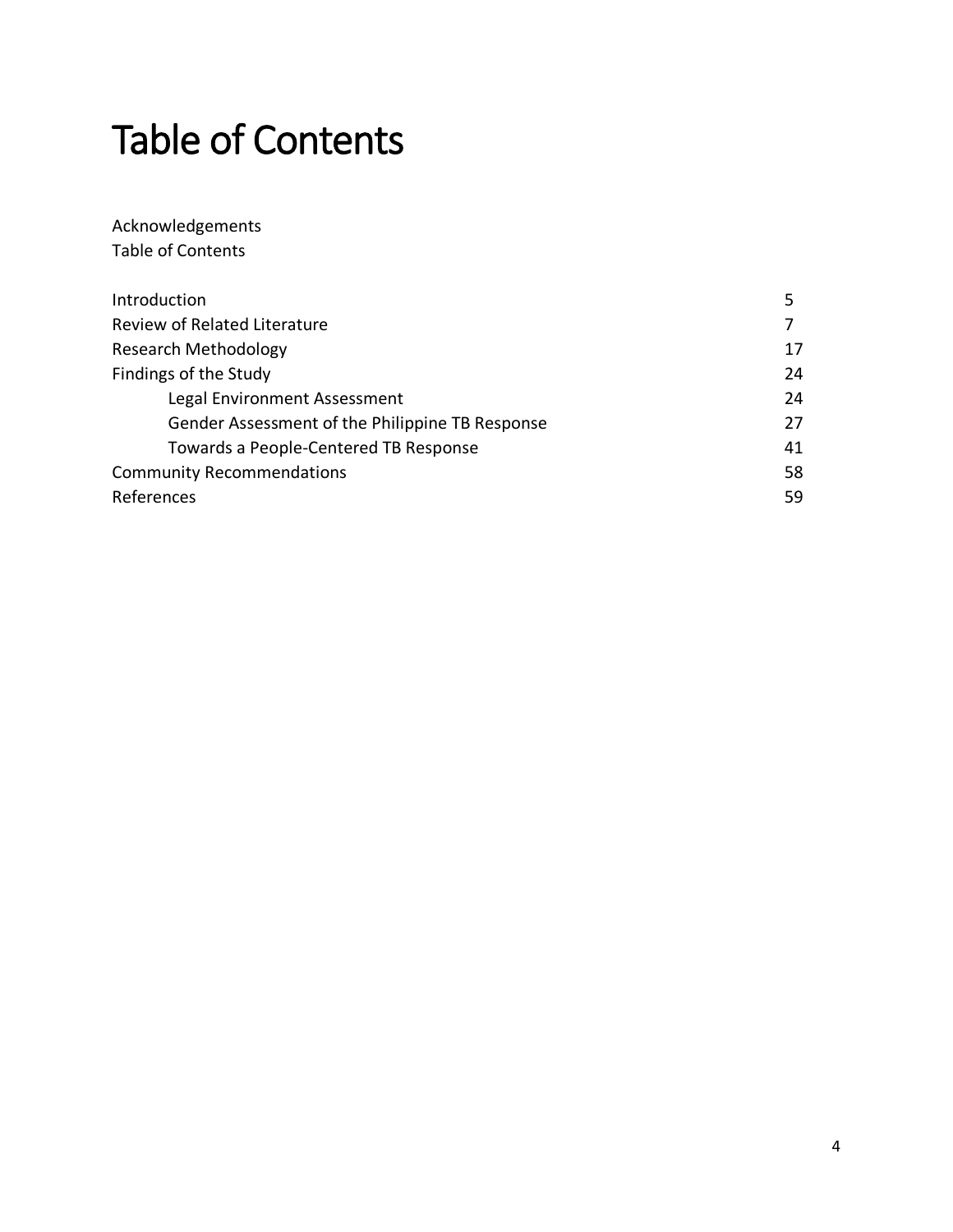# Introduction

According to the World Health Organization's latest estimates, the Philippines is among seven (7) countries with the highest number of people with tuberculosis. These is an estimated 581,000 Filipinos infected with TB. Unfortunately, almost 50% of these people have not yet been diagnosed or notified.

Based on the 2016 National TB Prevalence Survey (NTPS), one to two (1-2) of every three (3) bacteriologically confirmed PTB cases were missed using symptoms alone. Also, two (2) out of three (3) bacteriologically confirmed XDR cases were smear negative. These point to a need to upgrade the kind of testing equipment that local health centers have, especially because these public health facilities are the most accessible to the communities.

Additionally, poor health-seeking behavior plays a factor in the gap between the estimated number of TB cases and those that are already notified. According to the NTPS, trivial nature of symptoms, the loss of income, travel, and side effects of drugs are among the primary reasons why most people are not consulting healthcare providers. This is further reflected by figures showing that about 41% of survey respondents (N=2,815) with screening symptoms did not take any action while 40% opted to self-medicate. Thirty-four percent (34%) of bacteriologically confirmed TB cases with screening symptoms did not take any action and 37% self-medicated.

If these trends continue, the Philippines will not be able to reach its targets to end TB by 2022. After the High-Level Meeting to End TB in 2018, the Philippines committed to diagnose and treat 2.44 million Filipinos with TB by 2022. As of 2017, the TB diagnosis and treatment reached only 317,266. There is a very long way to go to reach the targets.

In 2016, the Philippine Congress enacted Republic Act 10767 or the Comprehensive TB Elimination Plan Act. This national policy provides a framework to enhance TB elimination by strengthening the healthcare sector, improving public-private partnership and making TB notification mandatory. But there are glaring gaps in this law: the very limited role of communities in the national TB response, and the lack of protection against TB-related stigma and discrimination.

As assessment of the national TB response from the perspectives of communities, human rights and gender is crucial at this point to help reach national targets on TB elimination.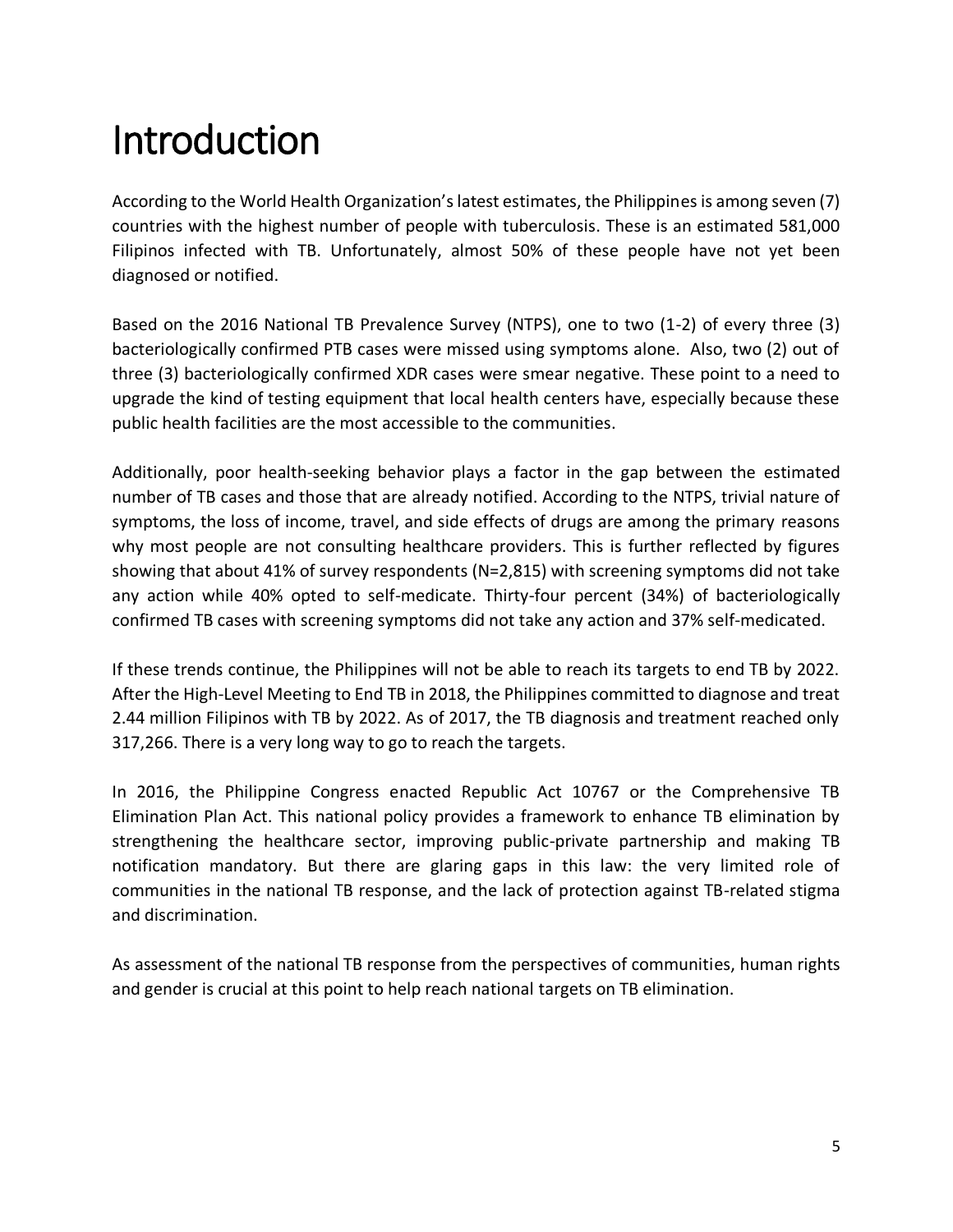### **Objectives of the Assessments**

The goal of this study is to enhance the national TB elimination program by integrating the perspectives of affected communities, and the gender and human rights dimensions related to the TB epidemic, and utilizing these perspectives in identifying the vulnerable communities that are still unreached. Specifically, the study aims to:

- Generate data on the gender and human rights-related factors that affect access of vulnerable communities to TB programs and services;
- Generate data on the issues and challenges encountered by the TB program and service providers in implementing programs and delivering services to eliminate TB; and
- Generate program and policy recommendations to improve the access of vulnerable communities to TB programs and services.

## **Significance of the Study**

The results of this study will contribute to a more holistic approach to the TB programming and policy in the country. The data it will generate will enhance the understanding of TB stakeholders, including the affected communities, on the intersection of gender and human rights in the context of TB so that they can evaluate how to improve the current approaches in program and policy on TB prevention, treatment and care. In turn, this will contribute to the eventual elimination of TB in the country.

Moreover, this research will contribute to knowledge and will respond to the current gaps in TBrelated literature, especially its intersection with gender and human rights. It also amplifies the voices of communities affected by TB, which have so far been unheard. This would aid future researchers, policymakers, program implementers, and medical professionals by providing them with a baseline on tackling similar studies in the Philippine setting.

## **Scope and Limitations**

Due to financial and time constraints, this situational analysis was only implemented within Metro Manila and gathered qualitative data through focus group discussions (FGD), key informant interviews (KII) and in-depth interviews. The data collected here is not envisaged to be generalized to a bigger population. It will however, provide an important baseline for further study on the gender, human rights and other related social factors that communities affected by TB experience, which might provide insight for program and policy development and enhancement.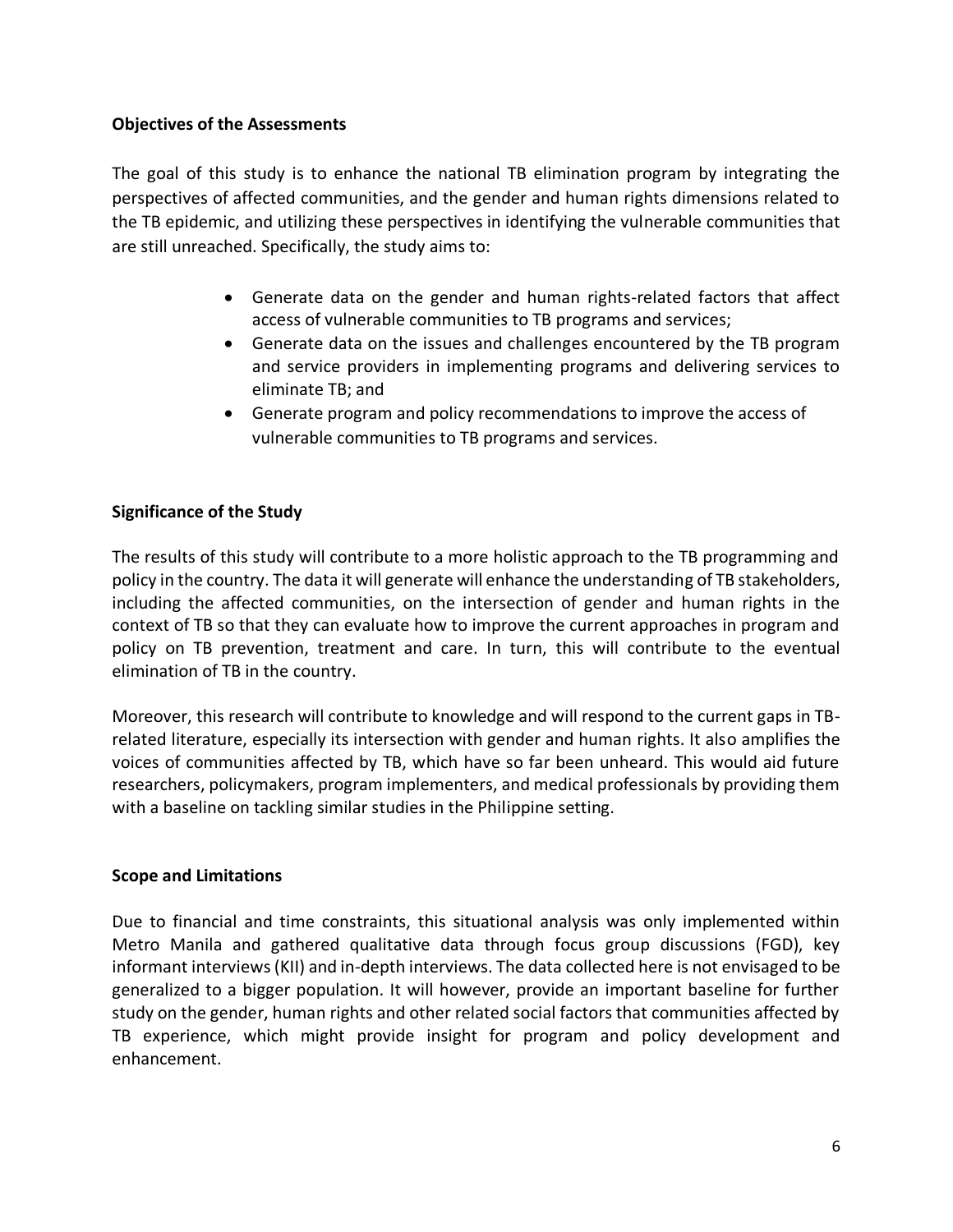## Review of Related Literature

## **Gender and Tuberculosis**

## **Approaches in Studying the Gender Dimensions of Tuberculosis**

Before the 1990s, TB research emphasized the biomedical aspect of the disease. The next decade saw the development in research of TB – one that considered the gender aspect. Gender and tuberculosis were studied qualitatively and quantitatively. Two of the earliest studies in gender and TB were case studies that compared the prevalence between men and women (Onyango, 1995), and a review on the epidemiological aspect of TB and its differences on sexes (Holmes, Hausler, & Nunn, 1998).

Gender and tuberculosis research further developed when International Organizations initiated the conduct of studies to explore the gender dimension of TB. Specifically, in 2002 the WHO wrote a report that synthesized the information available at that time. These pieces of information were collected to examine the gender dimension and overcome the barriers it produces in prevention, coverage, and treatment of TB.

Through this, the succeeding work on gender and tuberculosis focused on the welfare of the women population (Allotey & Gyapong, 2008). This development brought forth the understanding on the effects of gender social construction on the treatment and prevention of TB – and other diseases as well.

In a review conducted by van den Hof and her colleagues (2010), they showcased different approaches utilized by researchers in studying gender and tuberculosis. Four primary themes were identified in the collection of TB and gender research: (1) Health-care seeking, (2) Diagnosis and treatment initiation, (3) Treatment adherence, and (4) Treatment outcomes. For each theme, van den Hof and her colleagues extracted several information on the differences between men and women in relation to TB and healthcare practices.

Studies focused on the health-care seeking behavior were able to provide information on access to healthcare services, help-seeking patterns, and patient delay. Moreover, gender-related factors that influence their access to healthcare, help-seeking patterns, and patient delays were identified in the collection.

Accordingly, literature on diagnosis and initiation of TB treatment emphasized the access to TB diagnostics, health care system-related delays in TB diagnosis, results of diagnosis, initiation of treatment after diagnosis, and interaction between healthcare staff and their patients.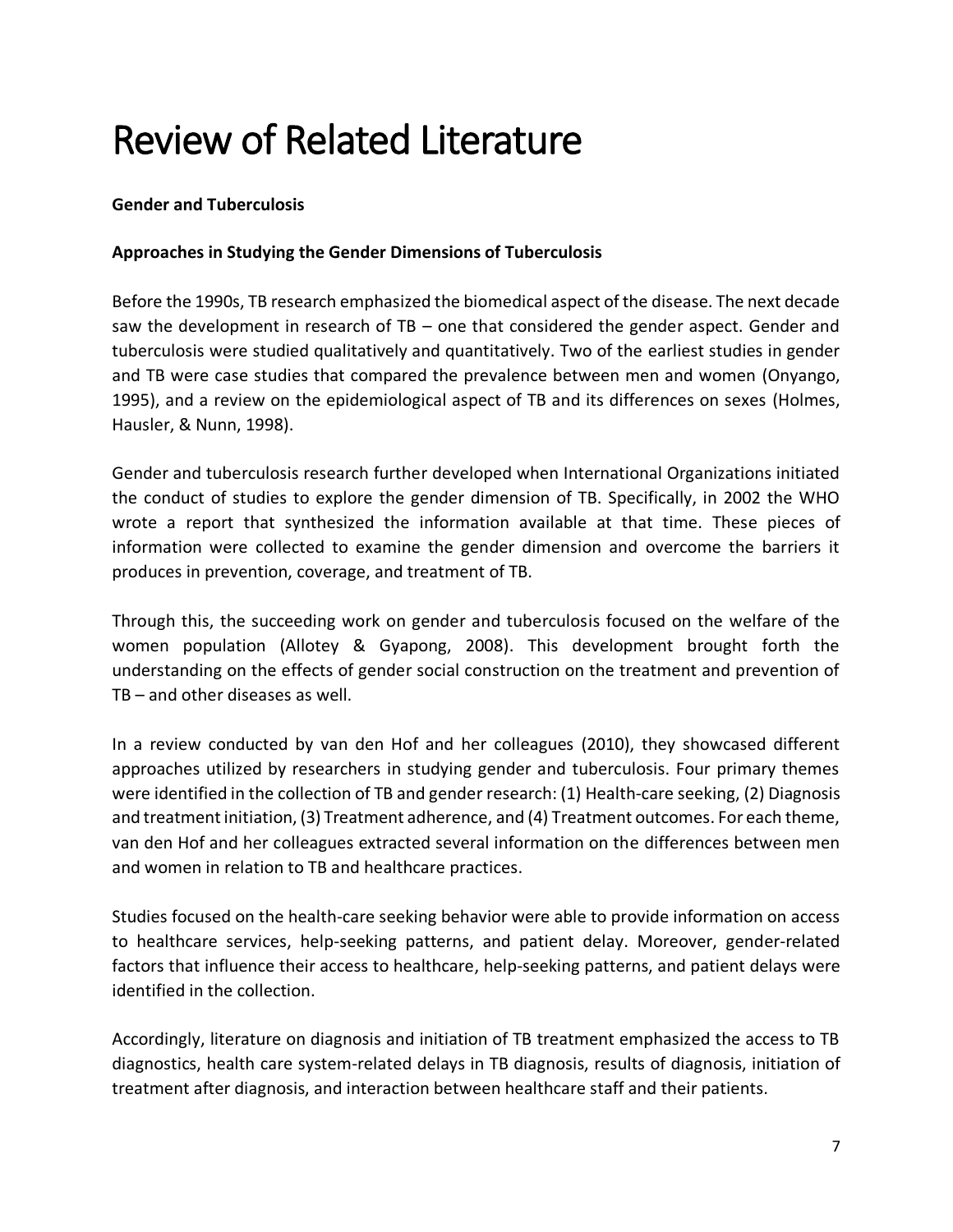The topic on treatment adherence was the least explored theme among the four. Nevertheless, research on treatment adherence yielded findings on the patient's adherence to treatment of TB and latent TB infection. Additionally, qualitative studies to explain these were also identified. Due to the limited scholarship in this area, van den Hof and her group posited prospective studies that may assess interventions on adherence.

Finally, studies done on treatment outcomes explored the different outcomes when treating TB: (1) successful, (2) death, (3) default, (4) failure, (5) smear and culture conversion, and (6) adverse events. Other outcomes were also identified in this theme such as: (a) radiological, (b) pharmacokinetics/biochemical, (c) body mass index, (d) quality of life, (e) hospitalizations, and (f) relapse.

## Findings in Research of Gender Dimensions of TB

Research on TB saw that males are more notified compared to women. This dubbed TB as the 'disease of men than of women.' It led to the development of the gender dimension in tuberculosis research, which emphasized the identification of barriers among women when seeking TB treatment. Biological, socio-cultural, and economic factors were the focus in discussing this scholarship.

HIV was the primary biological factor that posed challenges in treating TB (Allotey & Gyapong, 2008; PATH). HIV contributed to the development of TB among the infected individuals – new infection or reactivation of latent infection. Also, TB has been the primary cause of mortality among HIV patients.

In addition, the consideration of HIV has provided depth and complexity in TB research. Consolidating HIV in TB research paved way for deeper understanding of the social challenges that affected HIV patients who contracted TB – and vice versa (TB patients who contracted HIV). Moreover, inclusion of HIV in the study posited several gender-related areas of studies that may explain TB incidences such as biological functions, access to care, health seeking behavior, and stigmatization.

Biological functions and social construction of gender were found to be a reason in hindering TB prevention and treatment among males and females – especially in developing countries (van den Hof, Najlis, Bloss, & Straetemans, 2010; Onifade, et al., 2010; Horton, et al., 2016; Bhutia, 2016). Females encountered greater barriers in receiving appropriate medical attention due to their subordinate status, lack of independence, and deficient knowledge towards TB.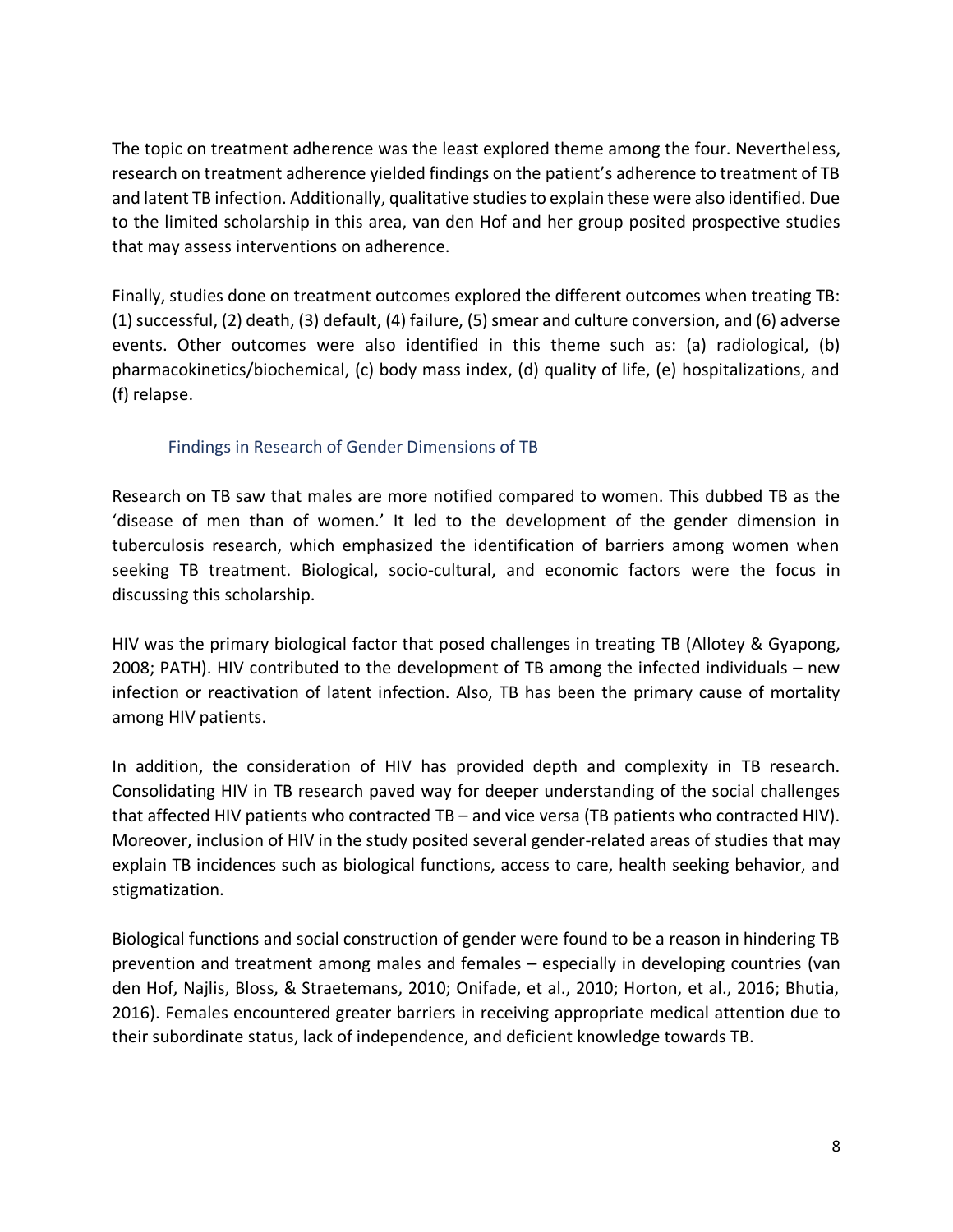In developing countries, females are socially constructed to be subordinates (Onifade, et al., 2010; Horton, et al., 2016). They are expected to submit themselves to their male member within their family – husbands, brothers, fathers, and uncles. This view renders the female to be considered less valuable in their families and minimal importance are given to their welfare. Moreover, this perspective towards female attracts stigma and discrimination and thus contracting diseases makes them prone to become outcasts of their families.

The stigma and discrimination received by women discourages them to access healthcare services (Karim, Begum, Islam, & Chowdhury, 2003; Mitchell, 2014; Neyrolles & Quintana-Murci, 2009). Additionally, women become subject to violent abuses and become outcast of their families. For instance, TB-infected women in Kenya are evicted from their households and left to live by themselves in the streets wherein they are raped by roaming men in the neighborhood (KELIN, 2018; Onyango, 1995).

Additionally, females in developing countries lack independence, which can be attributed to their lack of economic resources and relegation as caretakers. Such situation hinders women from attending to their own welfare, including their health. Along with the stigma and discrimination, lack of independence due to insufficient economic resources restricts their mobility to access healthcare services.

Accordingly, women in developing countries have low knowledge on TB due to low literacy and the failure of information to reach them. (van den Hof, Najlis, Bloss, & Straetemans, 2010). As a result, this lack of understanding of TB increases the stigma on the disease, which leads women to hide their condition and prevent them from seeking healthcare services.

Furthermore, in Western Pacific and Southeast Asia, it is important to note that women in developing countries do exert effort to ensure that their health concerns are addressed (World Health Organization, 2016; Carter, 2015; World Health Organization, 2002; Tomorrowmakers, 2018). However, they tend to seek help from less qualified private healthcare service provider in lower level healthcare facilities, which could potentially risk their lives by prolonging the infection which may already require complex medication or treatment by the time they are referred to more qualified healthcare professionals.

On the other hand, men have more capacity to access healthcare services because they are the primary income earner in their family (LSHTM, 2014). However, because of their role as breadwinners, they would also rather not go to health centers if it meant losing a day's wages. Moreover, prevailing concepts of masculinity lead to low regard for health among men, which prevent them from accessing health services and may leave their TB condition either undiagnosed or untreated.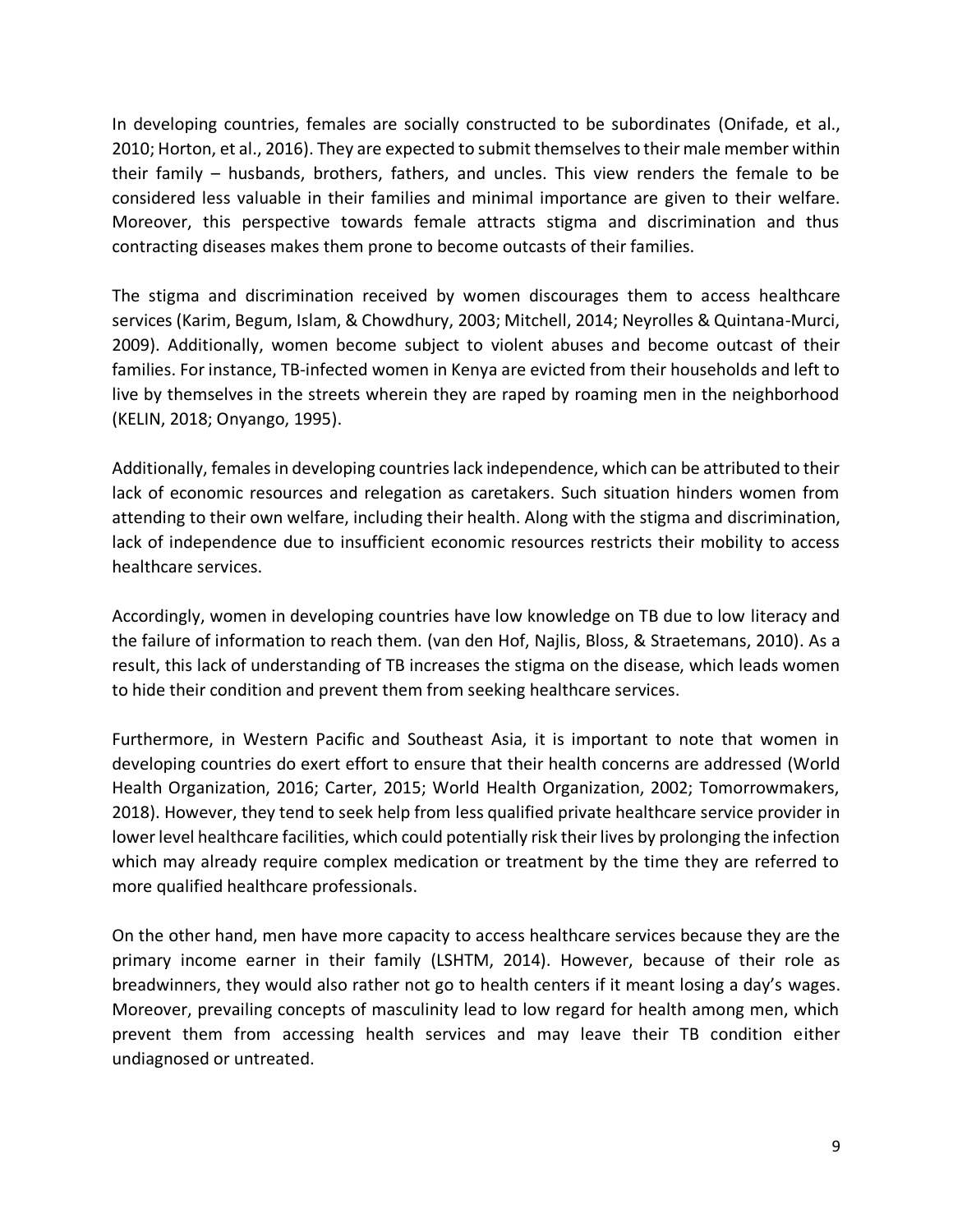In terms of diagnosis and initiation of treatment, it is apparent that men are diagnosed more often than women (van den Hof, Najlis, Bloss, & Straetemans, 2010). However, it is not clear whether this is directly related to women's difficulty in accessing healthcare services. In fact, more sensitive diagnostic approaches diminish the differences between the two genders.

The prominence of gender roles among developing countries is one of the sociocultural factors that causes problems to diagnosis and treatment of female patients (Yang, et al., 2014; Govender, 2017). Interaction with male doctors causes discomfort among female patients. Gender roles dictate that women's serve the men, not the other way around. This dilemma leads to late diagnoses and treatment among women.

Nevertheless, female patients are notably more adherent to treatment compared to males. Independence of men and the lack thereof among women were seen to be the reason for such compliance patterns (van den Hof, Najlis, Bloss, & Straetemans, 2010). Moreover, sociocultural factors dictate how they should adhere to their treatment. Men as primary income provider are forced to work while minimizing their costs. On the other hand, women as caretakers hasten their recovery to ensure that their children will not contract the disease.

As per the limited literature, it can be drawn that their adherence correlates with their treatment outcomes (van den Hof, Najlis, Bloss, & Straetemans, 2010; LSHTM, 2014). Women have better treatment outcomes –they get cured of TB while men either default treatment and die. Nevertheless, it is important to note that strong conclusions cannot be drawn due to thinness of the literature.

## **Legal Environment of Tuberculosis Treatment, Prevention, and Elimination: The Philippine Case**

## Initiatives to control Tuberculosis in the Philippines

In recent years, there have been several mechanisms established to control TB. These mechanisms can be traced back as far as 1910 wherein a private organization named, Philippine Islands Anti-Tuberculosis (now Philippine Tuberculosis Society, Inc. – or PTSI) pursued case finding and provided in-patient services. At that time, no exact regiment was provided for TB patients. They addressed the disease via hospitalization and bed rest (DOH and PhilCAT, 2004).

The 1930s and 1940s saw the development of TB control in the Philippines through the creation of the TB Commission. This paved the way for the establishment of Chest Clinics in selected areas in the Philippines. This provided an accelerated provision of in-patient services. Moreover, streptomycin was included as part of treatment for TB.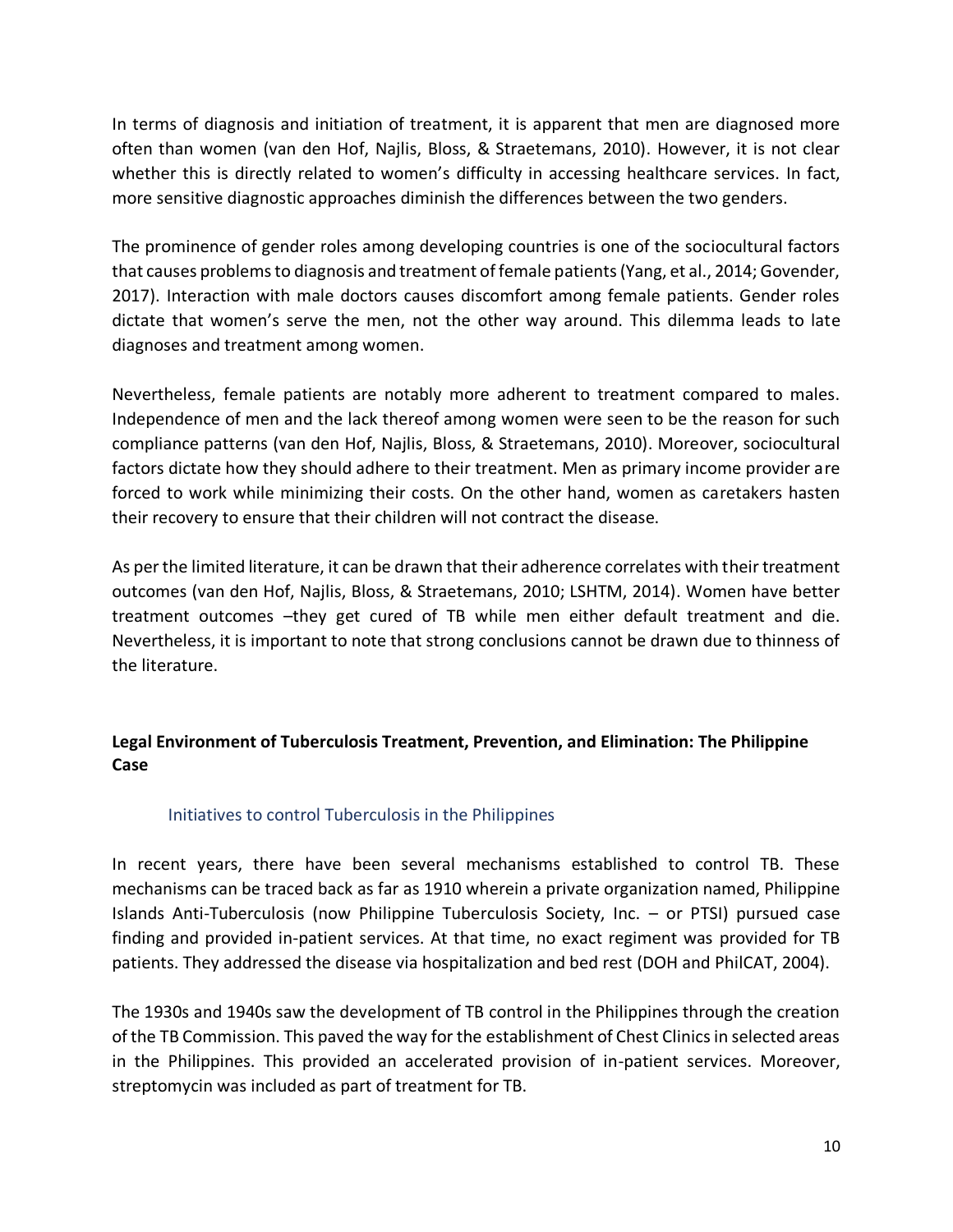In 1950s to 1960s, TB Commission became the Division of Tuberculosis under the Secretary of Health. The new Division created the TB Center at DOH and collaborated with the TB Ward of San Lazaro Hospital. Chest x-rays, sputum and bronchial washing examinations, and case holding were being provided. Bacille Calmette-Guerin – or BCG – vaccination was introduced as preventive measure for TB – a program assisted by United Nations Children Fund (UNICEF).

In 1954, the Congress passed the Republic Act 1136 which became the basis for the creation of both the Division of Tuberculosis and the National Tuberculosis Center of the Philippines established in the DOH compound. It also mandated the provision of funds and support for the operationalization of the National TB Control Program. At this period, a triple therapy of isoniazid, streptomycin, and Para-amino salicylate was initiated. Additionally, the National TB program accelerated its coverage in rural health units which was established.

TB Control responsibilities in 1970s to 1980s were increased in the rural health units. The domiciliary care program was launched, and the Philippine College of Chest Physicians was formed as a non-government organization society of Philippine Medical Association that puts TB as one of its initial concerns.

The partnership between DOH and Philippine Tuberculosis Society resulted to the establishment of National Institute of Tuberculosis (NIT) with the help of WHO and UNICEF. The institute focused on human resources development wherein they undertook operational researches and trainings via primary health care approach. Moreover, Presidential Decree No. 996 providing for compulsory BCG vaccination was issued on September 16, 1976. This soon became a key part of the Expanded Program for Immunization.

The NIT conducted the first National TB Prevalence Survey – through the assistance of WHO and UNICEF – while the Lung Center of the Philippines was created as a tertiary hospital for pulmonary cases including TB. This period also saw the introduction of a new regiment called Short-Course Chemotherapy (SCC). Moreover, a fourth drug, was included – either streptomycin or ethambutol – for Intensive Phase of the treatment regimen for in-patients.

Upon the conclusion of the 1986 revolution, there were several changes in different sectors of the country – including the health sector. Ministry of Health was renamed to and reorganized as the Department of Health. The TB Control Services was established under the Office of Public Health Services and the Strengthened National TB Control Program was launched. Under it, the TB Control Services was given a Php 200M budget for drugs, and the SCC was adopted nationwide. In 1987, PTSI adopted the expanded community-oriented TB control program which created microscopy centers in the provinces.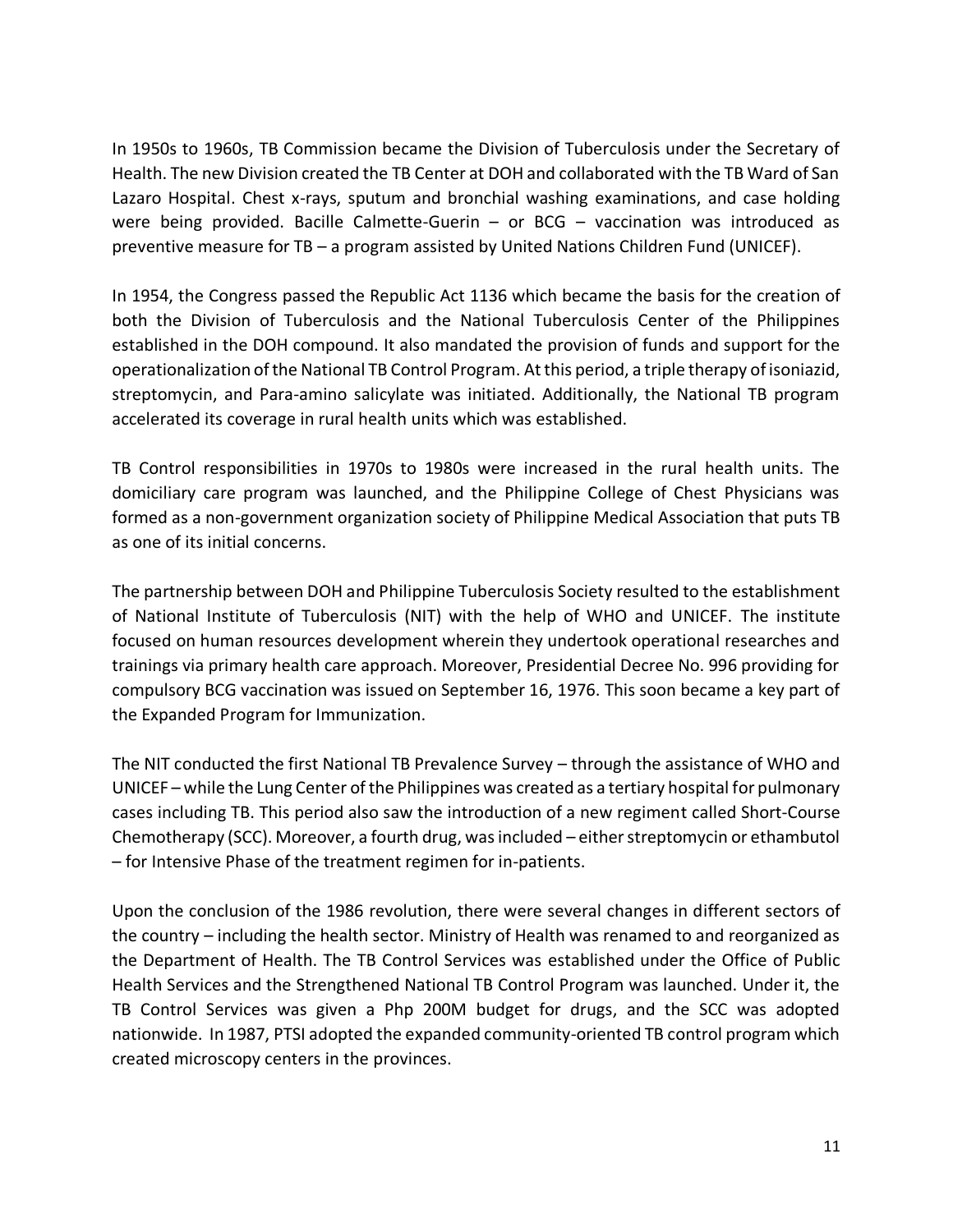From 1990s to early 2000s, support from international entities boosted the TB control programs in the Philippines. Moreover, the provision of health services devolved from the DOH to the local government units took place in accordance to the Local Government Code of 1991. Thus, allowing the local government to manage their TB program and deliver it to their constituents. It also created a division of labor wherein the local government served as the implementers while the DOH became dedicated in policy development, regulation, and provision of financial and technical support.

Moreover, in the mid 1990s, there was amplified national awareness campaign and mobilization of support for TB prevention and control. It was also during these years when the DOTS was first piloted in selected areas within the country – an initiative by the TB clinic of University of Sto. Tomas. The method was used primarily for outpatients. The second TB prevalence survey was conducted during this period.

Furthermore, DOH reformed the health sector agenda to improve the delivery of health services in the country. The reform included the funding for priority public health programs, promotion of the development of local health systems, fiscal autonomy to government hospitals, strengthening of capacities of health regulatory agencies, and the expansion of the National Health Insurance Program.

From 2000s to early 2010s, the initiatives to address the TB has further developed. Most notably, in 2012, the DOH – in partner with USAID and PBSP – implemented the IMPACT program (DOH, USAID & PBSP, 2014). The program aimed to provide a 5-year technical assistance to the selected project sites across the Philippines. The assistance involves the reinforcement of the city's or municipality's (1) health service delivery, (2) health financing, (3) health workforce, (4) health information systems, (5) access to medications, and (6) health leadership and governance.

IMPACT targeted 43 LGUs from National Capital Region, Luzon, Visayas, and Mindanao. The distribution of targeted project sites are as follows: 11 from NCR, 14 from Luzon, 5 from Visayas, and 13 from Mindanao. As per the reports disseminated by DOH in 2012-2016, there are similarities among the problems faced by these selected project sites.

For instance, problems on health service delivery consisted of inadequate capacity to perform laboratory tests due to scarce number of providers that focused on TB – including the provision of TB-DOTS. Moreover, the lack of materials and facilities, specifically for TB, showed that TB was not a priority.

In health financing, the problem was simply that the budget to address TB was not enough. Moreover, there was low PhilHealth coverage particularly for TB. PhilHealth benefits were usually not availed or utilized. As for access to medications, there were fewer stocks for medicines provided by healthcare service providers. Also, there were several laboratories that did not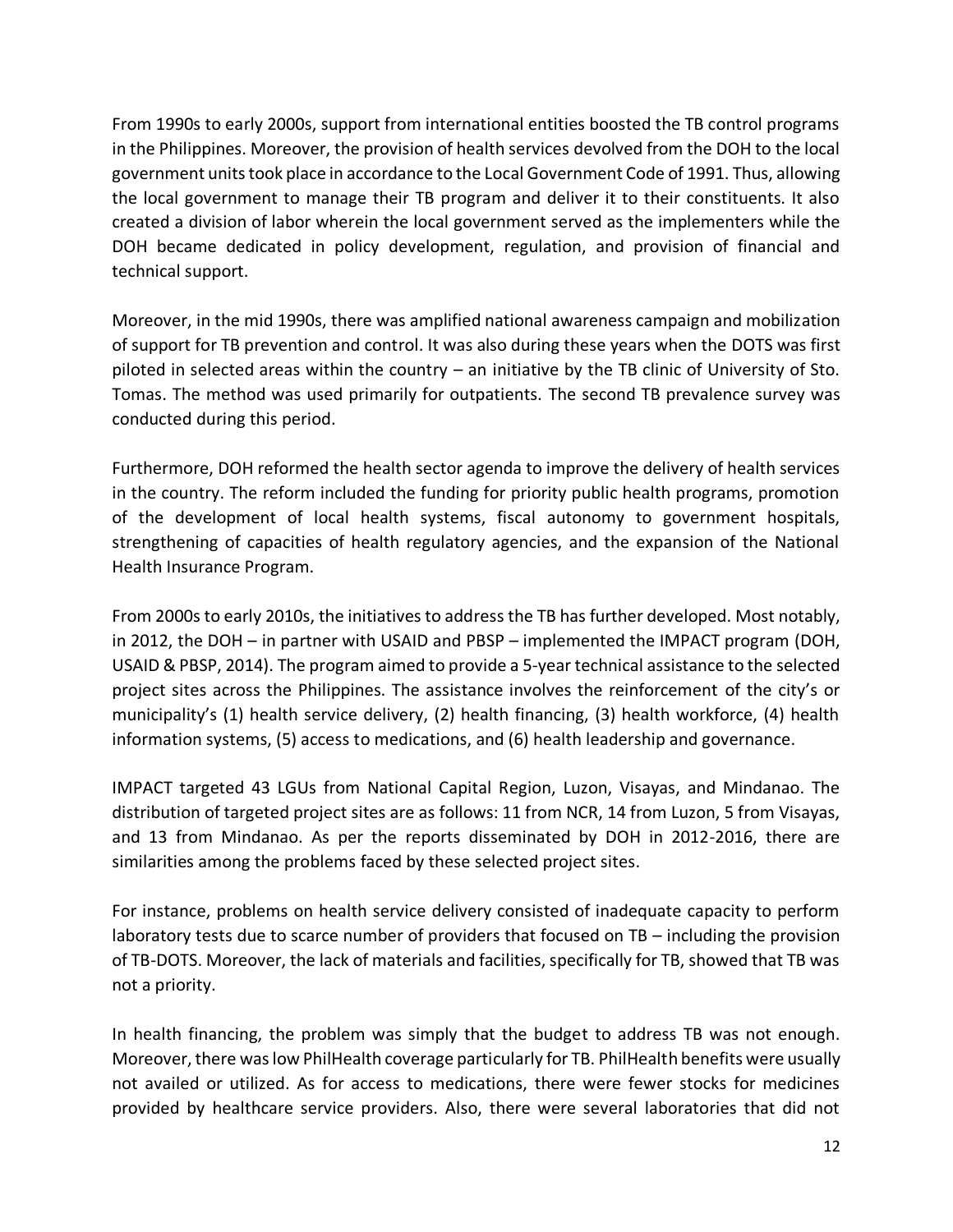comply with the guidelines for the implementation of the quality assurance system on direct sputum smear microscopy (DSSM)under Department of Health Administrative Order No. 2007- 0019.

For governance, there was a lack of supervision of treatment partners, some of whom were not properly mobilized to participate in TB control activities. Policy guidance was intermittent and inconsistent across the different LGUs and implementation of existing policies was also problematic. In terms of human resource, trained Medical Technologist and DOTS providers and microscopists were also lacking.

Finally, the health information system was also greatly challenged due to lateness in reporting of accomplishments, misclassification of records, lack of computers and trained personnel, and the lack of capabilities to analyze and utilize strategic TB-related information.

Nevertheless, the project succeeded in achieving its objective. The program addressed the deficiencies of the project sites in dealing with TB. This led for the 43 project sites to have an improved and equipped health system that would allow them to address their respective TB concerns.

In 2016, the National Tuberculosis Program (NTP) released a Joint Program Review (JPR) which assessed the (1) TB epidemiology and the capacity of the national TB surveillance system to measure the level and trends of the TB burden and program performance; (2) progress on the performance targets defined in PhilPACT strategy; (3) accomplishments toward the recommendations of the 2013 JPR; (4) implementation gaps among the thematic areas; and (5) to provide and present recommendations to all stakeholders to support the next Plan of Action to Control TB (Department of Health, 2016).

The review showed a variety of unaddressed, addressed, and in progress goals. As per the review, constraints on human resource, funding for second-line drugs, and reimbursement package for drug-resistant cases remained unaddressed. In areas such as financial management capacities, improvement in drug supplies, operationalization of electronic data systems, supervision and quality assurance, delivery efficiency, and mobilization and communication, the report showed that the NTP was having progress but was still challenged to completely attain the desired goal.

Finally, the review showed that NTP was able to meet the goals set in the following aspects: Programmatic Management of Drug Resistant TB rollout in DOTS network, trust funds for TB reimbursements, guidance to ensure sharing of reimbursements to TB care providers, fast tracking of eligibility portals to DOTS facilities, development and dissemination of communityand patient-targeted materials, implementation of intensified case finding, and the recognition of TB as a notifiable disease thru the enactment of the RA 10767.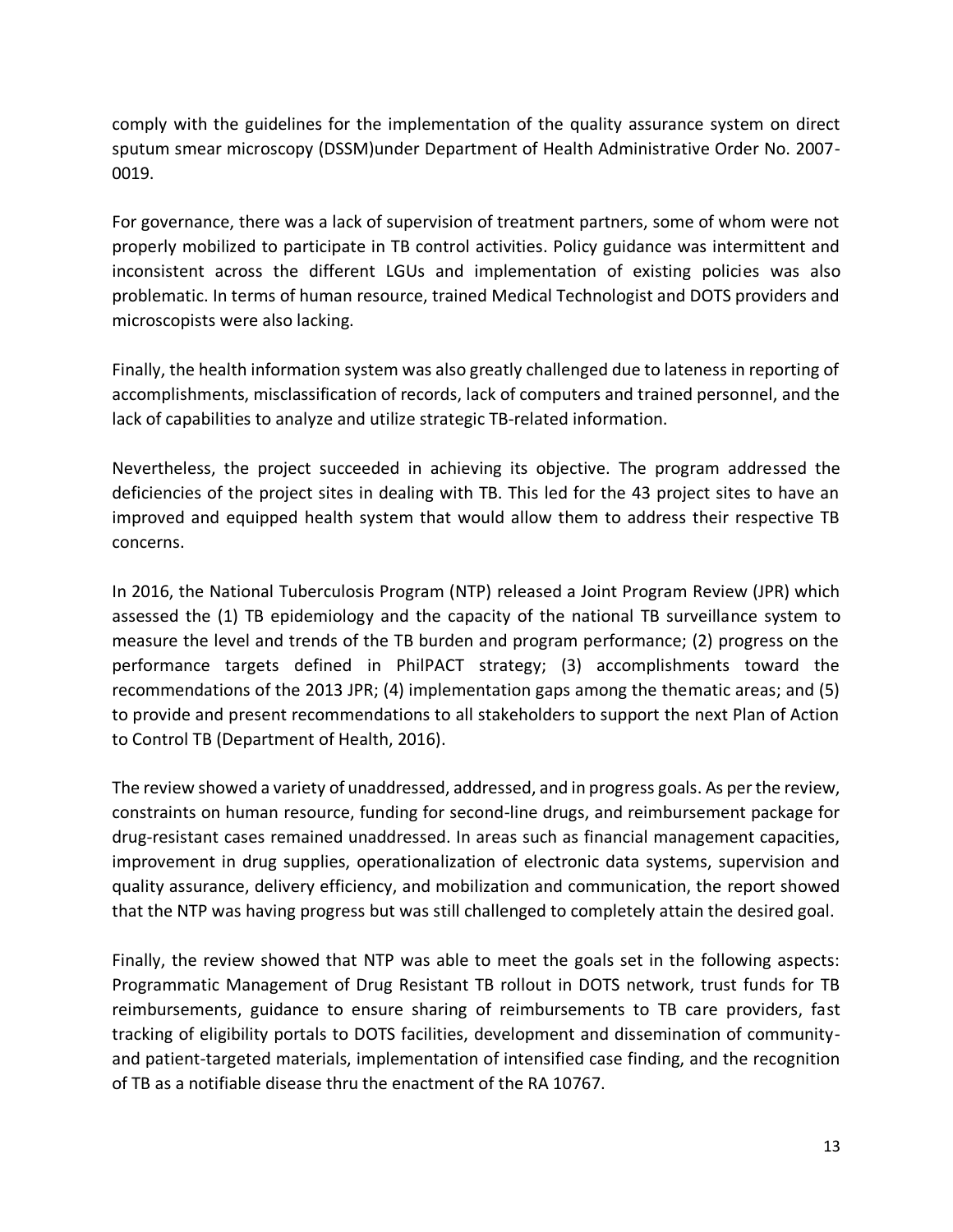## The Republic Act 10767: Comprehensive Tuberculosis Elimination Plan Act

In April 2016, the Philippines enacted the Republic Act 10767, also known as the Comprehensive Tuberculosis Elimination Plan Act. It focuses on eliminating TB in the Philippines by institutionalizing the creation of the Philippine Strategic Elimination Plan (PhilSTEP). The PhilSTEP is a comprehensive plan of action with a goal to decrease TB deaths by 50% and reduce TB incidence rates. In its development, it was identified that there was still limited reach among key populations, such as people living with HIV and incarcerated populations.

In the PhilSTEP, performance targets included the crucial role of communities in referring TB notifications to the health facilities. At the same time, 90% of people living with both TB and HIV had to be treated by 2022. From 2015 data of the DOH, however, only 43% of people living with HIV who had TB have been treated. Broadly, there is no available baseline data that looks at the valuable contributions of people affected by TB and living with HIV, including TB survivors, to the national TB response.

RA 10767 aims to achieve its objective – elimination of TB – through consultation with public and private entities. As per the policy, the plan of action shall tackle the targets and strategies in addressing the disease – necessitating the identification of components such as prevention, diagnosis, treatment, care, and support.

Moreover, the policy aims to include the exploration of different technologies and their application to diagnose and treat the disease. Partnerships with other local and international entities and organizations shall also be considered to boost the education, advocacy, research, and funding of the TB elimination plan. Immediate mobilization of anti-TB services during and after natural and man-made disaster is also a key component considered in the policy.

Additionally, the policy includes the establishment of review and monitoring system that would track the progress of eliminating TB in the Philippines. The DOH heads the implementation of the policy while being assisted by educational institutions – Department of Education and Commission on Higher Education – and Philippine Information Agency for information dissemination, education programs, and media campaigns

Engagement of private institutions and communities should also be considered and shall be utilized to achieve the objectives of the act. The Implementing Rules and Regulations of the law also provides for education and information campaigns that would empower the key target populations – as well as the healthcare service providers – to equip them for productive involvement in pushing for the policy's success.

However, it is important to note that, there was no participation of key population communities during the policy designing phase of RA 10767. According to the Samahan ng Lusog Baga (SLB),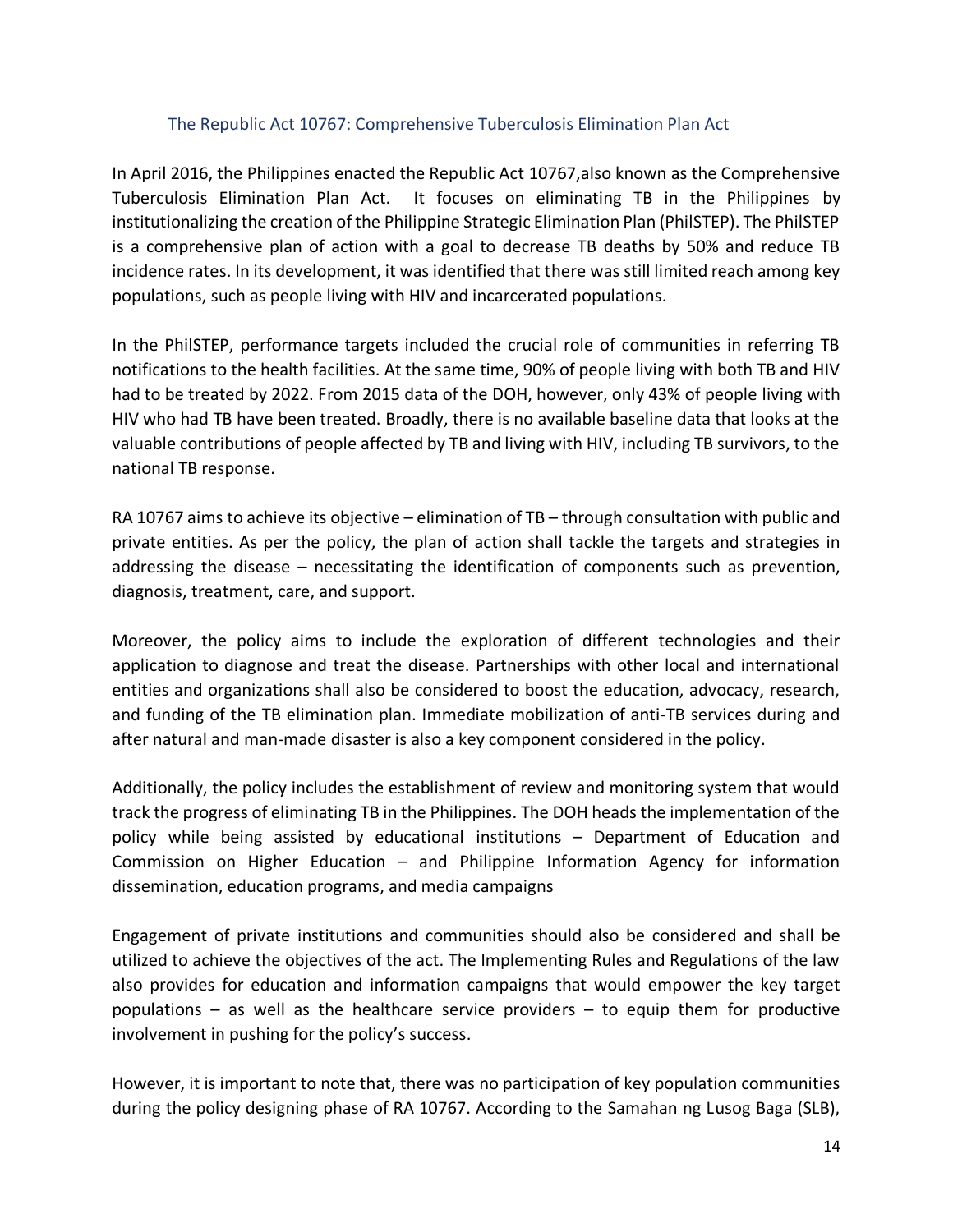an organization of people affected by TB, they were not involved in the development of the TB Law. A reflection of this gap in community participation in the development of the law is the fact that there are no provisions that address structural barriers like stigma and discrimination among communities affected by TB. Also, there has never been a program to systematically address these social barriers.

## **Gaps of the Literature**

### The Need for a CRG Perspective in Tuberculosis Programming

In line with the adoption by the World Health Assembly of the global End TB strategy, the Philippines, as a significant contributor to the global disease burden of TB, needs to look more closely at the conditions that hinder the effectiveness of the National TB Program in finding the missing cases of TB in the country, as well as the success of the treatment and care coverage among those who have already been diagnosed and notified.

One of the biggest gaps in current TB programming in the Philippines is the CRG perspective. This is evident in the whole process leading up to the enactment of the TB Law. Transcripts of interpellation in Congress show that the law was constructed by policy makers and medical professionals, with virtually no meaningful participation of the affected communities, as attested to by SLB. To be fair, however, the TB Law provides for an enhanced system for TB detection and notification and strengthens the current medical intervention for TB.

Moreover, literature on gender and human rights in relation to TB yielded very limited results. Although there is gender disaggregation of TB epidemiological data between males and females, there has not been any baseline study to determine gender-related determinants in terms of accessing TB screening, treatment and care. So far, no study that investigates the effect of existing policies on TB on the communities affected by it has been found.

This may be attributed to the nature of the National TB Program that is medicalized and lacks community perspective. There are a few non-government organizations working on TB, but these are also professional organizations that help facilitate the delivery of medical interventions. There are a couple of patient groups, including SLB, but their role is limited to peer education and support for other patients undergoing treatment. They sit in the technical working group (TWG) for TB as well as in the Country Coordinating Mechanism (CCM) of the Global Fund to Fight AIDS, TB and Malaria but they also express that their engagement is limited because they lack the capacity for advocacy.

This current situation of TB in the Philippines calls for an assessment in the areas that have long been ignored in the program to eradicate TB in the country. With the availability of the CRG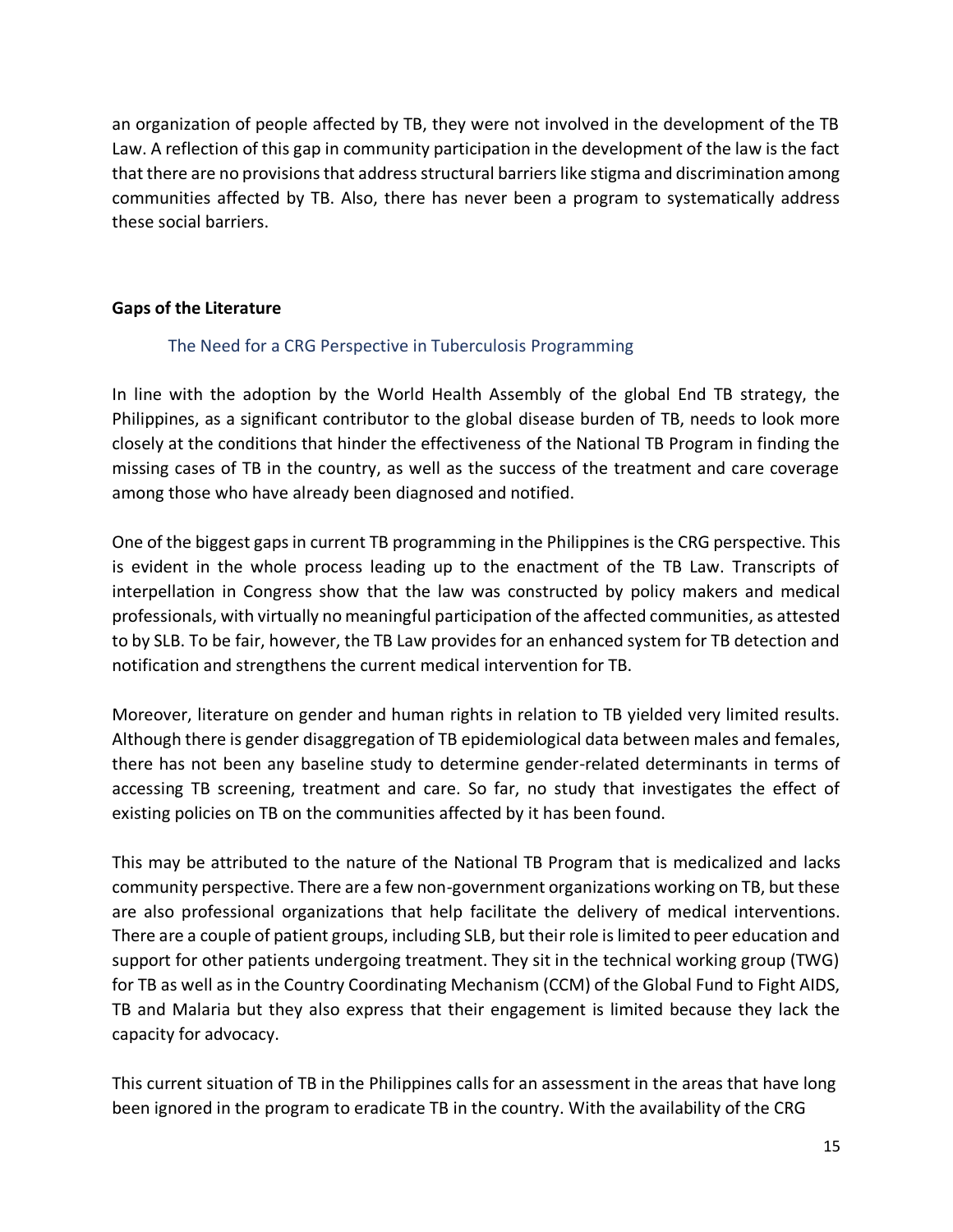assessment tools from Stop TB Partnership and roll out of these tools in the Philippines by ACHIEVE, it is envisaged that a more comprehensive TB situationer could be provided to help enhance the strategies and services of the National TB Program.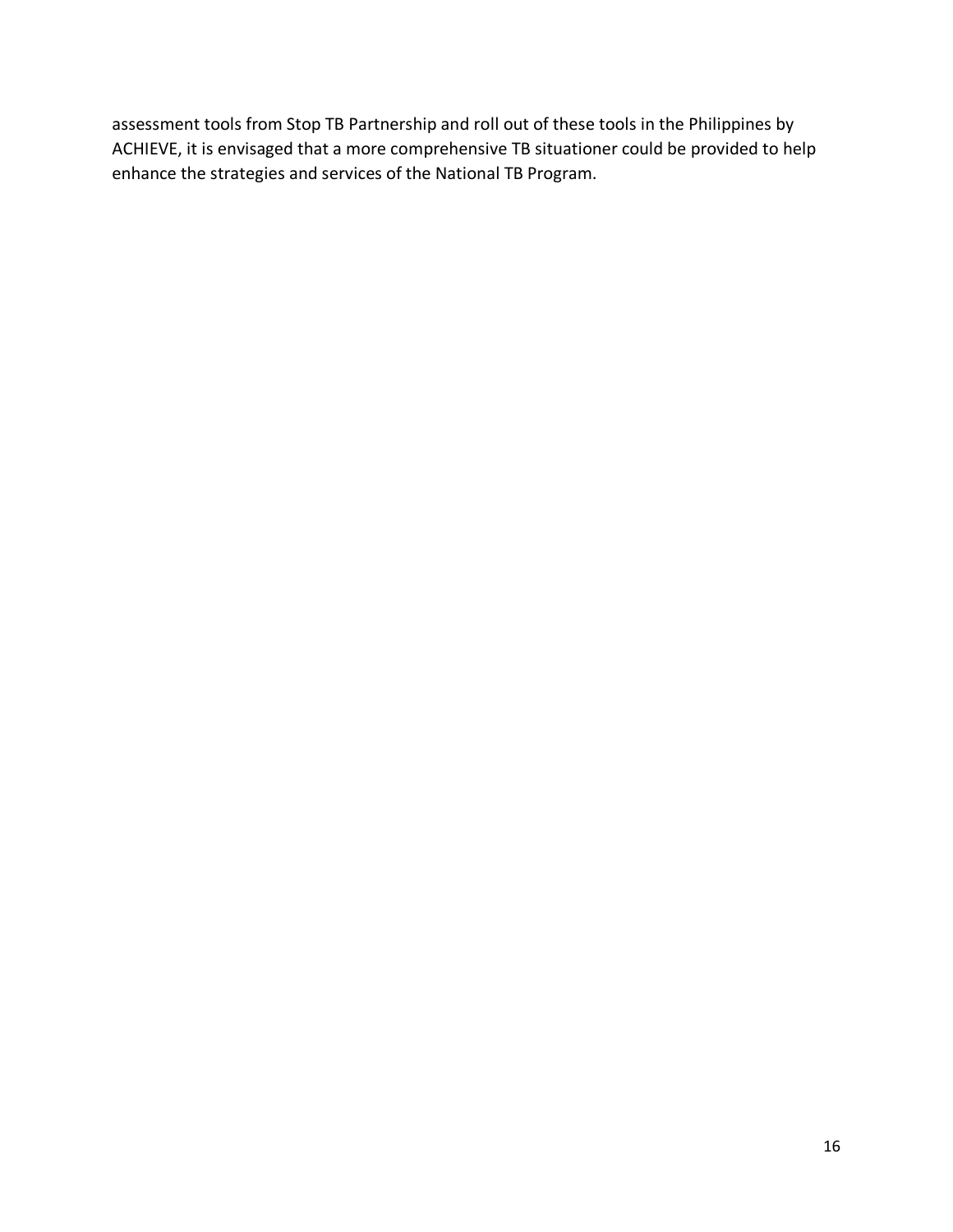# Research Methodology

### **Research Design**

This research employed qualitative research methodology. This approach involved the utilization of document checklist, KII, in-depth interviews and FGD. These methods were appropriate in producing qualitative information on the social, structural, and legal factors that hinder or promote access of communities to TB healthcare services.

The FGDs were conducted with members of communities that have been identified by the WHO as key populations of TB. Those who have contracted TB and have navigated the current TB program and service delivery structure were also be included. From among the participants of the FGDs, several participants were selected for in-depth interviews. This served to gain a deeper understanding of the experiences of these individuals in relation to the gender and human rights dimension of the study.

Additionally, KIIs were conducted among key stakeholders in the national TB program and service delivery. This set of interviews provided the researchers with knowledge on the implementation of the national TB program, as well as its issues and challenges from the perspective of those who have designed and implemented such programs and services.

Finally, the document checklist was used to examine and analyze secondary data sets, including epidemiological data, policy and program documents that available from the DOH, National Demographic and Health Survey (NDHS), Congress, Hospitals and health centers, and other relevant institutions.

#### **Research Participants and Recruitment Process**

As previously mentioned, the research participants are from communities that have been identified by the WHO as key populations for TB and those who have experienced having Category 1 and MDR TB. The following list shows the groups who were included in the FGDs and in-depth interviews:

- Filipino males in Metro Manila who have had Category 1 Tuberculosis and contracted MDR Tuberculosis within the past 5 years, aged 18 to 49 years old.
- Filipino females in Metro Manila who have had Category 1 Tuberculosis and contracted MDR Tuberculosis within the past 5 years, aged 18 to 49 years old.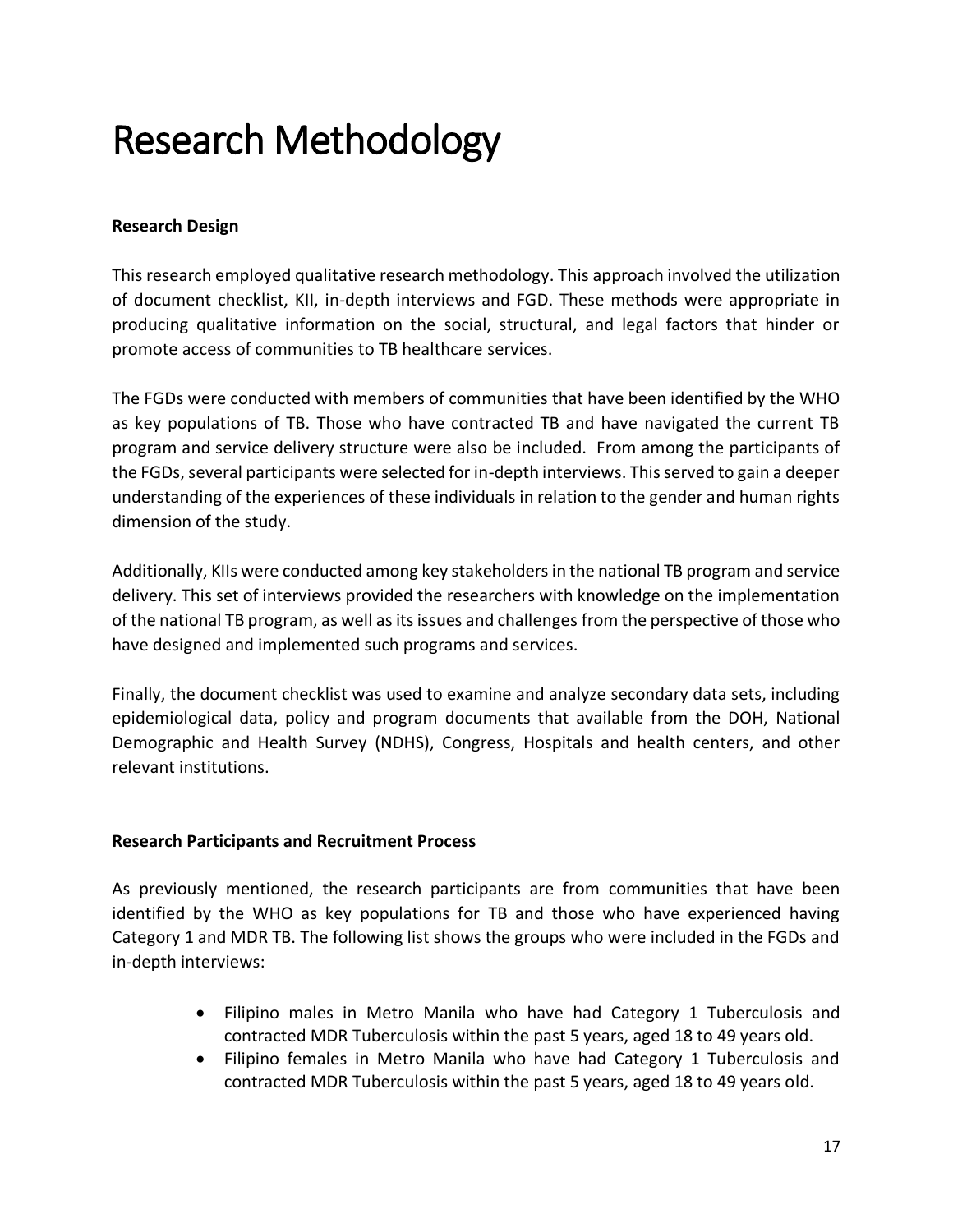- Filipino males in Metro Manila living with HIV and have contracted TB within the past 5 years, aged 18 to 49 years old.
- Filipino females in Metro Manila living with HIV and have contracted TB within the past 5 years, aged 18 to 49 years old.
- Filipino males in Metro Manila who use drugs, aged 18 to 49 years old.
- Filipino females in Metro Manila who use drugs, aged 18 to 49 years old.

For this situational analysis, Category 1 TB patients are those who contract pulmonary TB and were newly diagnosed (whether by bacteriological confirmation or clinical diagnosis) (Department of Health, 2014). As such, our participants are those individuals who experienced both Category 1 TB and MDR TB. The reason for choosing those who have experienced Category 1 and MDR is to determine whether the disease progression in these cases are due to social or structural factors like gender and human rights or legal related issues.

The inclusion of persons living with HIV (PLHIV) was based on available literature which reflect that the incorporation of HIV in TB research paved way for the gender dimension to be included in TB studies. Therefore, hearing their sentiments are important in discovering the challenges they face in treating TB and sensitizing the current TB prevention and treatment program towards gender and HIV.

Lastly, people who use drugs (PWUD) who contracted TB were chosen to participate in this study because among the three groups, they are the only ones who are criminalized in the context of present laws. They may potentially face more social, structural, and legal barriers TB programs services.

For the exclusion criteria, the investigator did not consider potential participants that are not capable to provide an informed consent to participate in the research.

The following agencies and institutions have been identified as participants for the KIIs:

- DOH National TB Control Program
- PhilHealth
- Samahang Lusog Baga (SLB)
- Philippine Business for Social Progress (PBSP)
- Philippine Coalition Against Tuberculosis (PhilCAT)
- United States Agency for International Development (USAID)
- World Health Organization (WHO)
- Quezon City Health Department
- Philippine Tuberculosis Society, Inc.
- National AIDS and STD Prevention Control Program (NASPCP)
- Congresswoman Helen Tan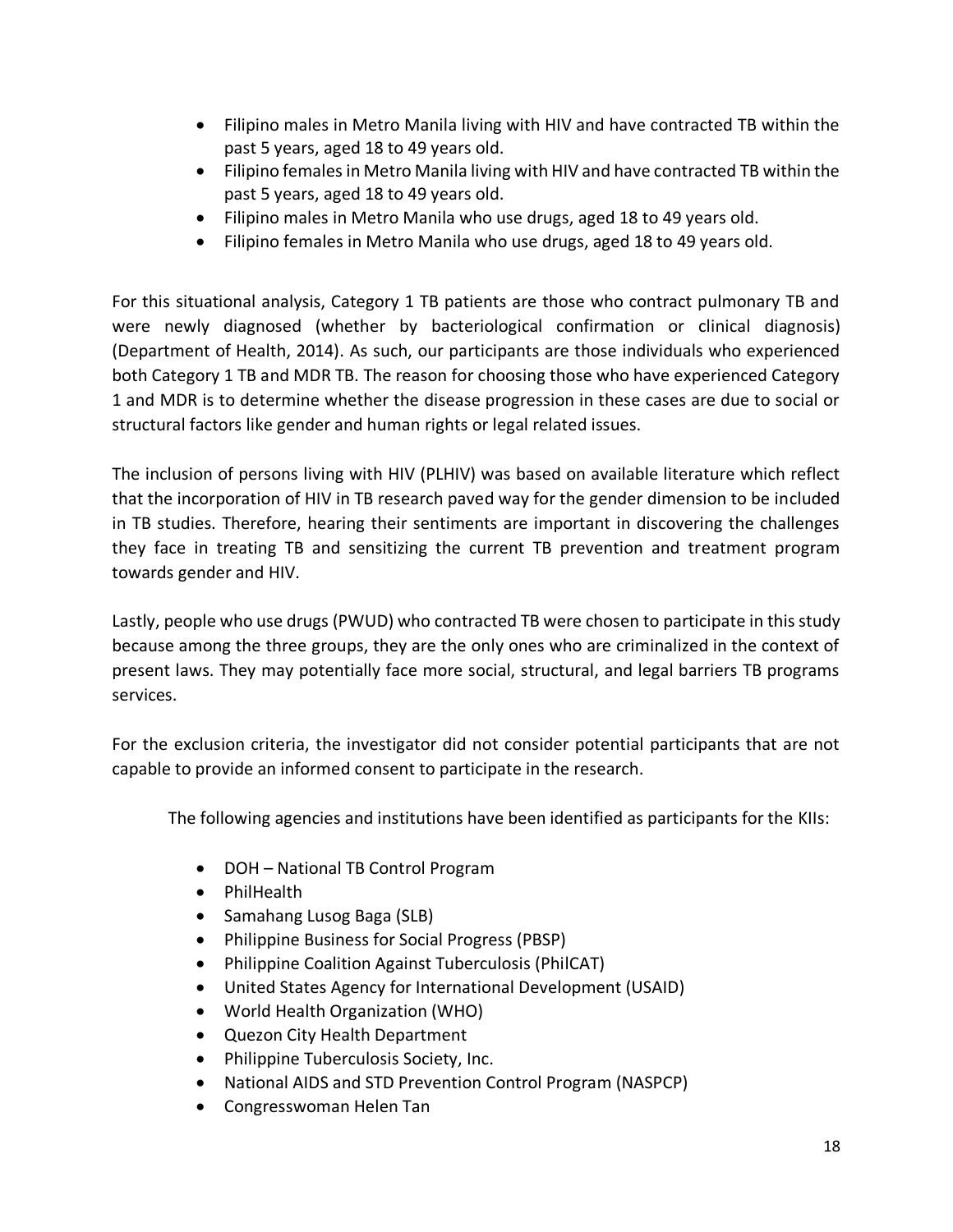ACHIEVE, Inc., with assistance from its partners, SLB and PhilCAT, lead the recruitment of the participants within Metro Manila. Participants were recruited from communities with help from community of TB and HIV groups. The participation for FGD, in-depth interviews, and KII was voluntary. Uninterested and declining individuals were not forced to join the research study. Participants for the FGD and in-depth interviews were asked to sign a consent form before the interviews.

The recruitment process was documented throughout the duration of the field work to provide a clear context with regards to the interviews and focus group discussions. Moreover, this served as a protection from biases that may pose risks when organizations and institutions recruit the participants.

### **Research Procedures**

This research protocol was created in accordance with the advice of the NTP-TWG and has undergone Ethics Review screening by the Single Joint Review Ethics Board of DOH. Upon the approval of the Ethics Review Committee, ACHIEVE proceeded with data collection.

In the FGDs, 10 to 12 participants were recruited for each group of participants. Participation in the FGD and in-depth interviews was voluntary, and no forceful recruitment was done. Participating individuals were asked to sign consent forms. The FGD facilitators introduced themselves and explained to the participants the consent form and the purpose of the discussion. Only those who have signed the consent forms participated in the FGD.

The FGD facilitator guided the participants throughout the entire content of the consent form. This included a brief discussion of the purpose of the study and the respective rights of the participants during the discussion. Specifically, the facilitator reminded the participants that they have the right to not answer the questions that they do not want to answer and to discontinue participation at any point of the FGD without consequences. Moreover, the facilitator asked permission from the participants to use documentation paraphernalia during the FGD, including voice recorders, camera, pen, and paper. The facilitator also introduced the documenter for the discussion and explained clearly the need to document the FGD. The facilitator took note of the agreements made regarding the use of documentation tools and applied these accordingly.

During the FGD, the facilitator collected basic demographic information from the participants such as name, age, sex/gender, civil status, number of dependents, educational attainment, source of income, and address. These pieces of information are kept confidential and shall only be known by the researchers conducting the study. Questions that asked in the FGD included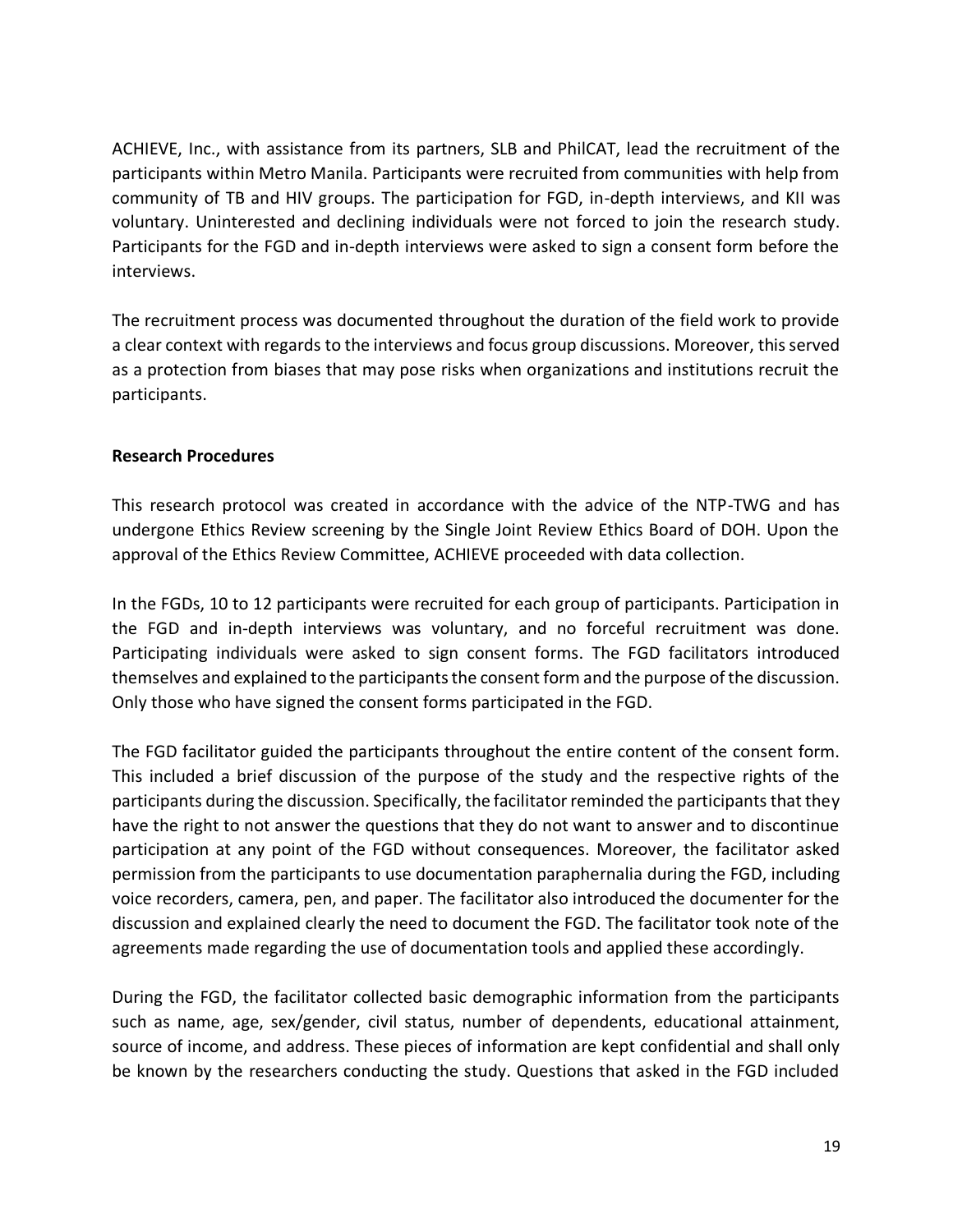their experiences as TB patients, and their experiences in navigating the TB program and service delivery points. The FGD usually lasted for one to two hours.

Secondary data such as epidemiological information gathered through government agencies' online publication or during the KIIs. Incomplete, but necessary, information were requested directly from concerned government institutions. Epidemiological data on the Philippine TB situation that are published by credible non-government organizations were identified and collected. These were used to triangulate data collected from the field.

Data gathered from the KIIs, FGDs and in-depth interviews were transcribed and encoded in a computer through a basic word processor. Upon encoding, the data was analyzed through content analysis and recurring and relevant themes were identified in accordance to the gender assessment and legal environment assessment tools. Pseudonyms for names and locations were used to keep the participants' identity confidential. Findings of the research were written and organized to construct a research report.

The research findings were presented to all concerned stakeholders. Input from the stakeholders were gathered and considered in the finalizing the research report. Funding limitation does not allow for publication of the report in hard copies. However, the report will be disseminated online.

## **Analytical Tools**

This research utilized two analytical tools to examine the social and structural barriers experienced by the vulnerable populations of TB. These are the (1) Gender Assessment Tool and (2) Legal Environment Assessment Tool. These tools were designed by The Global Fund to identify the challenges faced by vulnerable populations of TB in developing countries. Specifically, these tools are aimed at developing countries that are commonly hindered by underdeveloped policies, social, cultural, and gender-related factors.

#### **Gender Assessment Tool**

The Gender Assessment Tool aims to determine the gender-related factors that affects the patients' access to healthcare services (The Global Fund, 2013; The Global Fund, 2017; STOPTB, 2017). Specifically, it evaluates HIV and TB responses to develop them from being gender-blind to gender-sensitive, and eventually to become gender-transformative (Richardson, 2015). This tool utilizes UNAIDS' definition of gender – a socially constructed set of norms, roles, behaviors, activities, and attributes that a given society gives to a man and woman. Accordingly, there are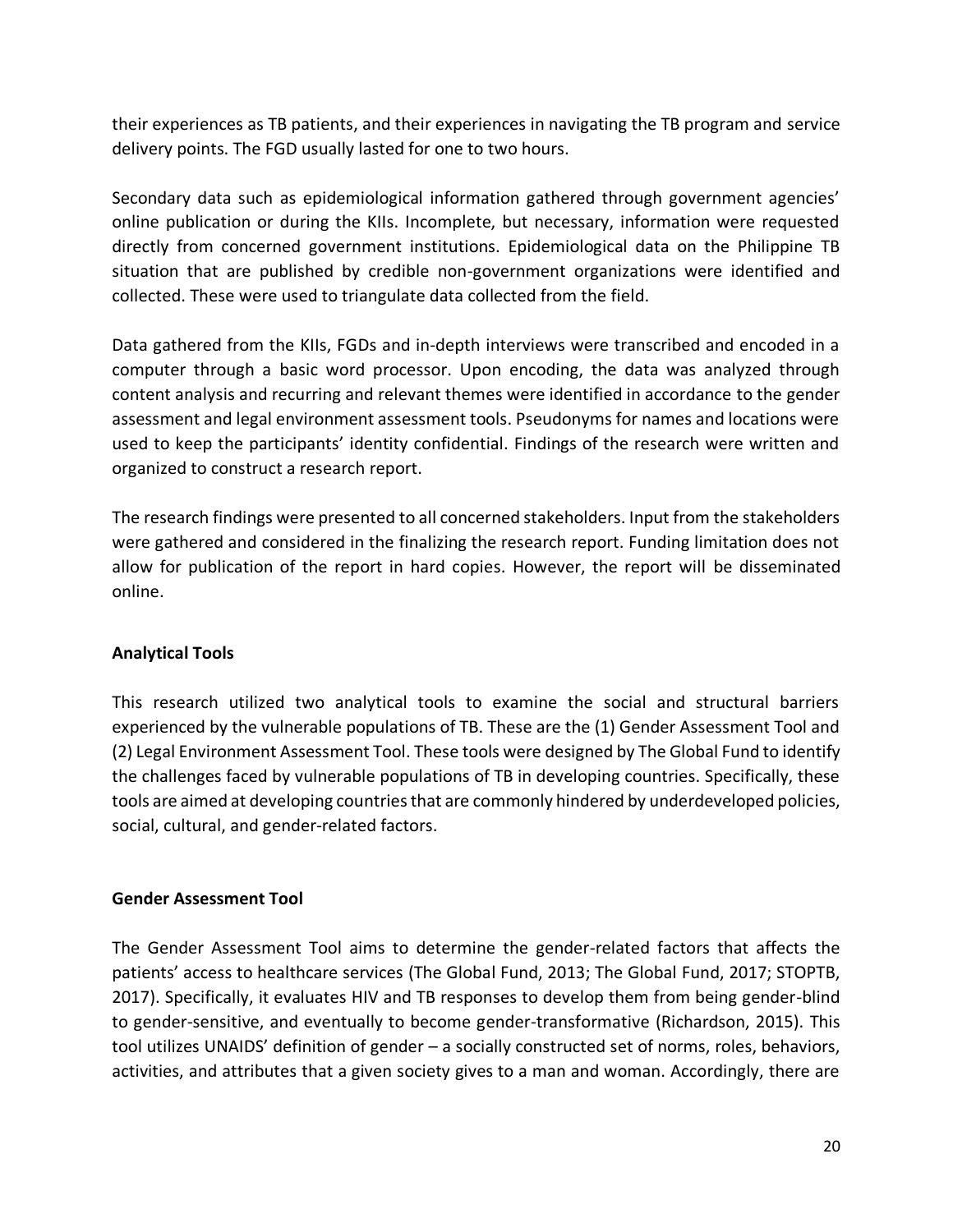instances wherein an individual feel differently from the sex they are assigned at birth. These instances allow for gender prejudices – such as stigma and discrimination – to exist.

In this framework, there are three types of interventions for HIV and TB. Firstly, the gender-blind (or gender negative) interventions are interventions that fail to acknowledge the different needs and realities of men, women, and transgender people. They insist in imposing the predetermined gender norms and inequalities as evident in their approach. This kind of interventions encourage gender-based stigma and discrimination. Therefore, they discourage individuals from seeking treatment causing them to aggravate their condition that may eventually lead to death.

The second type refers to gender-sensitive interventions. These interventions recognize the realities of men and women. These needs and realities are highly considered and incorporated in the program. These interventions ensure that men, women, and transgender individuals have equal access to treatment. These interventions significantly decrease the presence of stigma and discrimination that discourages individuals. Thus, it can cater to more people compared to gender-blind interventions.

Finally, the gender-transformative interventions seek to redefine the existing gender norms and inequalities. These aim to empower men, women, and transgender people, and encourage them to have better grasp of their life decisions. Therefore, it would allow them to access what they deem to be the best options for their welfare.

## **Legal Environment Assessment Tool**

The Legal Environment Assessment Tool utilizes the human rights-based approach (The Global Fund, 2017; STOPTB, 2017). This approach entails the prioritization of human right principles in ensuring that the patients acquire appropriate healthcare services. This would include tackling the policy development and amendment procedures. Moreover, this approach aims to thoroughly analyze other policies that could hinder or promote human right principles in the context of accessing TB programs and services.

The tool aims to build national capacity to facilitate a participatory process to develop a human rights framework for TB and align national policies with it. It plays an important role in identifying contextual issues that impact access to diagnosis, treatment, and care. It analyzes important legal and human right issues that affect people in accessing healthcare services.

The Legal Environment Assessment Tool works in tandem with Gender Assessment Tool because it identifies areas wherein human rights violation hamper the individual's access to healthcare services – gender-based or not. Moreover, both tools aim for the same goal wherein policies – or interventions – are aligned with human rights principles and eliminate inequalities.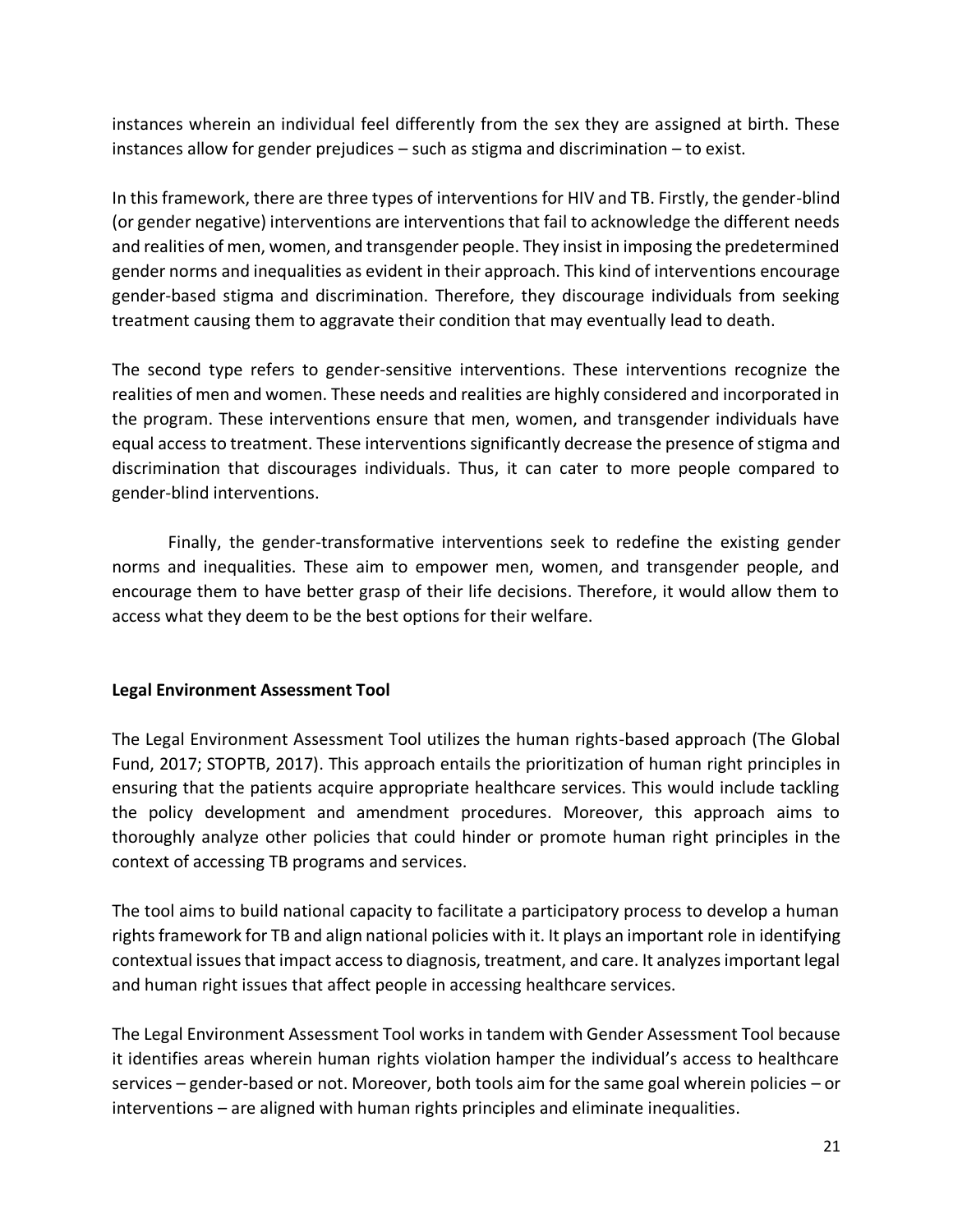## **Ethical Considerations**

#### **Belmont Report and National Ethical Guidelines for Health and Health-Related Research 2017**

This study was conducted in full conformance with the Belmont Report (1979), National Ethical Guidelines for Health and Health-Related Research by the Philippine Research Ethics Board (2017), and within the laws and regulations of the Republic of the Philippines. The Belmont Report consolidates the ethical principles and guideline in conducting research that involves human subject. It is an internationally renowned guideline that serves as basis for most healthrelated research ethics guideline used across the globe.

The National Ethical Guidelines for Health and Health-Related Research – which also adopted components of the Belmont Report – is the nationally recognized and utilized guideline for health and health-related research. The guideline provides details on the inclusions of a research protocol: the need and significance of the study, research design, procedures and methods, and ethical considerations.

#### **Informed Consent**

The investigator acquired the consent of the community before commencing the fieldwork proper. To do so, the investigator prepared a communication letter that was sent to the community leader to inform them of the study that was going to be conducted and asked for their permission to execute the research. Moreover, the investigator utilized this to request assistance for the recruitment of the participants had the community leader granted the investigator to conduct the study.

The consent of the participants was obtained during the field work, before the commencement of FGDs, KIIs, and in-depth interviews. The facilitator explained thoroughly to the participants the details of the study. The facilitator guided the participants in understanding the contents of the consent form and utilized the Filipino language to better explain the research and the activity in details.

The participant's participation was voluntary, and acquisition of their consent was documented through signing of the informed consent form. The facilitator was primarily involved in obtaining their consent and was the one tasked in collecting the consent forms.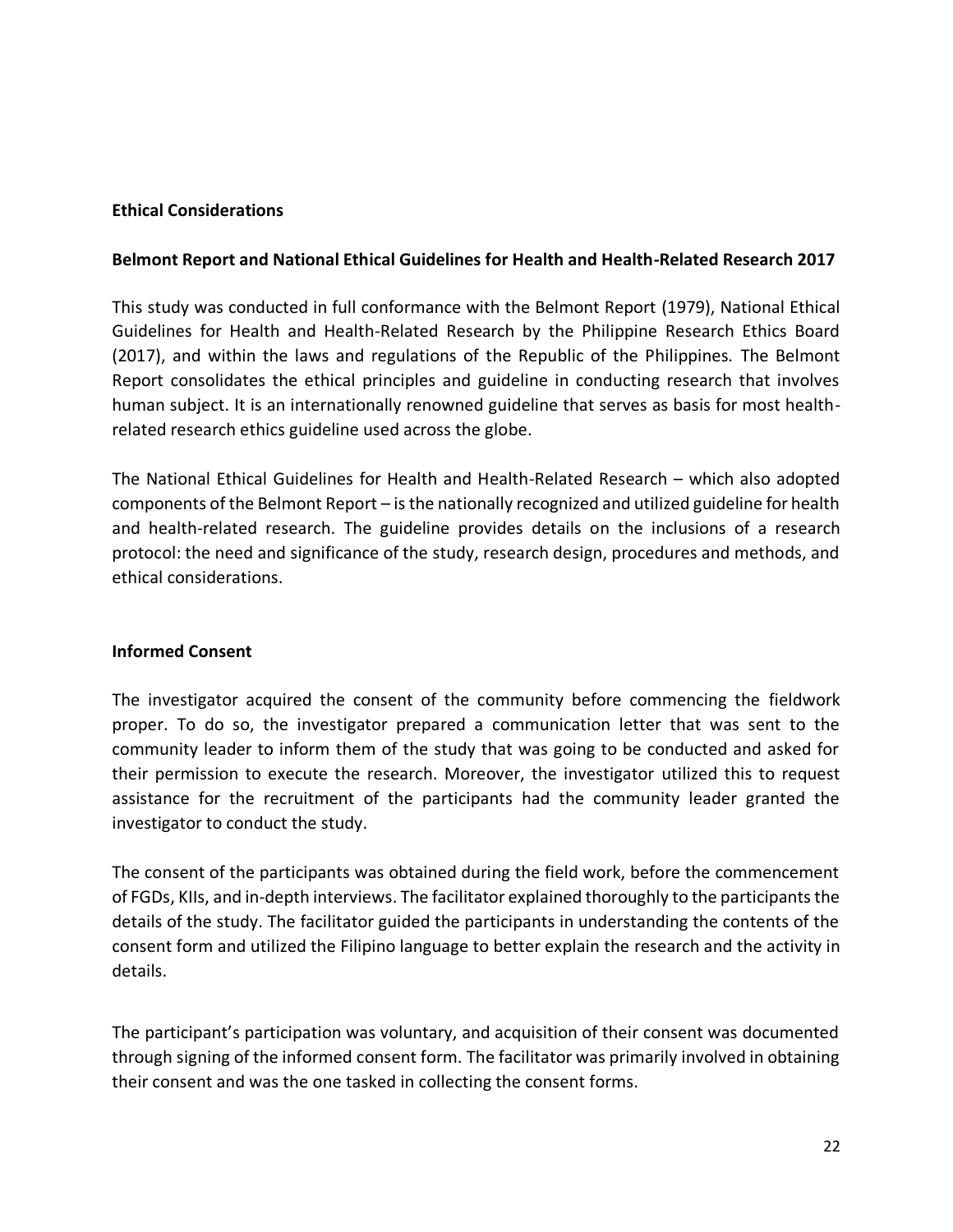Moreover, the facilitator was tasked to examine the comfortability of each participant. The facilitator ensured that the participants are always aware of their rights and that they can discontinue at any point of the activity. The facilitator was also in charge in determining the wholehearted participation of each participant. This was essential in guaranteeing that all participants participated willingly and voluntarily.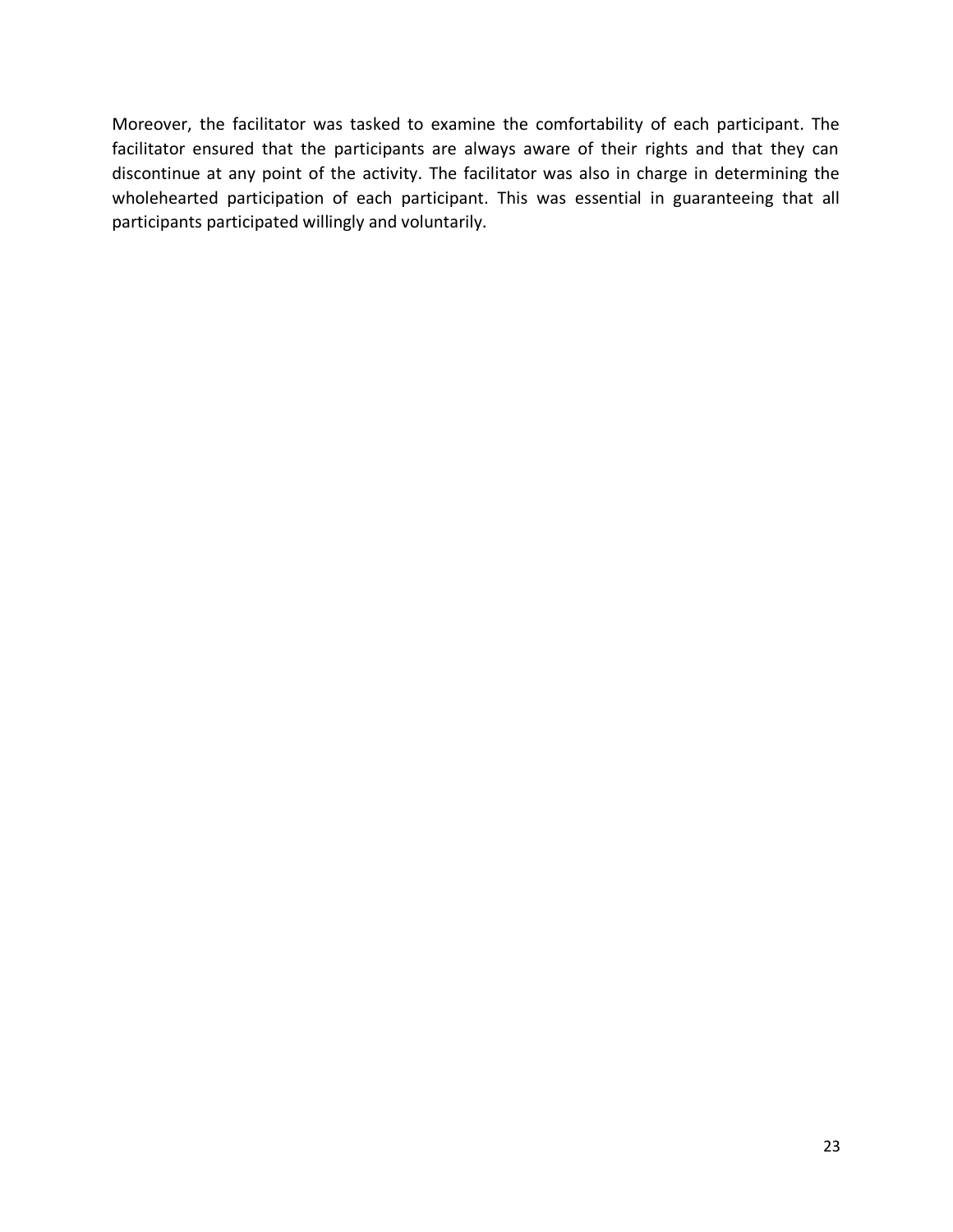# FINDINGS

## **Legal Environment Assessment**

Tuberculosis (TB) is a disease that disproportionately affects the marginalized and the most vulnerable sectors of society whose socio-economic situation is a double-bladed barrier to their access to basic health services. On one hand, issues of substandard housing, poor sanitation, overcrowding, and poor nutrition put them at higher risk of contacting the diseases while on the other hand, once they get infected, they have very limited means to access treatment services. Consequently, this adversely affects their ability to realize their right to health. This is even compounded by stigma and discrimination.

The right to health, according to the World Health Organization, is a fundamental right afforded to every human being without distinction of race, religion, political belief, and economic or social condition.<sup>1</sup> It guarantees the "enjoyment of the highest attainable standard of health."

The right to health is enshrined in various international declarations, conventions, and agreements such as the Universal Declaration of Human Rights, the International Covenant on Economic, Social, and Cultural Rights, the Convention on the Rights of the Child, and the Convention on the Elimination of all Discrimination against Women. And as a signatory of these treaties, the Philippines has the obligation to realize the standards set by these conventions. As such, the right to health is echoed not only in the Philippine Constitution but in a number of its laws and policies.

The 1987 Constitution of the Philippines explicitly states the protection and promotion to the right to health of the people (Article I, Section 15). It also calls for the adoption of an integrated and comprehensive approach to health and the promotion to ensure health and other social services are affordable (Article XIII, Section 11), the establishment of an effective drug regulatory system (Article XIII, Section 12), and the protection of working women by providing safe and healthful working conditions (Article XIII, Section 14).

In the context of prevention of tuberculosis in the Philippines, Republic Act No. 10767, or The Comprehensive Tuberculosis Elimination Act of 2016 calls for the adoption of an integrated and comprehensive approach to health development. It also calls upon the State "to support and expand efforts to eliminate tuberculosis as a public health problem by increasing investments in its prevention, treatment and control, and (by) adopting a multisectoral approach in responding to the disease."

The legal framework set by the Constitution and the Comprehensive TB Elimination Act of 2016 provides space for a human-rights based approach to TB prevention, treatment and care. Such approach guarantees a person's claim to a set of institutional arrangements and environmental

<sup>&</sup>lt;sup>1</sup> Constitution of the World Health Organization. [https://www.who.int/governance/eb/who\\_constitution\\_en.pdf](https://www.who.int/governance/eb/who_constitution_en.pdf)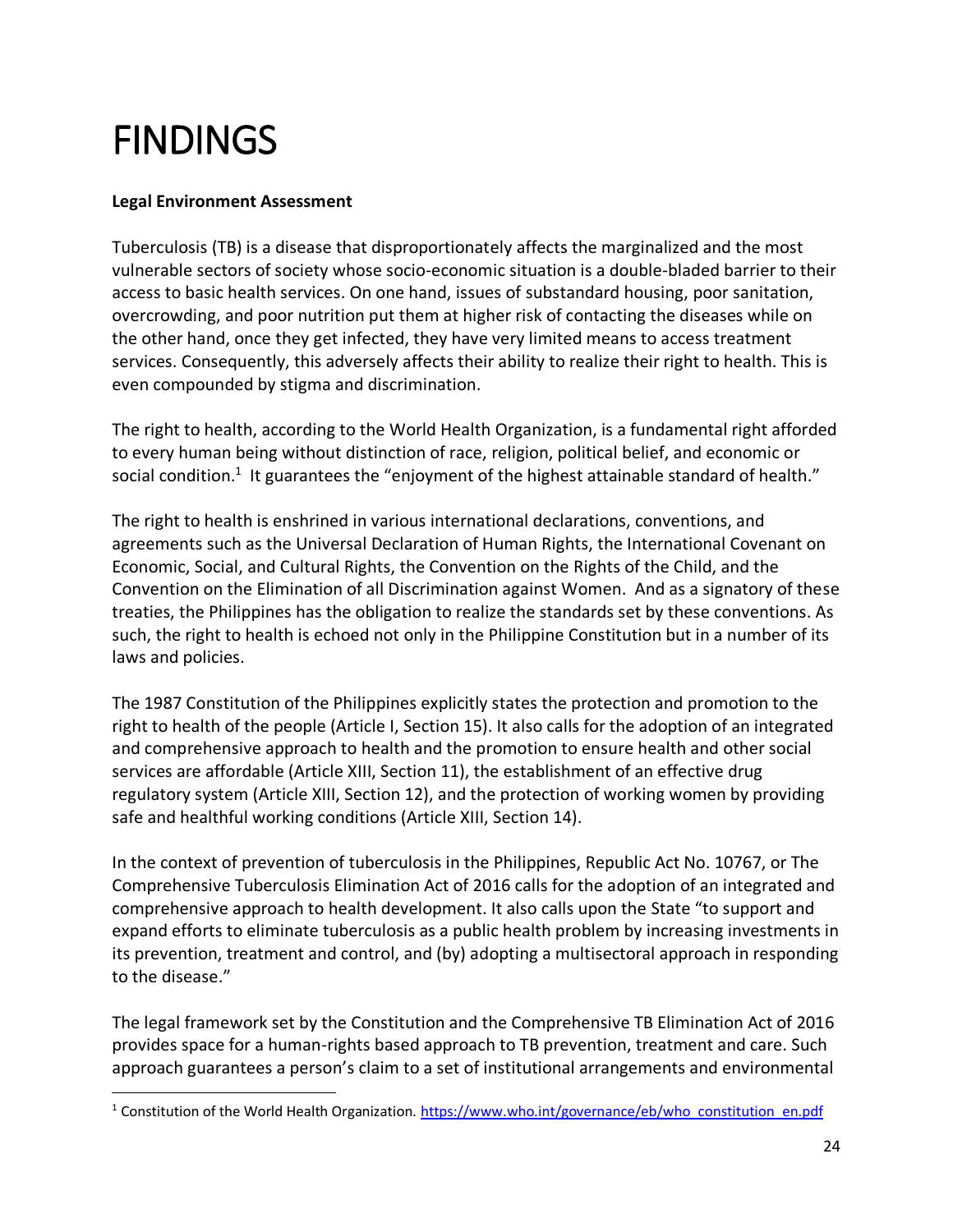conditions that are needed for the realization of their health rights. In other words, a humanrights based approach helps overcome the legal, structural, and social barriers to quality TB prevention, diagnosis, treatment and care services.

But such legal framework is not without flaws and gaps. The Comprehensive TB Elimination Act of 2016, for instance, is lacking in terms of making sure that its provisions and the programs that it envisions are realized at the community level. For one, the law mentions the strengthening of coordinating committees and the establishment of a comprehensive plan of action but there is no mention of strengthening the capability of rural health units (RHUs) to implement such comprehensive plan. Aside from this, there is also no definite budgetary allotment to fund the comprehensive plan.

There is also no provision on accountability for program implementors in cases of medicine shortages and/or violations of patients' rights.

In terms of recognizing patients' rights, there is no provision on confidentiality and the right to privacy of people with TB. The law also does not recognize the patients' right to participate in the treatment. It also neither mentioned nor provided protection to a person's right to informed consent and self-determination.

Moreover, there is no provision on stigma reduction and discrimination and the law fails to provide a grievance mechanism for patients. The only exceptions probably are some labor policies that provide for the protection of workers against discrimination in relation to TB.

Department Order No. 73-05, series of 2005, which was issued by the Department of Labor and Employment provides the guidelines for TB prevention and control in the workplace. The Philippine Labor Code and its Omnibus Rules provides that the disease cannot be used as a ground for termination unless there is certification from a competent health authority verifying that it cannot be cured within a period of six (6) months even with proper medical treatment. Unfortunately, because these are labor policies, their coverage are also very limited the workplace environment.

In terms of easing the burden of the disease on the individuals, PhilHealth's Circular No. 14, series of 2014 provides coverage amounting to P4,000.00 for each new TB case and retreatment under very specific conditions including relapse, treatment after failure, treatment after lost to follow-up, and when previous treatment outcome is unknown. This covers consultation, anti-TB medicines, and necessary diagnostic services. However, it excludes in its coverage cases of drug resistant TB and latent TB infection. And while it reiterates the provisions of the National Health Insurance Act of 1995, as amended, in that it makes health care services to indigents free, it still fails to instill accountability among the service providers such as the TB-DOTS clinics.

After the UN High-Level Meeting to End TB in 2018, Congresswoman Angelina Tan, the author of the Comprehensive TB Elimination Act of 2016, immediately initiated the process of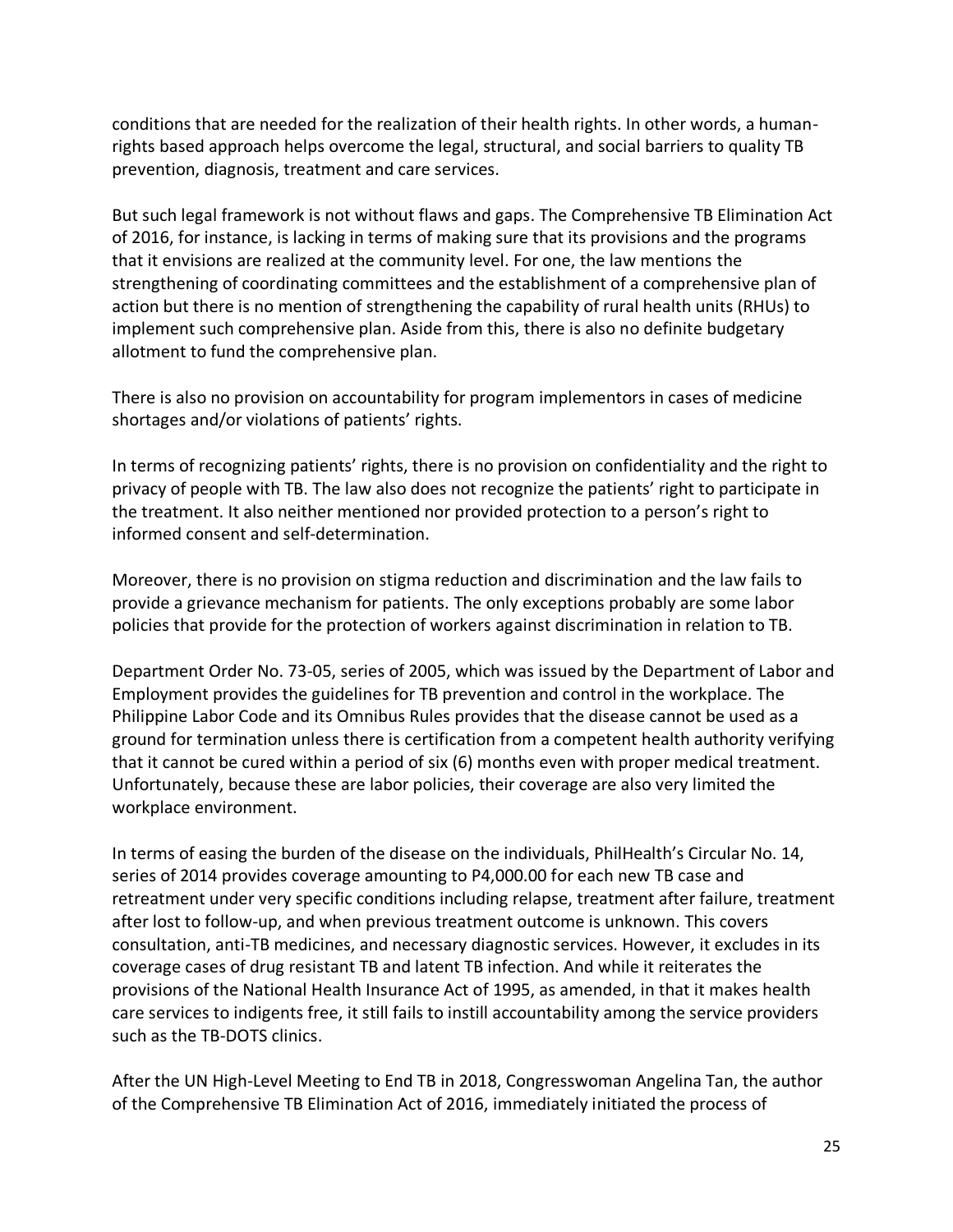amending the TB Law to align it with the vision of the HLM Declaration and the Philippine government's commitment to end the spread of TB. On June 1, 2020, the House of Representatives passed on third and final reading the House Bill 6496, otherwise known as an Act Strengthening the National TB Program for the Elimination of TB, which seeks to amend Republic Act 10767. Meanwhile at the Senate, the Chairperson of the Committee on Health filed Senate Bill 1748, a counterpart bill to amend the existing TB Law. Progress is yet to be made at the Senate, however. Only after the Senate passes the bill at third reading can the bill be signed into a law.

Among the most notable provisions introduced in the TB amendment bill are the following:

- 1. Provisions that recognize the rights and responsibilities of TB patients, which includes the right to participate as stakeholders in the development and implementation of TB programs, policies and services in all levels of government;
- 2. Prohibition of discrimination against people affected by TB, including administrative sanctions to violators;
- 3. Expansion of the TB benefit package of the Philippine Health Insurance (PhilHealth) to include new and relapse patients, as well as those return after previously defaulting their treatment. This expanded package also intends to provide extension of treatment including TB screening, MDR TB, XDR TB and TB-DOTS for both children and adults.

The Philippine Strategic TB Elimination Plan (PhilSTEP) 1 appears to be in the right direction towards protecting and promoting rights, ethics, and equity. Unlike the Comprehensive TB Elimination Act of 2016, the objectives and ACHIEVE Strategies of PhilSTEP 1 put the individuals at the forefront by promoting person-centered TB services. PhilSTEP 1 also now aims to enhance the capacities of local government units in implementing localized TB elimination plans in coordination with different sectors.

## **Recommendations**

The integration of human rights-based approaches into policies and interventions and how they are implemented and delivered contributes greatly to the success of a TB program. AS mentioned earlier, human rights-based approaches help overcome the legal, structural, and social barriers to quality TB Program. Such approaches ensure that the right to health of every individual is of paramount consideration in the program's various aspects. Such approaches do not just think about merely preventing the disease but deal with the situation holistically. Such approaches also recognize the role of the person in the different stages of the program – from development to implementation.

It is for this that the amendment of the current TB Law is most recommended since it is the legal basis for the development of a TB program. There is a need to make the law responsive to the TB situation in the country.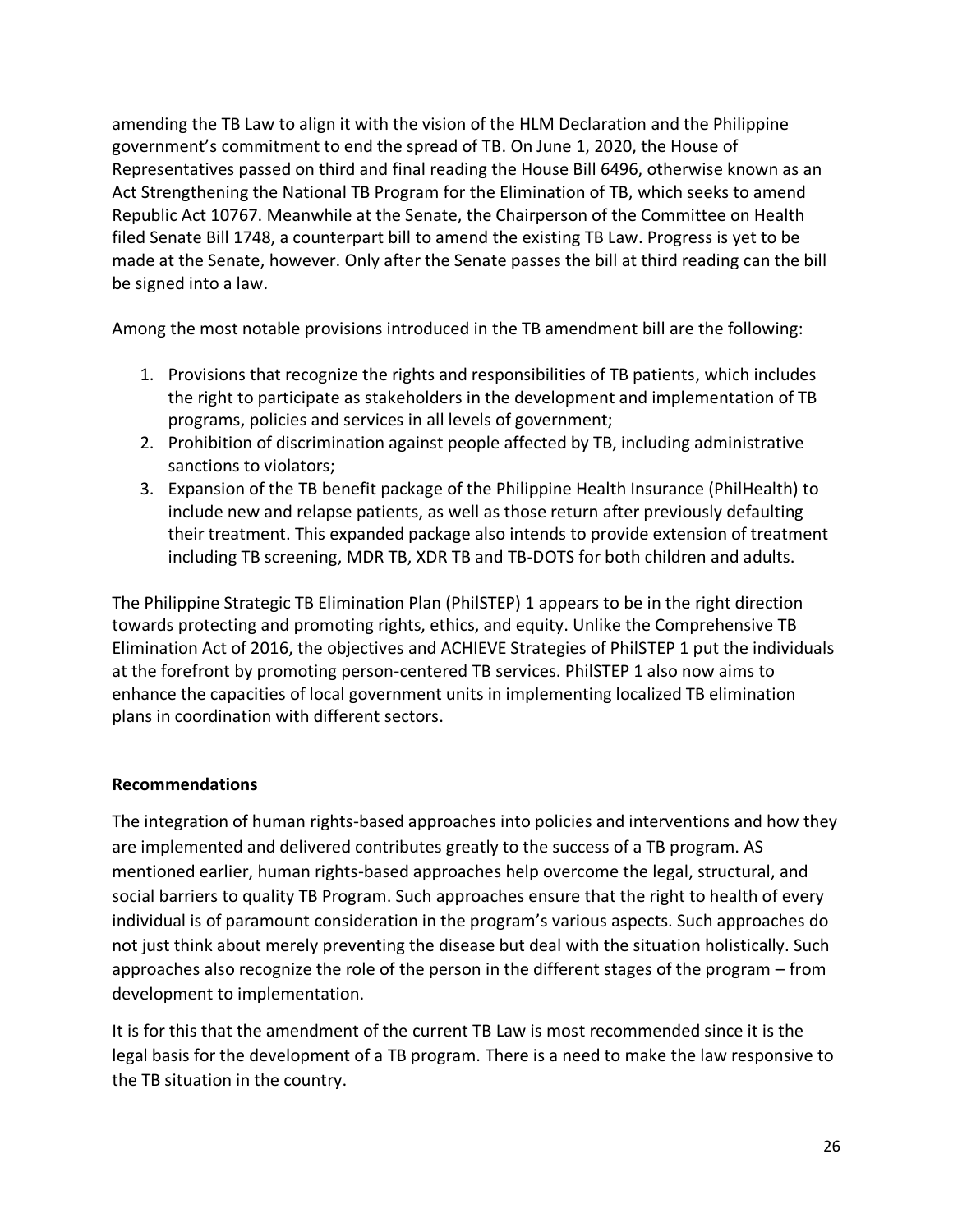Specifically, the law should be able to provide for the following:

- 1. There should be confidentiality in the treatment process. This is very important because of the stigma that is attached to the illness, which makes those affected by TB apprehensive about seeking medical services.
- 2. There should be provisions that will ensure of the patient's to participate in the treatment process, and that will protect the person's right to informed consent and selfdetermination.
- 3. There should be provisions that will target stigma reduction and elimination of discriminatory practices. At the same time, there should be provision for grievance mechanism – aside from the workplace environment – for people affected by TB and who have suffered from stigma and discrimination.
- 4. The role of communities, local government units, and rural health units should be strengthened in the implementation of the TB program.
- 5. There should also be a set budgetary allocation for the TB program.
- 6. The law should also define the accountability of stakeholders such as program implementors and service providers in cases of medicine shortages and/or violations of patients' rights.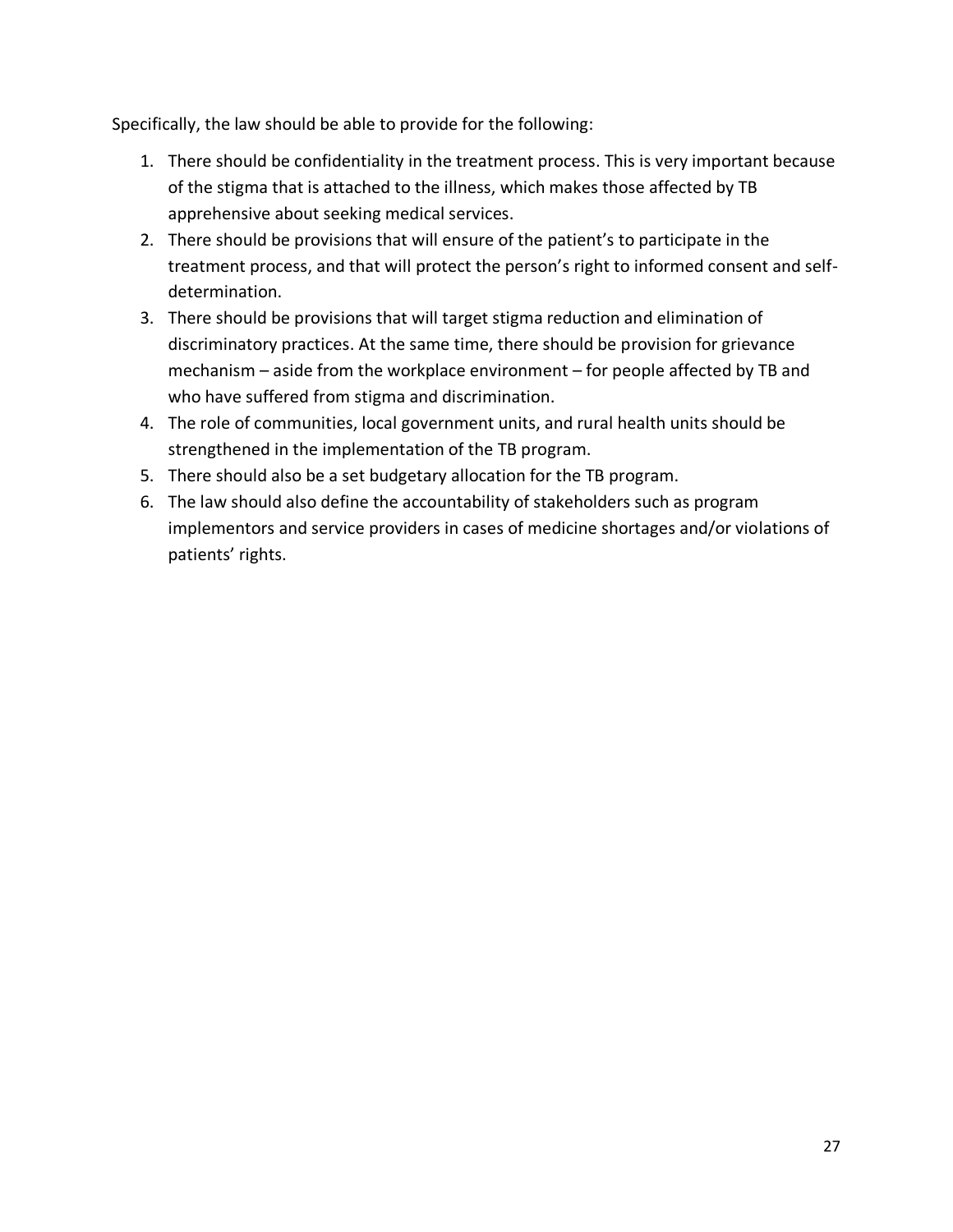## **Gender Assessment of the Philippine National Tuberculosis Response**

The Gender Assessment Tool<sup>2</sup> provides a framework for analyzing the level at which TB and HIV responses in countries have been able to take into consideration the differences among men, women and transgender people in how they are able to avail of or access related services; as well as how they are treated by the healthcare service providers based on their gender identities.

K

Figure #. Gender Analysis Framework

| <b>Gender Blind</b>                                                                           |                                                                                                                                                                                          |                                                                                                                               |  |
|-----------------------------------------------------------------------------------------------|------------------------------------------------------------------------------------------------------------------------------------------------------------------------------------------|-------------------------------------------------------------------------------------------------------------------------------|--|
| Fails to acknowledge the                                                                      | <b>Gender Sensitive/Responsive</b>                                                                                                                                                       |                                                                                                                               |  |
| different needs or realities<br>of women, men and                                             | Recognizes the distinct roles                                                                                                                                                            | <b>Gender Transformative</b>                                                                                                  |  |
| transgender people.<br>Aggravates or reinforces<br>existing gender<br>inequalities and norms. | and contributions of people<br>based on their gender;<br>considers these differences<br>and ensures that men,<br>women and transgender<br>people benefit equitably<br>from interventions | Explicitly seeks to<br>redefine and<br>transform gender<br>norms and<br>relationships to<br>address existing<br>inequalities. |  |

The framework progressively moves towards systems that are gender transformative, those that not only provide differentiated services in response to the specific needs of men, women and transgender people, but also seeks to change gender norms that are the underlying causes of inequalities.

For the gender assessment of the TB response in the Philippines, ACHIEVE also reviewed the bigger context of health and gender. It looked into existing legal frameworks that promote the rights and welfare of women, as well as health-related and gender-related laws, policies and programs. The assessment of these systems and structures were then analyzed in relation to the experiences of the communities who were involved in the study.

## **Legal Framework on Gender in the Philippines**

There are no lawsspecifically framed for gender equality that aims to benefit all people of diverse gender identities, gender expressions or sexual orientation. In fact, there is a SOGIE (sexual orientation, gender identity and expression) Equality Bill that has languished in Congress for 19 years. It's been filed again under this new Congress but the future of it remain bleak for as long

<sup>&</sup>lt;sup>2</sup> Gender Assessment Tool for National HIV and TB Responses: Towards Gender-transformative HIV and TB Responses. UNAIDS and Stop TB Partnership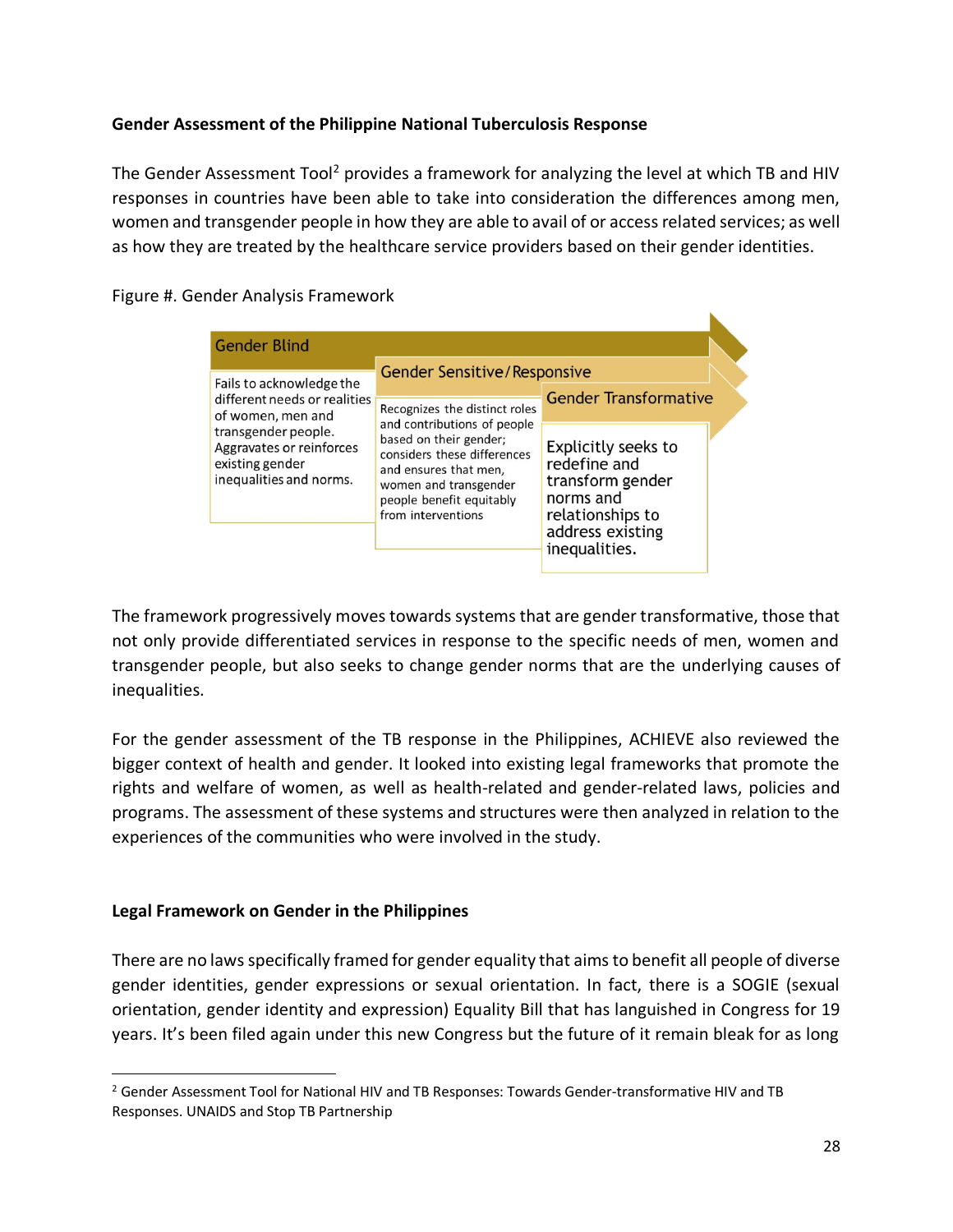as the conservative block are in power in the House of Representatives and the Senate. However, since the Philippines has a devolved form of government, local government units (LGUs) are able to promulgate their own local ordinances, as long as they do not violate existing national laws. The absence of a national law on SOGIE equality, however, does not prevent LGUs in having ordinances that apply within their respective jurisdictions. To date, there are 28 Cities, Provinces, Municipalities and Barangays that have local anti-discrimination ordinances that prohibit discrimination on the basis of age, health status, disability, sexual orientation, gender identity, ethnicity and religion.

These local government policies protect everyone, essentially, but especially those from the lesbian, gay, bisexual, transgender (LGBTQ) communities from discrimination in the workplace, in schools and other educational and training facilities, and in public places. There are provisions that protect transgender people from being banned from public restrooms that are designated for women.

These ordinances prohibit discrimination in the health care setting, specifically in terms of denying health care services. There are ordinances that also prohibit subjecting or forcing anyone, based on actual or perceived disability, health status, age, sexual orientation, gender identity, ethnicity or religion, to undergo any medical examination without their expressed consent.

These policies are considered milestones especially in a country that is predominantly Catholic and with a strong Evangelical Christian movement against LGBT rights. In themselves, these policies are quite progressive. But there is still room for improvement in terms of actually articulating the need to address specific health care needs of people with diverse gender identities and orientations. For instance, none of the anti-discrimination ordinances go as far as providing for medically safe hormone therapy and medical-related transition procedures for transgender people. There are still no clear guidelines for the management of HIV and Tuberculosis treatment among transgender people who are also taking hormones for their transition. As a result, doctors would advise transgender people to stop taking hormones when they initiate HIV treatment, without regard for the importance and the value of hormones to the transgender person living with HIV.

The newly enacted Philippine HIV and AIDS Policy Act of 2018<sup>3</sup> is the first national legislation that has included language on SOGIE in its Declaration of Policies, which reads:

"Policies and practices that discriminate on the basis of perceived or actual HIV status, sex, gender, sexual orientation, gender identity and expression, age, economic status, disability and ethnicity hamper the enjoyment of basic human rights and

<sup>&</sup>lt;sup>3</sup> [https://www.senate.gov.ph/republic\\_acts/ra%2011166.pdf](https://www.senate.gov.ph/republic_acts/ra%2011166.pdf)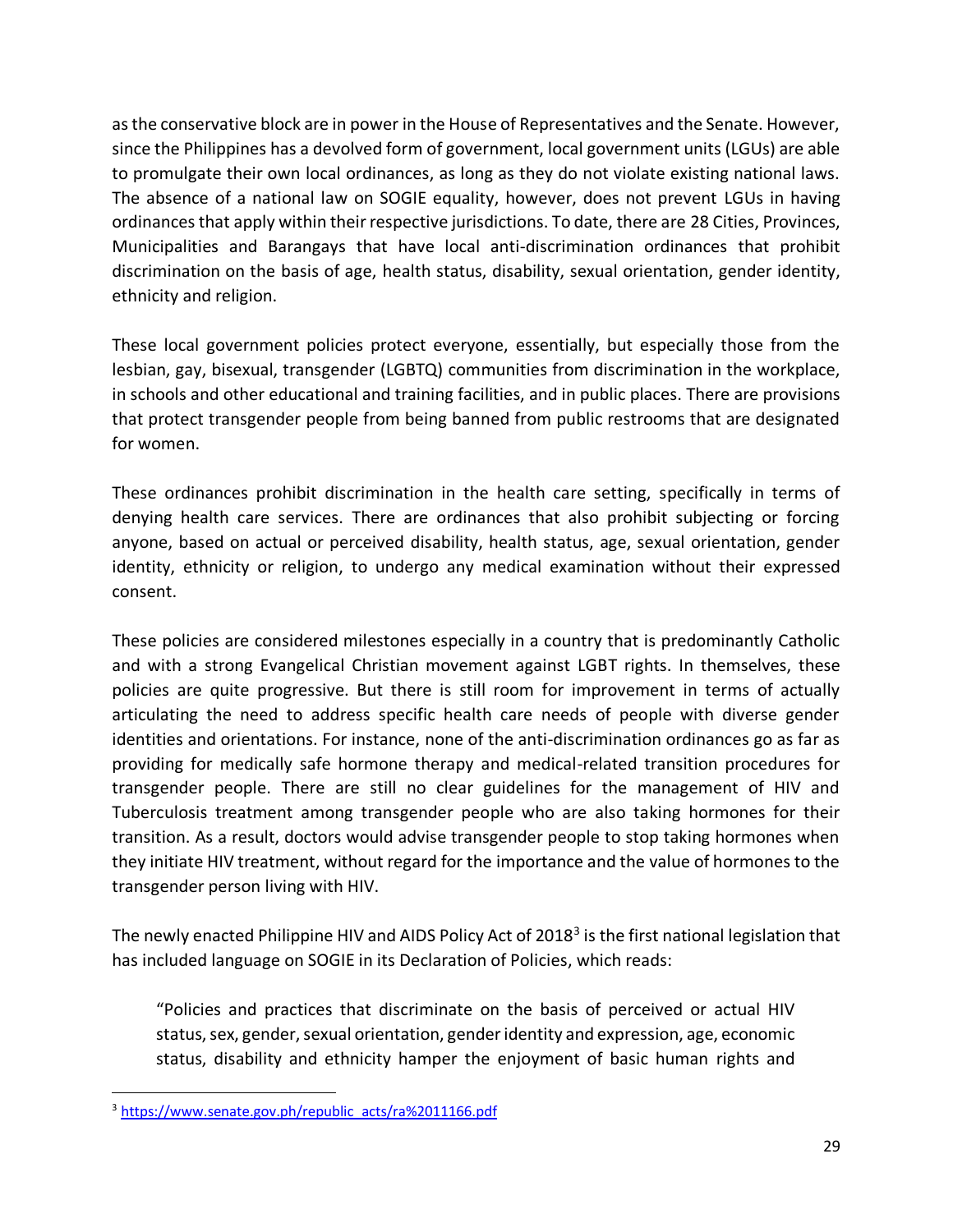freedoms guaranteed in the Constitution and are deemed inimical to national interest."

Additionally, the concepts of sexual orientation, gender identity and gender expression are also defined under this Law, which means that in principle there is a level of legal recognition that these concepts exist and that the implementation of the Philippine HIV and AIDS Policy Act, through the various policies, programs and services that it mandates, SOGIE-equality principles should be mainstreamed or integrated. Since the Implementing Rules and Regulations of this Law has just been signed by the Philippine National AIDS Council last July 12, 2019, there is a huge opportunity for a more gender transformative HIV response in the country.

## **Legal Framework on Women in the Philippines**

The most comprehensive legislation on women is the Magna Carta for Women 4 that was enacted in 2009. In its Declaration of Policy, the Act stipulates the following:

"Recognizing that economic, political and sociocultural realities affect women's current condition, the State affirms the role of women in nation building and ensures the substantive equality of women and men. It shall promote empowerment of women and pursue equal opportunities for women and men and ensure equal access to resources and to development results and outcome. Further, the State realizes that equality of men and women entails the abolition of the unequal structures and practices that perpetuate discrimination and inequality. To realize this, the State shall endeavor to develop plans, policies, programs, measures, and mechanisms to address discrimination and inequality in the economic, political, social, and cultural life of women and men."

The Act also condemns and prohibits discrimination against women, and in accordance with the country's ratification of the Convention of the Elimination of All Forms of Discrimination Against Women, aims to institute means to eliminate such discrimination.

The Magna Carta covers all aspects of women's development in various sectors and contexts. It has two (2) sections that specifically mention women's access to health, Section 10 and Section 17. The details are below:

"Sec. 10. Women Affected by Disasters, Calamities and Other Crisis Situations. Women have the right to protection and security in times of disasters, calamities, and other crisis situations especially in all phases of relief, recovery, rehabilitation, and

<sup>4</sup> <https://pcw.gov.ph/law/republic-act-9710>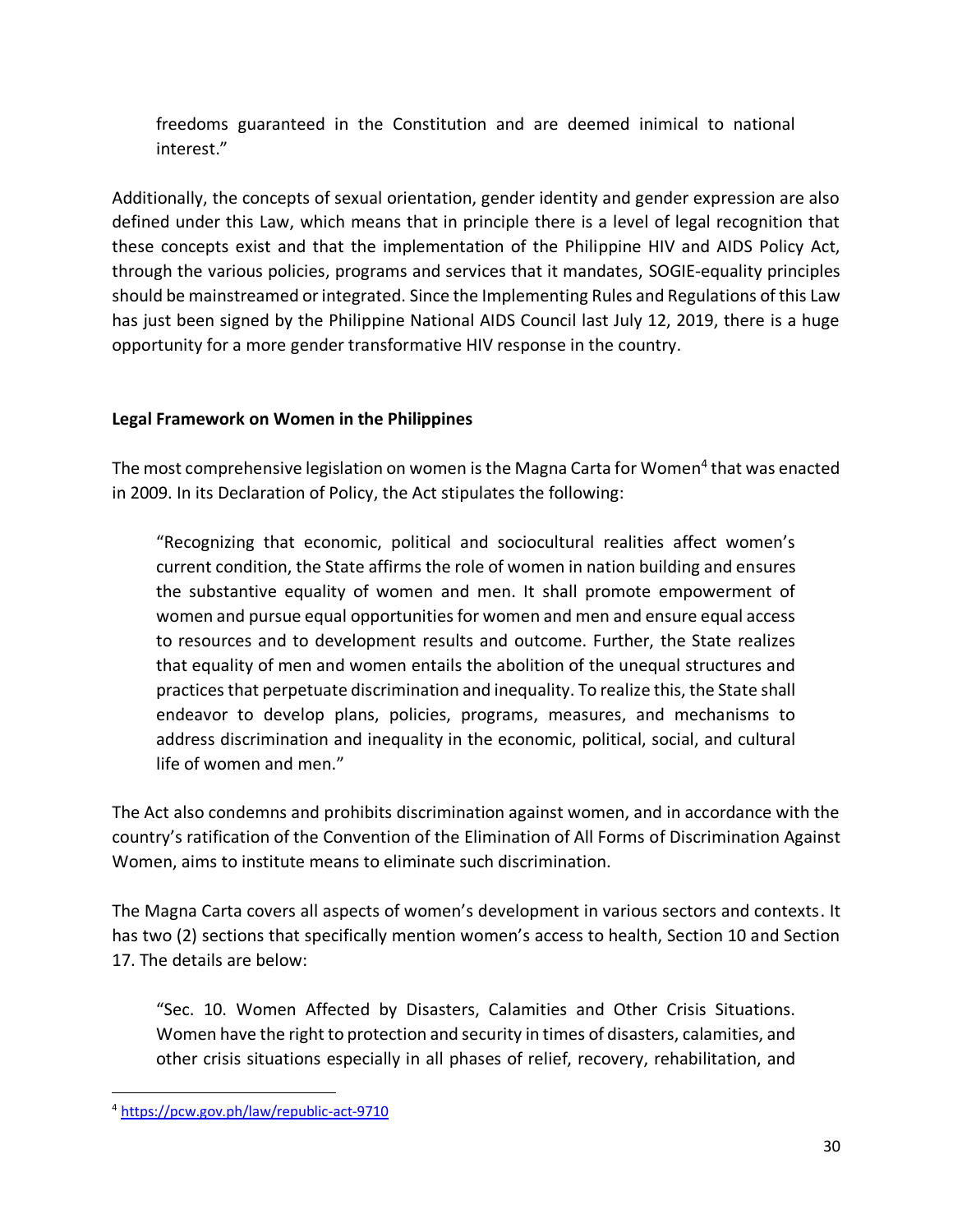construction efforts. The State shall provide for immediate humanitarian assistance, allocation of resources, and early resettlement, if necessary. It shall also address the particular needs of women from a gender perspective to ensure their full protection from sexual exploitation and other sexual and gender-based violence committed against them. Responses to disaster situations shall include the provision of services, such as psychosocial support, livelihood support, education, psychological health, and comprehensive health services, including protection during pregnancy.

Section 17 is about Women's Right to Health. It has two major components: 1) comprehensive health services, and 2) comprehensive health information and education. The section mandates the State to the provision of "comprehensive, culture-sensitive, and gender-responsive health services and programs covering all stages of a women's life cycle and which addresses the major causes of women's mortality and morbidity, Provided, That in the provision for comprehensive health services due respect shall be accorded to women's religious convictions, the rights of spouses to found a family in accordance with their religious convictions, and the demands of responsible parenthood, and the right of women to protection from hazardous drugs, devices, interventions, and substances."

Specific health services that shall be ensured for women under this section are the following:

- 1. Maternal care to include pre- and post- natal services to address pregnancy and infant health and nutrition;
- 2. Promotion of breastfeeding;
- 3. Responsible, ethical, legal, safe, and effective methods of family planning;
- 4. Family and State collaboration in youth sexuality education and health services without prejudice to the primary right and duty of parents to educate their children;
- 5. Prevention and management of reproductive tract infections, including sexually transmitted diseases, HIV and AIDS;
- 6. Prevention and management of reproductive tract cancers like breast and cervical cancers, and other gynecological conditions and disorders;
- 7. Prevention of abortion and management of pregnancy-related complications;
- 8. In cases of violence against women and children, women and children victims and survivors shall be provided with comprehensive health services that include psychosocial, therapeutic, medical, and legal interventions and assistance towards healing, recovery and empowerment;
- 9. Prevention and management of infertility and sexual dysfunction pursuant to ethical norms and medical standards;
- 10. Care of the elderly women beyond their child-bearing years; and
- 11. Management, treatment, and intervention of mental health problems of women and girls.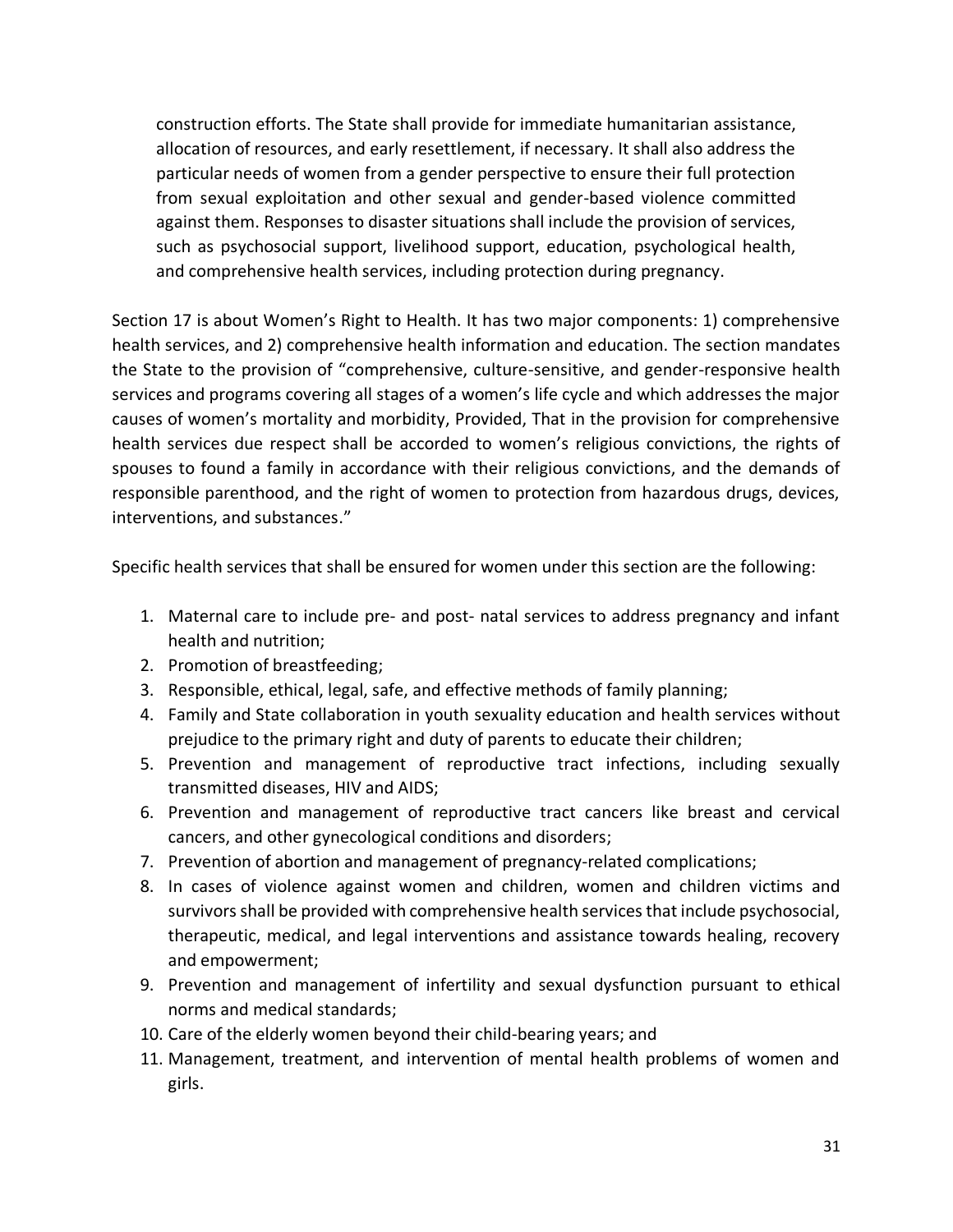The Magna Carta also encourages healthy lifestyles among women to prevent diseases. The second component on Health Information and Education requires the State to "provide women in all sectors with appropriate, timely, complete, and accurate information and education on all the above-stated aspects of women's health in government education and training programs, with due regard to the following:

- 1. The natural and primary right and duty of parents in the rearing of the youth and the development of moral character and the right of children to be brought up in an atmosphere of morality and rectitude for the enrichment and strengthening of character;
- 2. The formation of person's sexuality that affirms human dignity; and
- 3. Ethical, legal, safe, and effective family planning methods including fertility awareness.

Gender mainstreaming efforts in government is based on the Magna Carta, which also mandates the automatic allocation of a percentage of the budget of all government agencies and local government units to be earmarked for Gender and Development (GAD), also known as the GAD budget. This fund should be used for GAD related activities that advance the rights of women both within the respective government units, as well as the women these units or agencies serve.

### **The Gender Gap Report<sup>5</sup>**

Over the years, the World Economic Forum (WEF) has rated countries on their efforts to bridge inequalities between men and women. Perhaps because the implementation of the Magna Carta of Women, the Philippines has been in the Top 10 for the past couple of years. In 2018, the Philippines ranked 8<sup>th</sup> in the Global Gender Gap Report of the WEF<sup>6</sup>, which has been translated by media as the country being among the most gender equal countries in the world.

The report measures the gender gap in four aspects: labor force, participation, political empowerment, and health and survival. Countries are also ranked under each of these aspects individually. The Philippines, despite being ranked  $8<sup>th</sup>$  overall garnered only the 42<sup>nd</sup> place in health and survival, which is measured in terms of mortality rate. To some extent this score card may reflect the gender situation in countries, they are limited in that they only show the narrowing of disparities between men and women in the abovementioned categories. However, they do not necessarily show the substantive realities faced by either men or women. For instance, even though the Philippines may have ranked first in the level at which it was able to close the gap between the number of men and women in the labor force, it does not show the actual labor conditions that men and women face in this sector.

<sup>5</sup> <https://www.weforum.org/reports/the-global-gender-gap-report-2018>

<sup>6</sup> [http://www3.weforum.org/docs/WEF\\_GGGR\\_2018.](http://www3.weforum.org/docs/WEF_GGGR_2018.)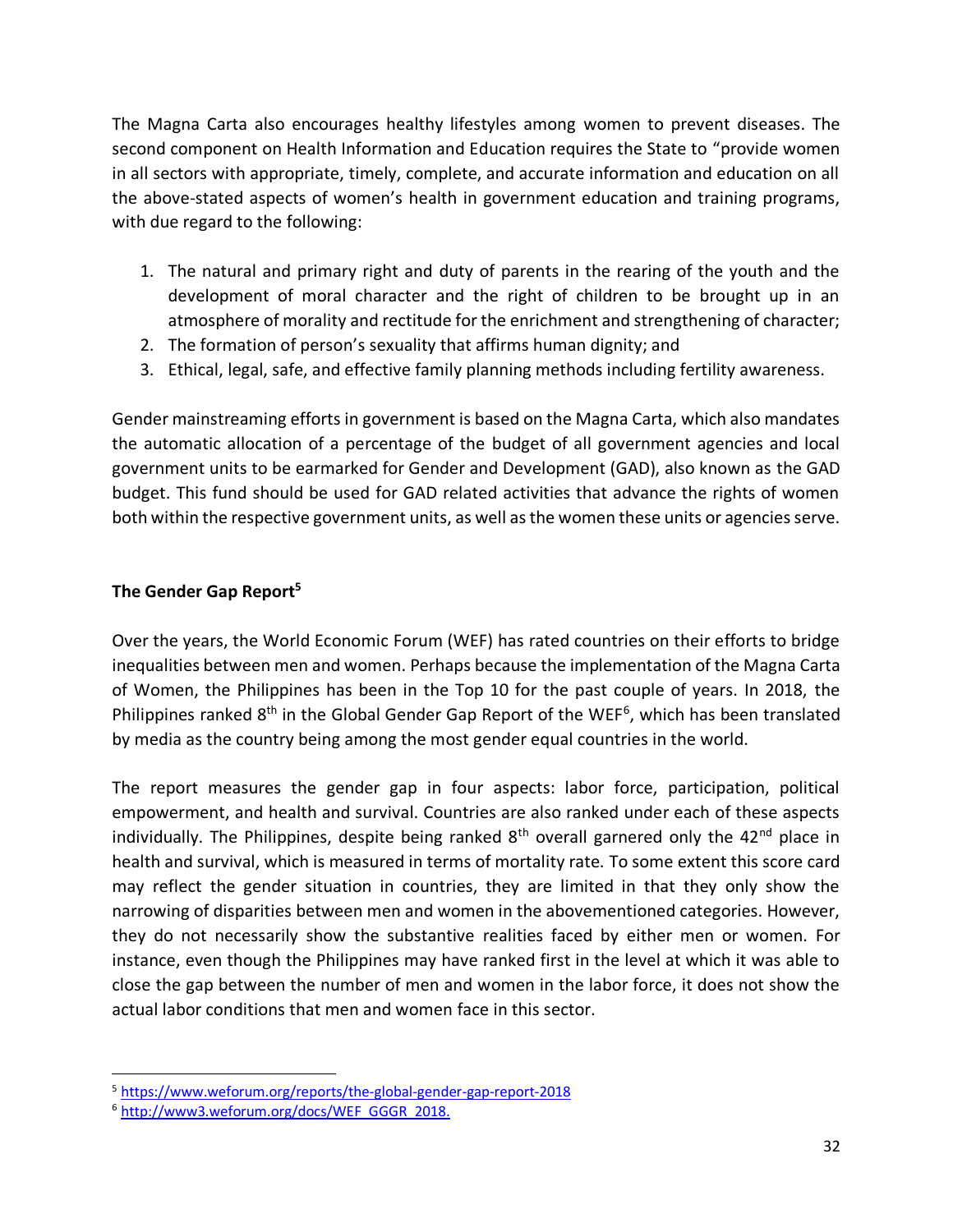## **The Health Sector: Policies, Programs, Systems**

The extent to which the health sector has mainstreamed gender should have benefitted women as it has elevated reproductive health and maternal and child health services in the country. However, the Responsible Parenthood and Reproductive Health Act has done little to prevent the rise of teenage pregnancies in the Philippines, which now has the highest rates in the region.

Moreover, in other diseases, gender mainstreaming remains to be at the level of sexdisaggregation of data, which also is binary: men and women. There is a dearth of studies on the situation of transgender people in general, much less in terms of their health-related needs, issues or concerns.

This is a reflection of the limited operationalization of the concept of gender, in general, and in the health care system in particular. First of all, "gender" has long since been equated with "women" and this may be a result of the fact that the Gender and Development framework of the Philippine Government emanates from the Philippine Commission on Women.

But even the understanding for women's health, as reflected in the Magna Carta for Women, is largely in terms of sexual and reproductive health of women. In fact, the listing of the coverage for comprehensive health services for women is based on the elements of reproductive health. But reproductive health is just one aspect of women's health. Thus, the health sector response for women's health is also limited. Disease surveillance data and research related to health concerns of Filipinos are sex disaggregated but that's where gender mainstreaming ends. And sex disaggregation is still binary and fails to reflect the experiences of transgender people.

Even in the HIV response, which directly affects people of diverse gender identities and expressions, has continued to lump transgender women within MSM (men who have sex with men) data. The clamor from the transgender community to be separated from the MSM has resulted in simply modifying the category from MSM to M/TGSM (men and transgender women who have sex with men). But the numbers are still lumped together, which limits the understanding and utilization of surveillance data for responsive programming and service delivery.

In 2018, the Department of Health (DOH) published the results of the first health system responsiveness survey<sup>7</sup> in the Philippines on its website. Health system responsiveness is defined as "the ability of the health system to meet the population's legitimate expectations regarding

<sup>7</sup> [https://www.doh.gov.ph/sites/default/files/health\\_magazine/WHRB4.5%20Performance%20Accountability.pdf](https://www.doh.gov.ph/sites/default/files/health_magazine/WHRB4.5%20Performance%20Accountability.pdf)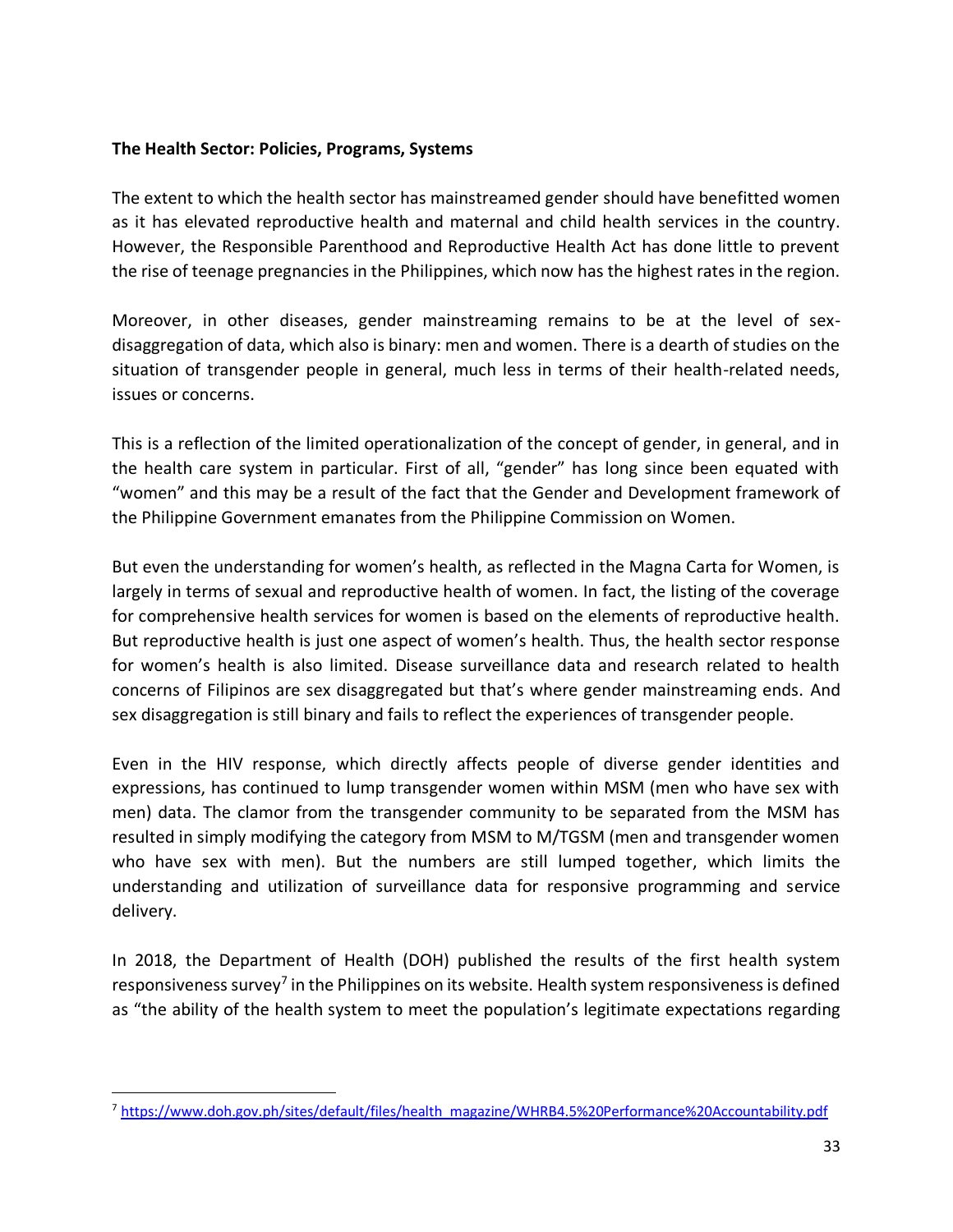their interaction with the health system, apart from their expectations for improvement of health or wealth."<sup>8</sup>

Although the available report is brief and by no means comprehensive in scope nor description, there are a few notable findings that need to be addressed to improve the performance of the health sector. These are the following:

- 1. 65% of health care providers seldom, once or never treat them with respect;
- 2. The biggest hindrance to getting the health care they need were social class (81%) and capacity to pay (75%);
- 3. 8% of the respondents said sex was a hindrance to getting the health care they need;
- 4. 31% of males and 21% of females said physical examinations and treatment were seldom, once or never done in a way that respected their privacy.

Note the 8% of the respondents who pointed to sex as a barrier to getting the healthcare they need. A deeper investigation might be required to unpack what this means exactly. Unfortunately, the nature of the study did not allow for this. Nevertheless, it is indicative of an area of inquiry that is not often explored in studies related to access to health care systems.

## **The Comprehensive Tuberculosis Plan Act of 2016**

Republic Act 10767 or the Comprehensive Tuberculosis Plan Act was enacted in 2016. The law mandates the development of a comprehensive plan to eliminate TB as a national health emergency. The law also directs the establishment of coordinating mechanisms from the national to local levels, as well as requisites for the effective implementation of the comprehensive plan of action. 9

However, as the main policy framework for the TB elimination in the country, it fails to recognize the different experiences and realities of women, men and transgender people in accessing health care services in general, and TB-related services, in particular. Gender is absent in its Declaration of Policies, which customarily reflects the main principles upon which laws are anchored.

Consequently, there are no provisions in the law that touches on strengthening gender-based determinants that facilitate community access to services. There are also no provisions that aim to reduce or eliminate gender-based barriers to the TB programs and services.

<sup>8</sup> <https://www.who.int/responsiveness/hcover/en/>

<sup>9</sup> <https://www.officialgazette.gov.ph/2016/04/26/republic-act-no-10767/>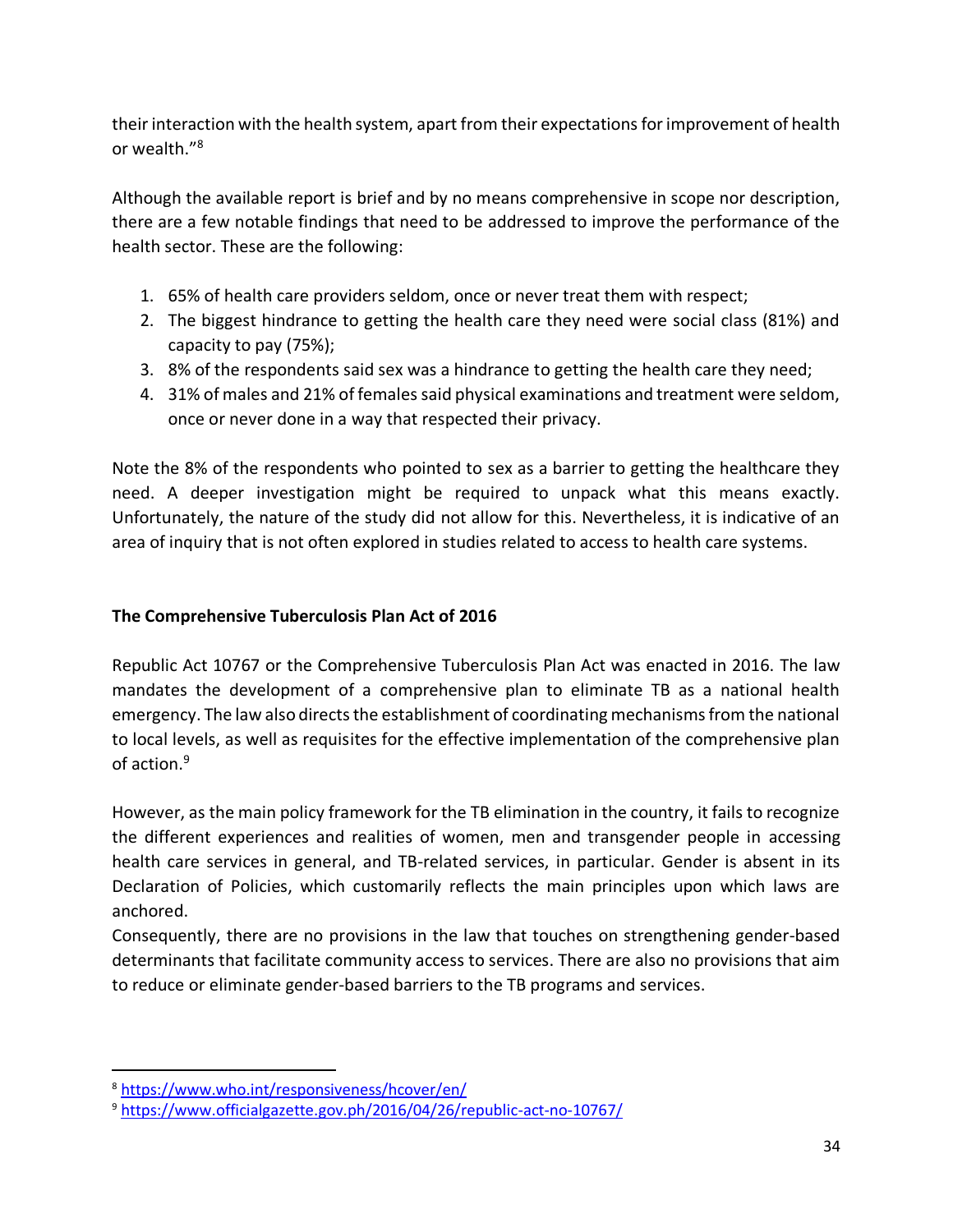## **The Philippine Strategic Elimination Plan Phase 1 (PHILSTEP1)<sup>10</sup>**

The development of the PHILSTEP1 was the outcome of Republic Act 10767, whose timeframe was from 2017 to 2022. But aside from this, other developments motivated the creation of this new strategic plan: a new administration has just come to power after the 2016 elections, ushering in the new President's new health agenda; the World Health Organization (WHO) has also just come up with the End TB Strategy that currently guides the global TB response; and the 2016 National TB Prevalence Survey showed that TB remained to be a national health issue.

The long-term goal of the National TB Elimination Program is to "Reduce TB burden by decreasing TB mortality rate to 95% and TB incidence by 90% by 2035." PHILSTEP1, which is the first phase of the country's blueprint to end TB in the country specified three (3) medium-term goals:

- 1. Reduce TB burden by decreasing TB deaths by 50% and TB incidence rate by 25%;
- 2. Reduce catastrophic costs incurred by TB-affected households to zero;
- 3. At least 90% of patients are satisfied with the services of the DOTS facilities.

The strategic plan is anchored on the following principles:

- 1. Government stewardship and accountability, with monitoring and evaluation;
- 2. Engagement of the private sector, civil society organizations and communities;
- 3. Protection and promotion of human rights, ethics and equity; and,
- 4. Adaptation of the strategies and targets at the local levels.

Given these principles, there is bound to be some level of gender integration into the framework. So, unlike the Comprehensive Tuberculosis Plan Act, the PHILSTEP1 included gender in its language. For instance, under the Performance Target, "90% of DOTS facilities are adopting integrated patient-centered approach," the key activities are:

- 1. Develop models for TB services with focus on gender, human rights and patientcenteredness;
- 2. Support DOTS facilities to provide TB services that are patient-centered, gender sensitive and human rights-promoting.

Similarly, under the Performance target, "80% of provinces/Highly Urbanized Cities are with functional DOTS network providing expanded and integrated TB care and prevention services," one of the key targets are to "Integrate TB with other programs such as Maternal, Newborn, Child Health and Nutrition (MNCHN), Non-Communicable Diseases (NCD), other infectious disease programs, drug rehabilitation, and nutrition.

<sup>&</sup>lt;sup>10</sup> [http://www.ntp.doh.gov.ph/downloads/ntp\\_data/ntp\\_vmg\\_and\\_org\\_and\\_tb\\_burden.pdf](http://www.ntp.doh.gov.ph/downloads/ntp_data/ntp_vmg_and_org_and_tb_burden.pdf)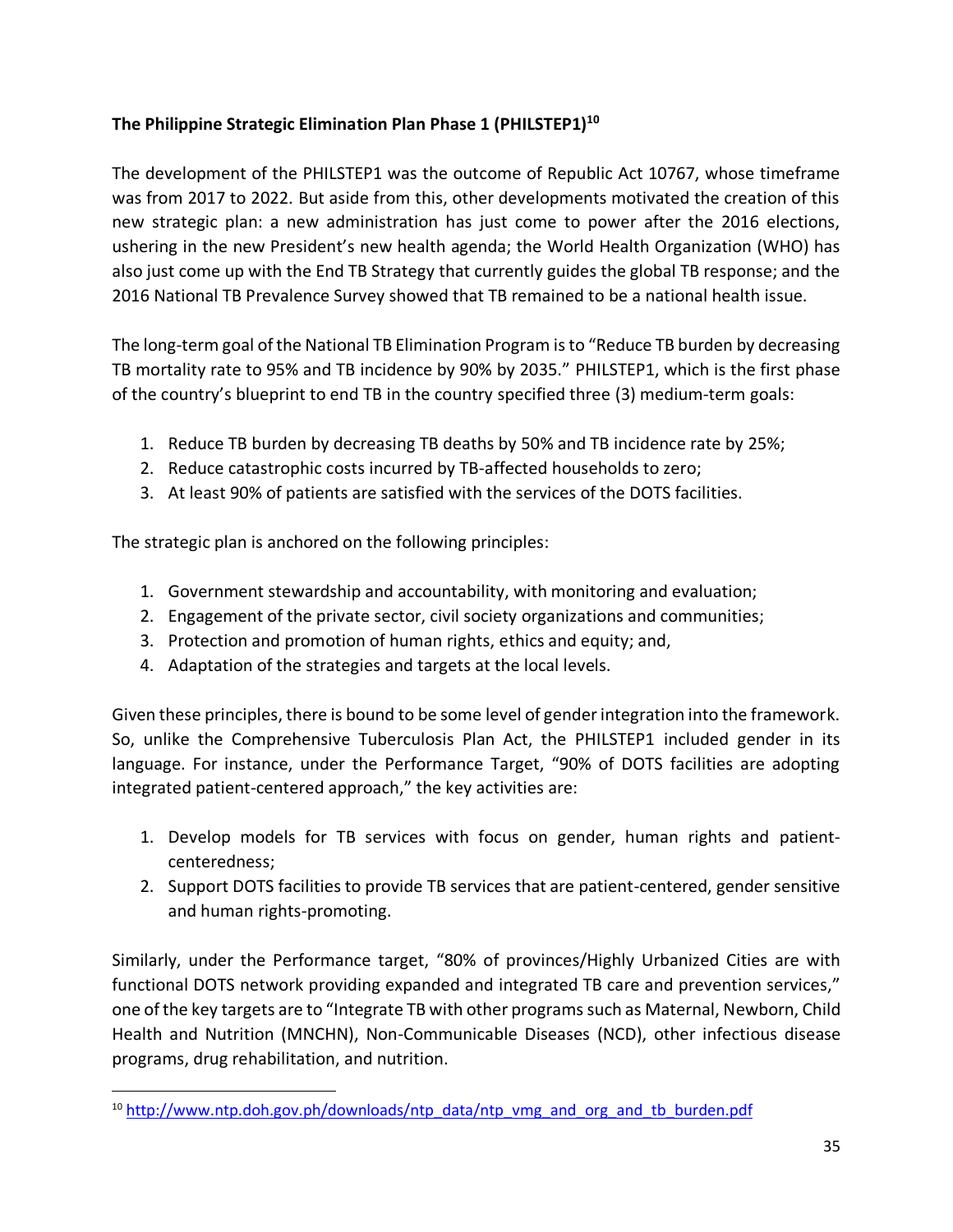These are the only times that "gender" is mentioned in the strategic plan and the integration of TB in MNCHN is the only instance that there is mention of a gender-related health concern being integrated with TB. As mentioned above, the health sector's view on gender has been limited to women and women's reproductive health concern.

In reality, however, integrating TB in MNCHN has not yet reached the practice on the ground. At the very least, service delivery is inconsistent among pregnant women who have TB. During an focus group the participants shared that they've heard of the following:

> "There was also an experience where a pregnant woman was diagnosed with TB because she was given an x-ray, with protective cover for her abdomen."

But among the participants, two women experienced different protocols when they were diagnosed with TB in the context of their pregnancy. One participant suspected that she was pregnant four (4) months into her TB treatment. She informed her doctor and the latter told her,

> "Ganito na lang, reresetahan na lang kita ng vitamins pare din dun sa baby mo. Basta ituloy-tuloy mol ang yang gamot. Bumalik ka na lang sa akin pag natapos ka na kasi magsi-six months ka na." *(This is what we'll do. I will prescribe some vitamins for you and your baby. But you just keep taking your medicines [for TB] and just come back to me when you're done because you're almost to your sixth month [of treatment].) – Irene, Female respondent*

Another participant, however, had a different experience. She said she was pregnant when she started to feel sick.

> "Wala na akong ganang kumain. Inuubo ng one month pero hindi siya [TB] na-detect. Sabi nila bawal yung gamot sa ubo. Mga five months, nagpa-check up ako sa private. And sabi lang sa akin pneumonia siya. Pwedeng alisin ng gamot. Pero ang sabi nila sa akin, yung baby pwedeng alisin ng five (5) months, CS. Siyempre hindi ako pumayag. Ang hirap na pag umuubo ako, naiihi ako. Pumutok yung panubigan ko. Akala ko ubo lang siya, yung baby ko na pala. Yung baby ko premature. Dun nila nalaman na positive ako sa Tuberculosis." *(I had no appetite. I was coughing for a month but it [TB] was not detected. They told me I can't take cough medicine. Five months later, I went to a private clinic. They told me it was pneumonia and that it could be treated with medicines. They also said I should go though Caesarian Section to remove my baby. Of course, I refused. But the coughing was so bad. Then my water broke. I thought it was just a hard fit of coughing but it turned out*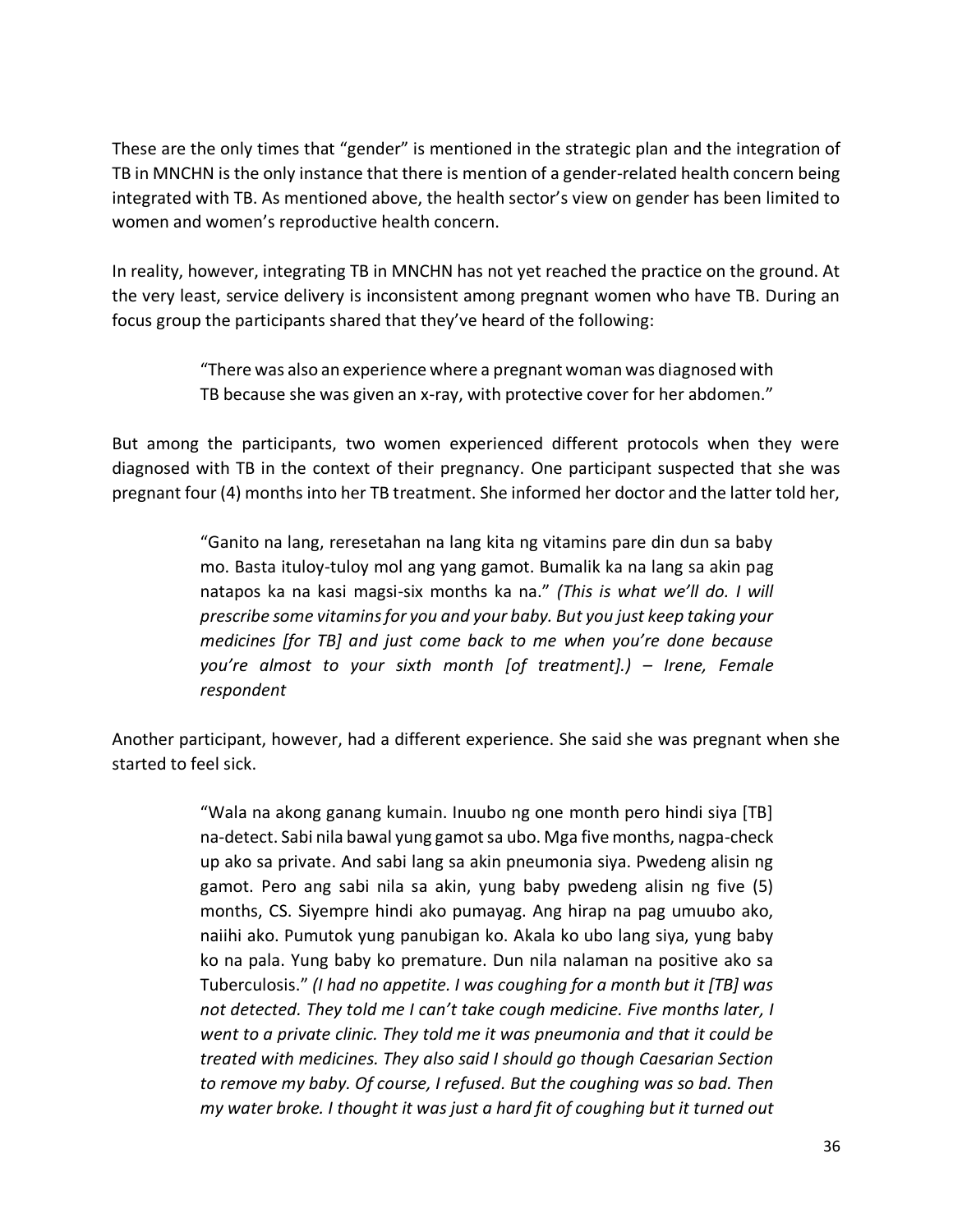*it was my baby. My baby was premature and it was only then that they were able to diagnose me positive for Tuberculosis.) – Mae, Female respondent*

After being diagnosed with TB, the participant was confined in a hospital for six months until she was treated, while her baby was incubated until term. It would be six months later before she would get to see and hold her baby.

Integrating gender into the PHILSTEP1 remains limited and short-sighted because it simply relegated gender integration at the level of key activities related to service delivery. And even then, it has yet to be proven effective given the experiences shared by the participants.

The TB strategy treats gender as specific activities that are separate from the others and responds only to a particular strategy, rather than an over-arching principle that permeates into all the various levels of the plan. Although the set of principles anchoring the plan includes the "protection and promotion of human rights, ethics and equity," it may not be enough to assume that the entire plan is also cognizant of the gender dynamics experienced by the community. As a result, the targets and indicators are not gendered. If there are no gender-related indicator, it would be difficult to measure the plan's success on this matter.

For example, one of the impacts is "Responsive delivery of TB services." The impact target statement reads, "At least 90% of patients are satisfied with the services of DOTS facilities. The gender perspective would require gender-related indicators to illustrate satisfaction with the services of DOTS facilities. But because the target is gender-blind, chances are the indicators would be gender-blind, as well.

Thus, a clear articulation of gender in the statement of principles may have helped in ensuring that every aspect of the Plan is imbued with gender responsive or even gender transformative perspectives, strategies and activities.

## **Experiences on the Ground**

"Even sa proposal development, for example, diba hinihingan ka ng human rights angle, gender angle? Pagdating sa TB, hindi siya lumulutang. Para lang masabi na may human rights na aspect yung programa, sabihin lang sa patientcentered care. So yun yung pinaka-expression niya ng human rights… In terms of gender, wala naman specific na approach or strategy. Whether you're female or you're male, yung TB services is the same for all."

*(Even in proposal development, we get asked to provide the human rights angle and the gender angle. But in TB, these do not surface. So in order to say that*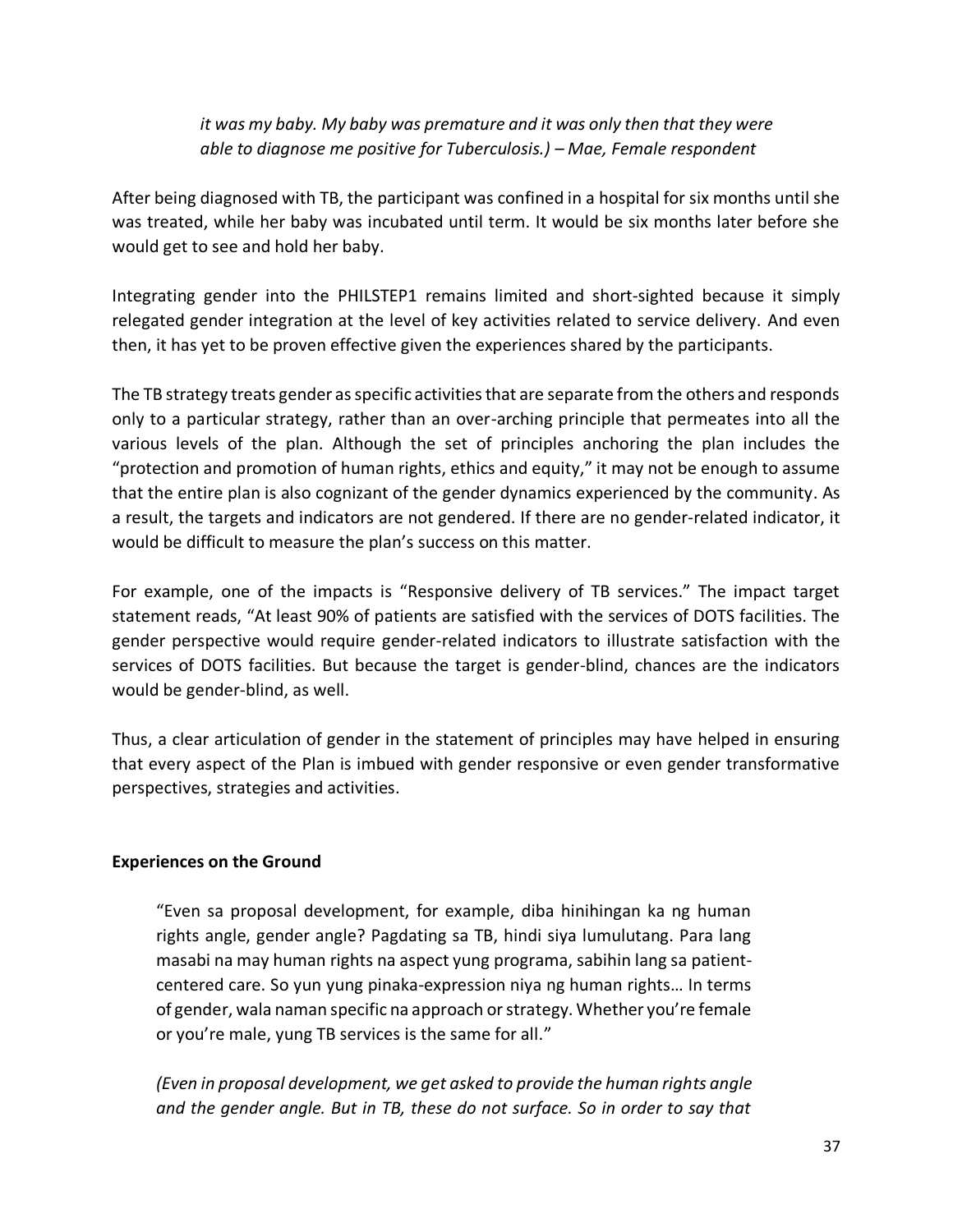*there is a human rights angle, we just indicate 'patient-centered care'. So that's how human rights is expressed. In terms of gender, there's really no specific approach or strategy. Whether you're female or male, the TB services are the same for all.) – Key Informant, Philippine Business for Social Progress*

Again, the preceding comment is reflective of the lack of gender perspective in the national strategy to eliminate TB, which is the primary basis of the project proposals submitted to the donors like the Global Fund to Fight AIDS, Tuberculosis and Malaria. It is, therefore, not surprising that the communities who interact with the national TB response also experience gender-related issues.

At the individual level, the research participants from the communities shared that men are less likely to go for a check-up when they are feeling unwell. Some of the feedback from the participants include:

"Ang lalake kasi, kalabaw yan." *(Men are [strong like] carabaos.) – Eric, Male respondent*

"Eh tayong mga lalake, malakas tayo. Mas malakas ang resistensiya." *(Us, men, we are strong. We have stronger resistance.) – James, Male respondent*

"Yang mga lalake, ma-pride. Ayaw tanggapin na may sakit sila." *(Men refuse to accept it when they get sick.) – Rosa, Female respondent*

These responses from the community are consistent with common stereotypes that men are expected to be strong, which shapes their regard for their own physical well-being. It is also stereotypical for men to perceive women as weaker and need to be taken care of. Respondents observed that women were more likely to seek medical attention and they gave the following reasons:

"Kasi mas inaalagaan natin ang mga asawa natin." *(Because we have to take better care of our wives.) – Jess, Male respondent*

"Mas pinapauna natin ang mga babae." *(We have to prioritize them [women]). – Ben, Male respondent*

Interestingly enough, the women participants were also in the habit of delaying medical consultation until their condition have gotten worse or a family member forced them to see a doctor. One participant shared,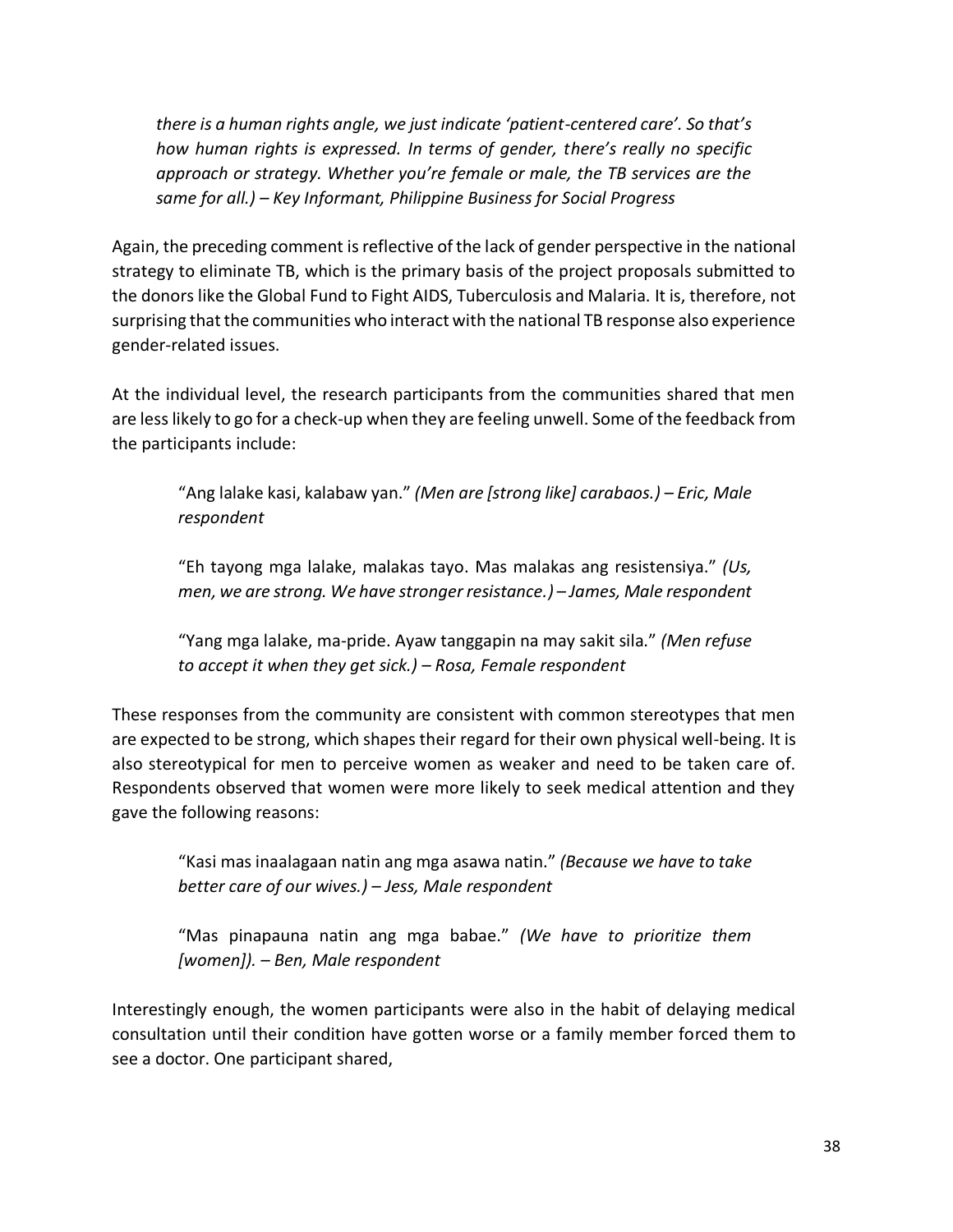"Hindi ko kayang bilhin ang bawat tableta. Maliit pa yung mga anak ko tapos magkakasakit pa ako. Paano na yung gatas ng anak ko? *(I cannot afford to buy the medicines. I have a small child and if I am sick, how will I be able to manage my child's milk?) – Cristy, Female respondent*

Women's priorities, especially if they belong to the poorer communities, are always a challenge. They would usually put their needs last to that of their family, especially their children. Another participant who did go to the doctor was told that she needed to be confined in the hospital. But she begged the doctor to find another way.

"Eh, tinanong ko yung doctor kung pwedeng, kung merong gamot na pwede kasi maliliit pa ho ang mga anak ko, elementary. Walang mag-aalaga kung iko-confine ako." *(I had to ask the doctor if it was possible, if there were medicines that I could take instead, because my children were still young. They were still in elementary school. No one would take care of them if I was admitted in the hospital.) – Marie, Female respondent*

Stigma and discrimination also hit both men and women who are diagnosed with TB, which could also affect their relationships with their loved ones.

"Tingin ko po sa sarili ko walang silbi." *(I saw myself as useless.) – Karen, Female respondent*

"Yung mahirap din yung side effects kasi minsan nag-aaway kami ng asawa ko. Konting galaw niya, nade-depress ako." *(The side effects are also difficult to deal with and sometimes they lead to fights with my husband.)* – Mae, *Female respondent*

"Kapag sinasabi nila, 'Wala ka na namang silbi,' sinasabi ko ihanda niyo na yung kabaong." *(When they (family members) tell me, 'You're useless,' I tell them, 'Just start preparing my coffin.) – Mae, Female respondent*

Men also experience similar problems with their loved ones. One participant felt so ashamed when he was diagnosed with TB and he felt that this was the reason his relationship broke down.

"Madami pong nawala sa akin. Meron po kasi akong asawa. Hindi ka,I kasal pero may anak kami. Yung sakit na ito ang sinisisi ko. Siguro kung hindi ako nagkasakit, ok pa kami nung babae." *(I lost so much. I had a partner. We were not married but we had a child together. I blame this disease [TB].*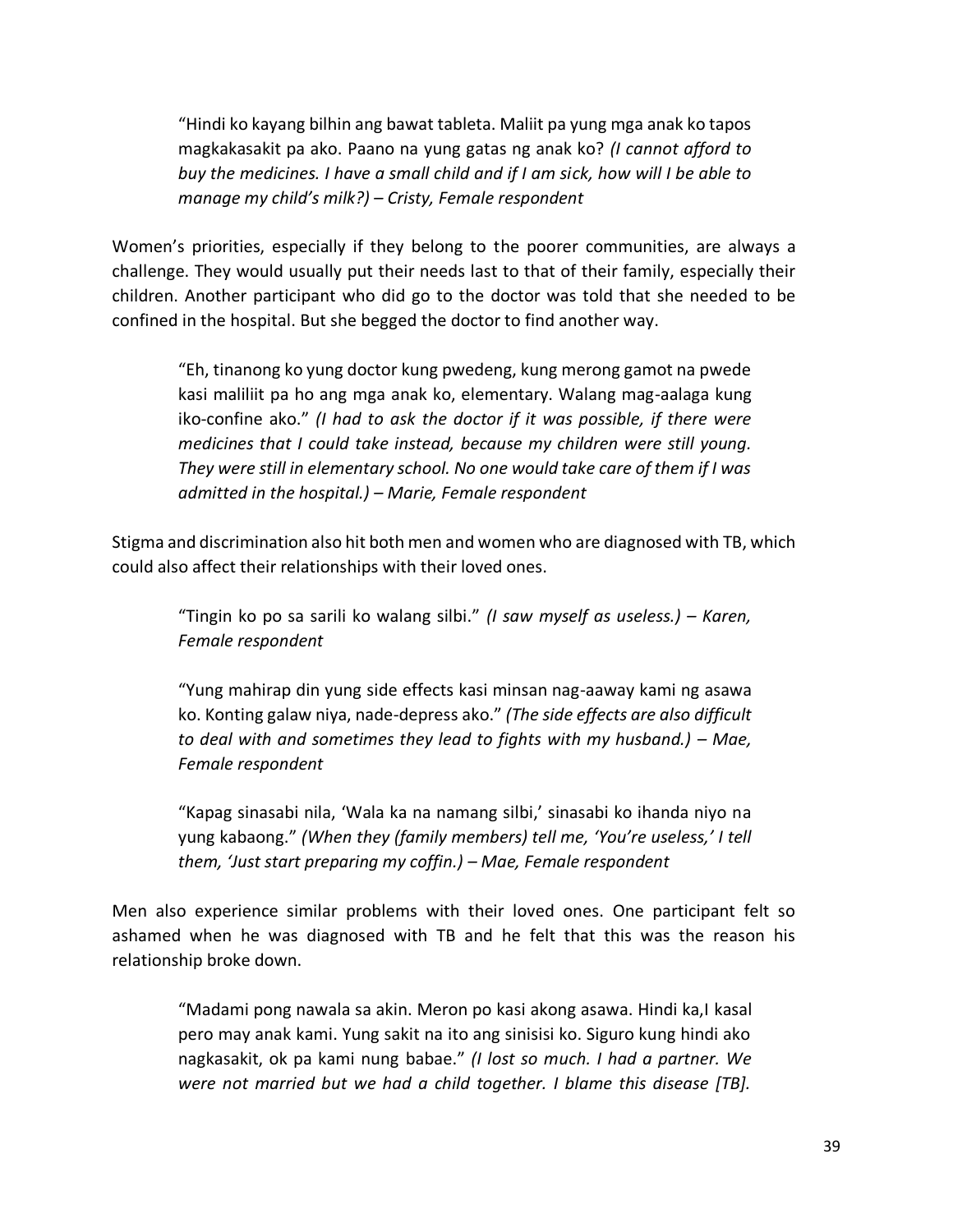*Perhaps, if I had not gotten sick, we would still be together.) – Ramon, Male respondent*

Unfortunately, stigma reduction for TB is not a priority in either the Law or the strategic plan. Awareness-raising on TB is limited. When people with TB experience discrimination, they have no recourse for redress because neither the law nor the strategic plan respond to TB-related discrimination. As a result, stigma persists and people continue to be ashamed and fearful of being diagnosed with TB.

#### **Recommendations**

There is a glaring gap in the legal framework, in the strategic plan and in practice in terms of the gender responsiveness of the TB response. Gender transformative approaches are not even on the horizon yet. But with clear entry points in the national strategic plan, the response could be enhanced considerably.

There was an attempt to amend the TB Law in the previous Congress. The process was interrupted by the national elections that took place this year so it means that if there is still interest in pursuing it, the amendment process would start from the beginning again. It is critical that CSOs and communities be engaged in the legislative process to ensure that the concerns of the communities affected by TB are reflected in the amended law. When the legal framework is enhanced, there is also a greater push to revise existing strategies. Various levels of recommendations would need to be in place for this to happen:

**Community-building is crucial.** Although there are patient groups that were organized by the treatment centers and hospitals, these groups were activated only to provide peer support during treatment and to encourage community uptake for testing. They have no experience in advocacy. But the **community organizations have to be capacitated to engage at the level of legislative advocacy.** 

The existing strategic plan for TB need to be reviewed and revised. **Gender-related indicators have to be developed** in relation to the strategies and activities that already integrate the gender perspective. Additionally, there might be room to also **operationalize gender and human rights in all the other aspects of the strategic plan** that are currently blind.

**The Gender and Develop Program of the Philippine Government, which includes gender trainings for government personnel, need to be required for all TB practitioners.** There seems to be a difficulty in connecting gender with a health issue like TB. This could also benefit from more knowledge products on the connection of gender and Tuberculosis.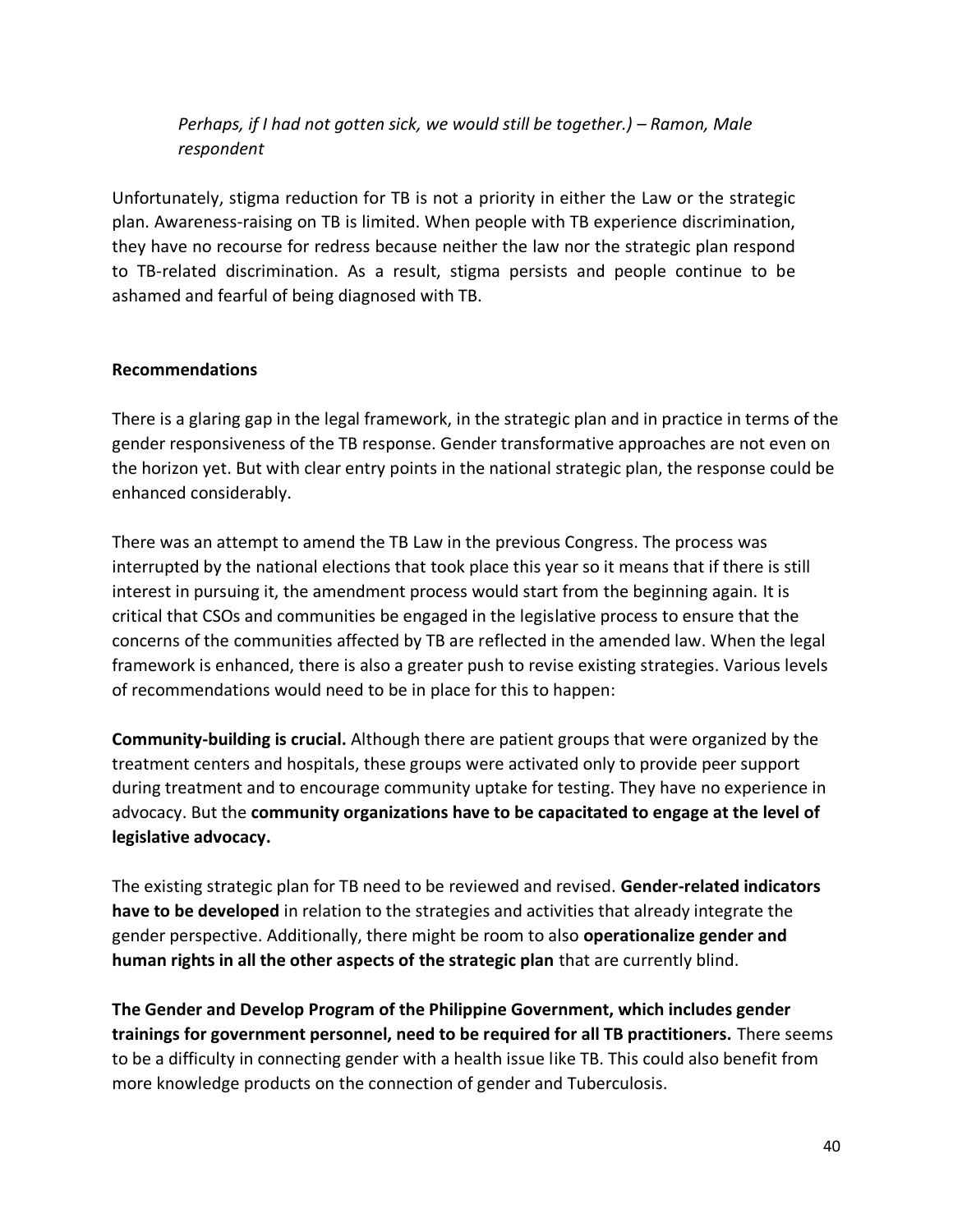**Expand research on gender and TB.** This assessment is very limited. But it could open avenues for expanding the scope of the study, as well as deepen the investigation into the gender issues faced by people affected by TB.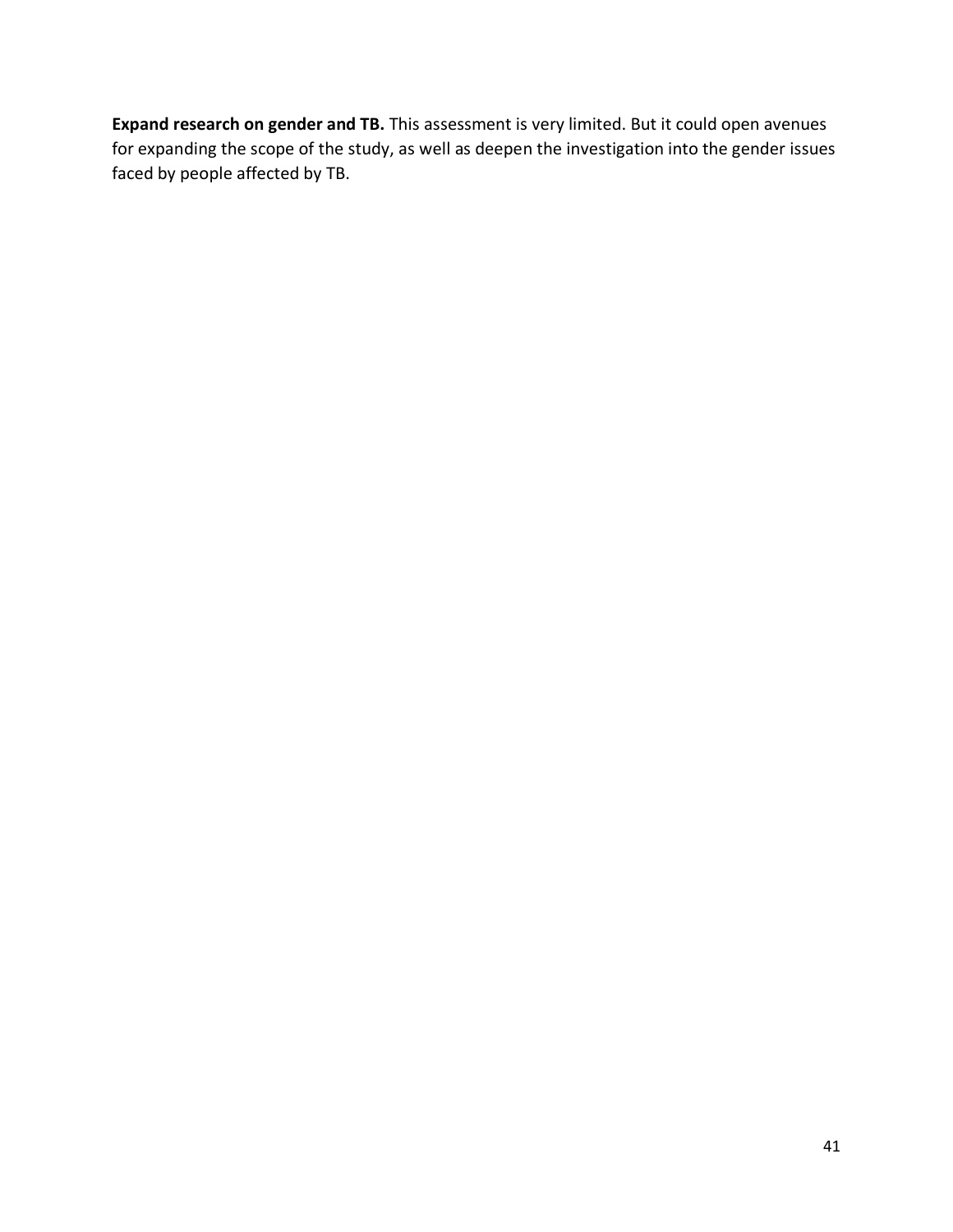**Towards A People-Centered Approach to TB Response: Community Perspectives In Accessing TB Prevention, Care, and Support In The Philippines**

### **INTRODUCTION**

The 2018 Political Declaration on TB recognizes that the only way to curb the tuberculosis (TB) epidemic is to implement a people-centered approach to prevention, treatment, care, and post-care support<sup>11</sup>. This holistic approach to addressing TB as recognized by the Declaration presents a new paradigm in framing the TB response towards a more inclusive, responsive, and centered around the needs of the people. More importantly, this paradigm shift highlights the importance of regarding those affected by and living with TB from recipients of healthcare to regarding them as equal partners in the TB response, and that their participation in the response is crucial.

The World Health Organization (WHO) defines people-centered approach to healthcare to consciously include the perspectives of individuals, families, and communities and see them as participants in shaping the health care system $^{12}$ . This also calls on a gender-responsive response and human rights-based approach to TB care, which highlights the need to be more inclusive and affirming towards human diversity and experiences; and the recognition, fulfilment, and respect to human rights. This concept on people participation finds its roots from the Denver Principles developed in 1983, which calls on the participation of people living with HIV to be involved at every level of decision-making, and to be included with equal credibility as other participants<sup>13</sup>. Framed within the Principles are the demands that people living with HIV must not be seen as solely patients seeking care for their illness but rather a person as a whole, which begs that other related needs that contribute towards alleviating their condition will need to be addressed. Over the years, the role of communities, particularly those living with HIV, became crucial in the progress towards addressing the HIV epidemic. This does not only apply to service delivery, as the role of communities expanded to also include advocacy, social mobilization, and community-led research<sup>14</sup>. UNAIDS Strategic Investment Framework, established in 2011, clearly identified community-led responses as "critical enablers" and that these engagements and responses must be funded three-folds<sup>15</sup>.

<sup>&</sup>lt;sup>11</sup> 2018 Political Declaration on TB, 2018, [https://www.un.org/pga/72/wp-content/uploads/sites/51/2018/09/Co-facilitators-Revised-text-](https://www.un.org/pga/72/wp-content/uploads/sites/51/2018/09/Co-facilitators-Revised-text-Political-Declaraion-on-the-Fight-against-Tuberculosis.pdf)[Political-Declaraion-on-the-Fight-against-Tuberculosis.pdf](https://www.un.org/pga/72/wp-content/uploads/sites/51/2018/09/Co-facilitators-Revised-text-Political-Declaraion-on-the-Fight-against-Tuberculosis.pdf)

<sup>12</sup> <https://www.who.int/servicedeliverysafety/areas/people-centred-care/ipchs-what/en/>

<sup>13</sup> [http://data.unaids.org/pub/externaldocument/2007/gipa1983denverprinciples\\_en.pdf](http://data.unaids.org/pub/externaldocument/2007/gipa1983denverprinciples_en.pdf)

<sup>14</sup> [https://www.unaids.org/sites/default/files/media\\_asset/UNAIDS\\_JC2725\\_CommunitiesDeliver\\_en.pdf](https://www.unaids.org/sites/default/files/media_asset/UNAIDS_JC2725_CommunitiesDeliver_en.pdf)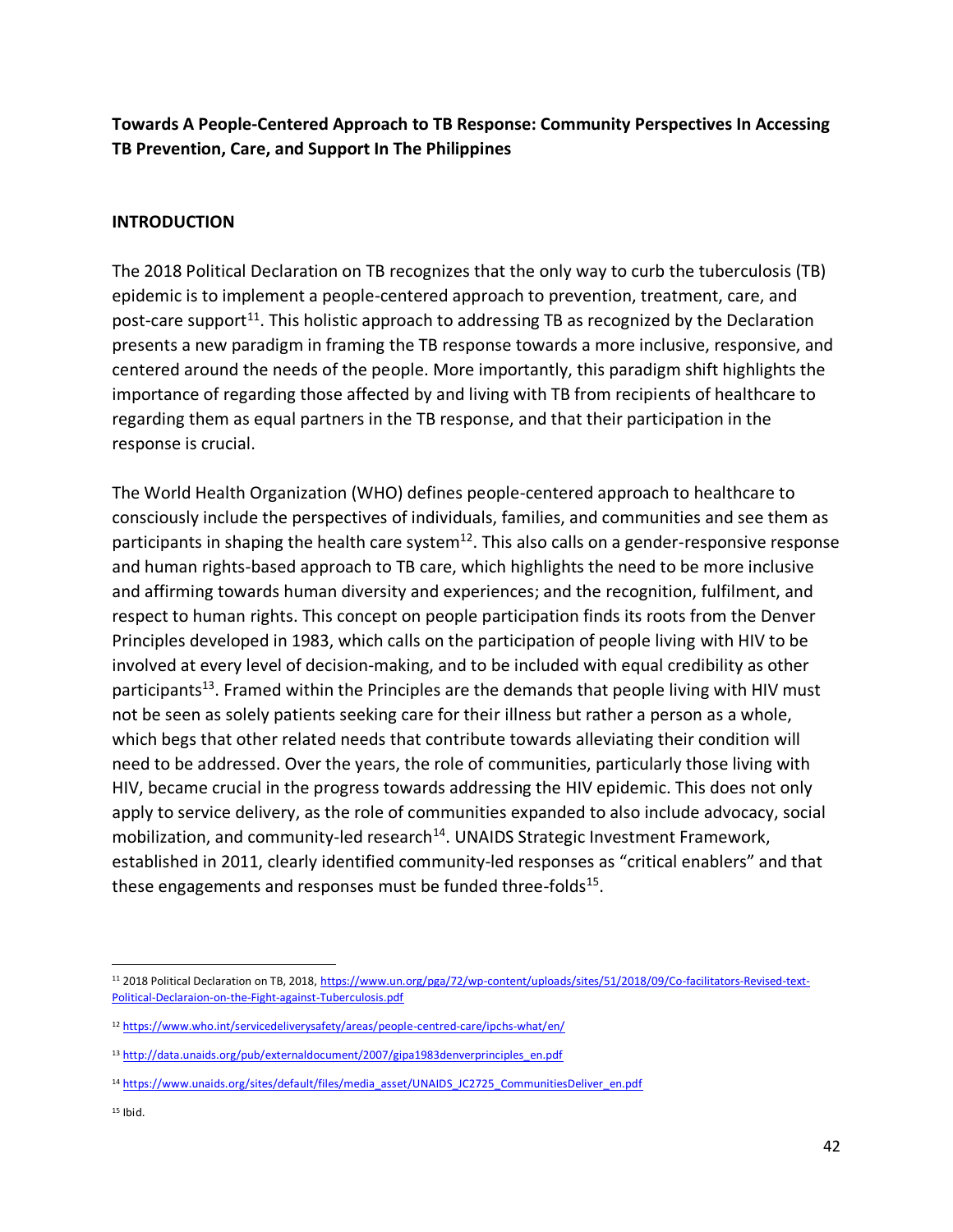While community organizing and engagement in the TB response have only begun quite recently, TB-affected communities and TB survivors have also developed a document similar to the Denver Principles, which is the Declaration of the Rights of People Affected by Tuberculosis. This 25-article document asserts the various rights of people with and affected by tuberculosis as asserted in international and regional human rights law mandates and State obligations. In particular, Article 21 of the Declaration details a person with tuberculosis' right to participate meaningfully "in all process and mechanisms for development, implementation, monitoring, and evaluation of laws, policies, regulations, guidelines, budgets, and programs related to tuberculosis, health care for tuberculosis, and medical research for tuberculosis at all levels of governance."<sup>16</sup> Consequently, TB-affected communities require support from the State and other stakeholders to ensure meaningful and effective participation.

Historically, countries, guided by the World Health Organization, follow a particular concept, called "patient-centered approach", as a way to ensure that preferences, needs, and values are respected and responsive in providing care<sup>17</sup>. Under this approach, service providers should recognize people with TB's rights, and fulfil their responsibilities by giving due considerations to clients' values and needs. This means that strategies must consider the person's right and welfare in the provision of treatment and care for people with TB as patients and direct beneficiaries of TB care. It needs to be kept in mind, however, that the context of patientcentered care, as opposed to people-centered care, is restricted only within the healthcare facility. While patients are regarded as the "heart of service delivery", the focus of this approach remains disease-focused, since the goal of addressing these barriers and ensuring that the patient follow and complete their treatment regimen. Patient-centered approach is also contextualized within clinical encounters; thus while patients' needs and preferences are heard, broader issues around the dynamics between doctors and patients, and an understanding of shared responsibility remains unclear. In the end, patient-centered approach leaves the responsibility to remain to the healthcare provider and to decide whether these values and preferences should be considered as part of establishing the person's treatment adherence.

Eventually, the development towards a person-centered approach from patient-centered approach has shifted the orientation to broaden the definition of care towards the overall health of an individual in the absence of a disease of infirmary<sup>18</sup>. This also considers that the overall state of health or a well-being of a person must also take into consideration other determinants of health, to include physical, mental, and social well-being of an individual. This

16

[http://www.stoptb.org/assets/documents/communities/FINAL%20Declaration%20on%20the%20Right%20of%20People%20Affected%20by%20](http://www.stoptb.org/assets/documents/communities/FINAL%20Declaration%20on%20the%20Right%20of%20People%20Affected%20by%20TB%2013.05.2019.pdf) [TB%2013.05.2019.pdf](http://www.stoptb.org/assets/documents/communities/FINAL%20Declaration%20on%20the%20Right%20of%20People%20Affected%20by%20TB%2013.05.2019.pdf)

<sup>17</sup> <https://apps.who.int/iris/bitstream/handle/10665/272467/WHO-CDS-TB-2018.13-eng.pdf?ua=1>

<sup>18</sup> <https://www.who.int/about/who-we-are/frequently-asked-questions>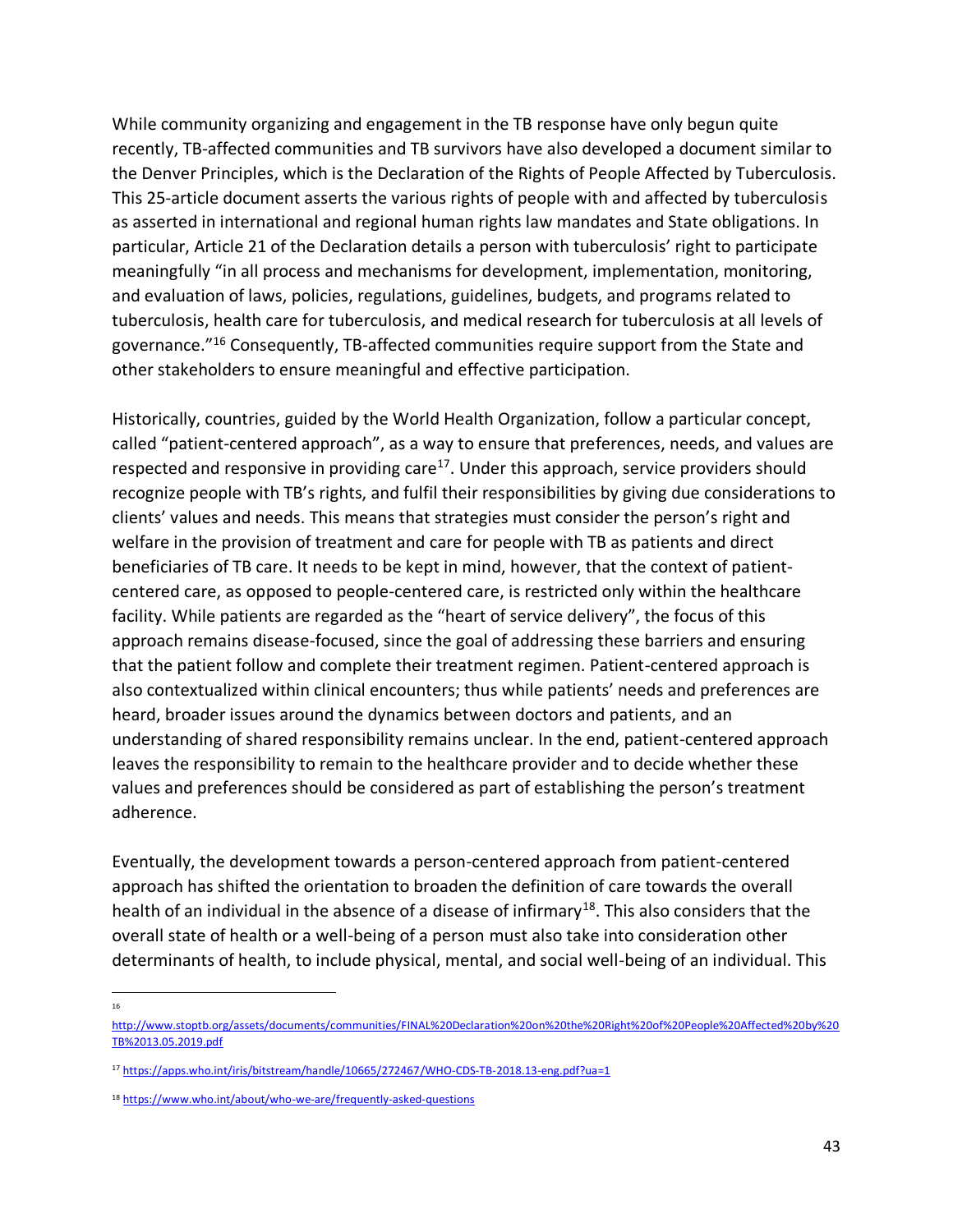also broadens the dimensions in assessing the needs of a particular individual seeking health care by looking at issues beyond health care, and thus breaking the biomedical approach<sup>19</sup>. Mezzich and colleagues perfectly describe this approach as a healthcare "of the person, for the person, by the person, with the person; well-grounded in science and in collaboration and in partnership with the individual and the families"<sup>20</sup>.

People-centered approach further expands the person-centered concept by understanding that regardless of whether a disease is present or not, individuals interact with their environment and the people around them that determine their overall health-seeking behavior. This contextualizes individuals with the values and cultures that shape their decision-making in their lives and determines how and when to access health care services. At the same time, using the term "people" as opposed to "person" signifies that these definitions are shaped collectively, in a shared manner, and that health promotion, disease prevention, and treatment patterns and adherence activities are impacted by how people and communities respond as a collective. Thus, it is imperative that in the design of a health system, people and communities remain integral. However, to be able to fully participate in the decision-making, individuals, families, and communities require that they receive adequate education and support as part of empowering the communities. This is not to say that communities do not have the capacity in the first place; rather these kinds of support are needed to ensure that communities develop towards their full potential, and that structures and systems are in place to facilitate capacitybuilding.

As the Political Declaration suggests, people-centered approach is framed around developing integrated, gender-responsive, human rights-based health approach that covers not only service delivery but also in the development and evaluation of better diagnostics, drugs, treatment regimens, as well as in addressing social and economic factors that not only perpetuates the disease but also impede the delivery of TB services on the ground.

Thus, it is crucial to determine which communities affected by TB should be prioritized by national programs, considering not just the personal risks of individuals, their healthcare seeking behavior, as well as the various contexts that these communities encounter that may affect their vulnerability to TB and their access to services. The CRG tools also provide for a simple tool to help program developers and service providers prioritize which communities to proactively reach with TB services.

The table below shows various groups of people whose experiences and circumstances may put them at risk for TB. Some of them are already included in the national strategic plan. Some of

<sup>19</sup> <https://pdfs.semanticscholar.org/4e62/3bafd4033718b1f39e2a49aaa6d652c92dff.pdf>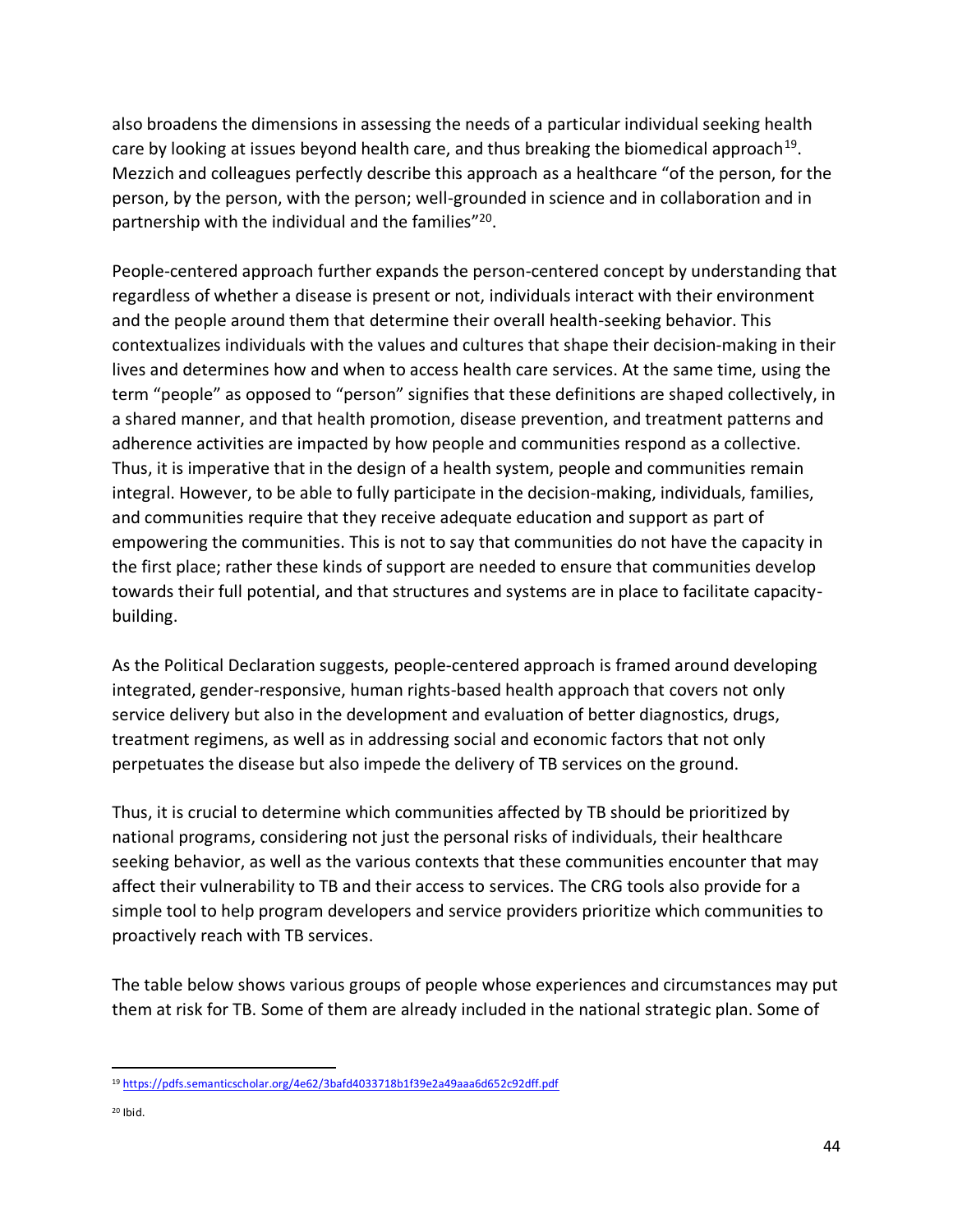them are yet to be considered and may require further research to validate the need to prioritize them.

|                   | Score 1        | Score 2        | Score 3      | Score 4         | Score 5           | Score 6         |                    | <b>Combined Score to Facilitate</b> |
|-------------------|----------------|----------------|--------------|-----------------|-------------------|-----------------|--------------------|-------------------------------------|
|                   |                |                |              |                 |                   |                 |                    | <b>Prioritization Discussion</b>    |
|                   | Estimated      | Faced with     | Faced with   | Faced with      | Legal and         | Human Rights    |                    |                                     |
|                   | Contribution   | Environment    | Biology      | Behavior        | Economic          | & Gender        |                    |                                     |
|                   | to the         | Risks          | <b>Risks</b> | <b>Risks</b>    | Barriers to       | Barriers to     | <b>Total Score</b> | Prioritization                      |
|                   | Country's TB   |                |              |                 | Accessing         | Accessing       |                    | Discussion and                      |
|                   | <b>Disease</b> | (Over          | (Reduced     | (In/exhaling    | Services          | <b>Services</b> | (Sum of            | Rationale for                       |
|                   | <b>Burden</b>  | crowded,       | immunity,    | from/into       |                   |                 | Scores 1-6,        | Prioritized Key                     |
| Key               |                | poorly         | poor         | other's         | (Criminalization, | (Stigma,        |                    | Populations                         |
| Populations       | (Active TB     | ventilated     | nutrition)   | mouth,          | poverty)          | discrimination) | Max 10)            |                                     |
| to Consider       | cases of all   | space, reside  |              | sharing         |                   |                 |                    |                                     |
|                   | forms)         | in zoonotic TB |              | smoking         |                   |                 |                    |                                     |
|                   |                | areas)         |              | equipment)      |                   |                 |                    |                                     |
|                   | 1-Very Low     |                |              |                 |                   |                 |                    |                                     |
|                   | (1%)           | 0 No           |              |                 |                   |                 |                    |                                     |
|                   | 2-Low (1-3%)   | 1 Yes          | 0 No         | 0 <sub>No</sub> | 0 <sub>No</sub>   | 0 No            |                    |                                     |
|                   | 3-Medium (3-   |                | 1 Yes        | 1 Yes           | 1 Yes             | 1 Yes           |                    |                                     |
|                   | 5%)            |                |              |                 |                   |                 |                    |                                     |
|                   | 4-High (5-     |                |              |                 |                   |                 |                    |                                     |
|                   | 10%)           |                |              |                 |                   |                 |                    |                                     |
|                   | 5-Very High    |                |              |                 |                   |                 |                    |                                     |
|                   | $( >10\%)$     |                |              |                 |                   |                 |                    |                                     |
| <b>Urban and</b>  | 5              | $\mathbf{1}$   | $\mathbf{1}$ | 0               | $\mathbf{1}$      | $\mathbf{1}$    | 9                  | Prioritized by                      |
| <b>Rural Poor</b> |                |                |              |                 |                   |                 |                    | government in                       |
|                   |                |                |              |                 |                   |                 |                    | strategic plan.                     |
| <b>Persons</b>    | 4              | $\mathbf{1}$   | $\mathbf{1}$ | $\mathbf{1}$    | $\mathbf{1}$      | $\mathbf{1}$    | 9                  | These are among the                 |
| Deprived of       |                |                |              |                 |                   |                 |                    | communities that                    |
| Liberty           |                |                |              |                 |                   |                 |                    | have gained attention               |
|                   |                |                |              |                 |                   |                 |                    | and have become                     |
|                   |                |                |              |                 |                   |                 |                    | new priorities in the               |
|                   |                |                |              |                 |                   |                 |                    | strategic plan.                     |

## **Prioritizing Key Populations at National Level**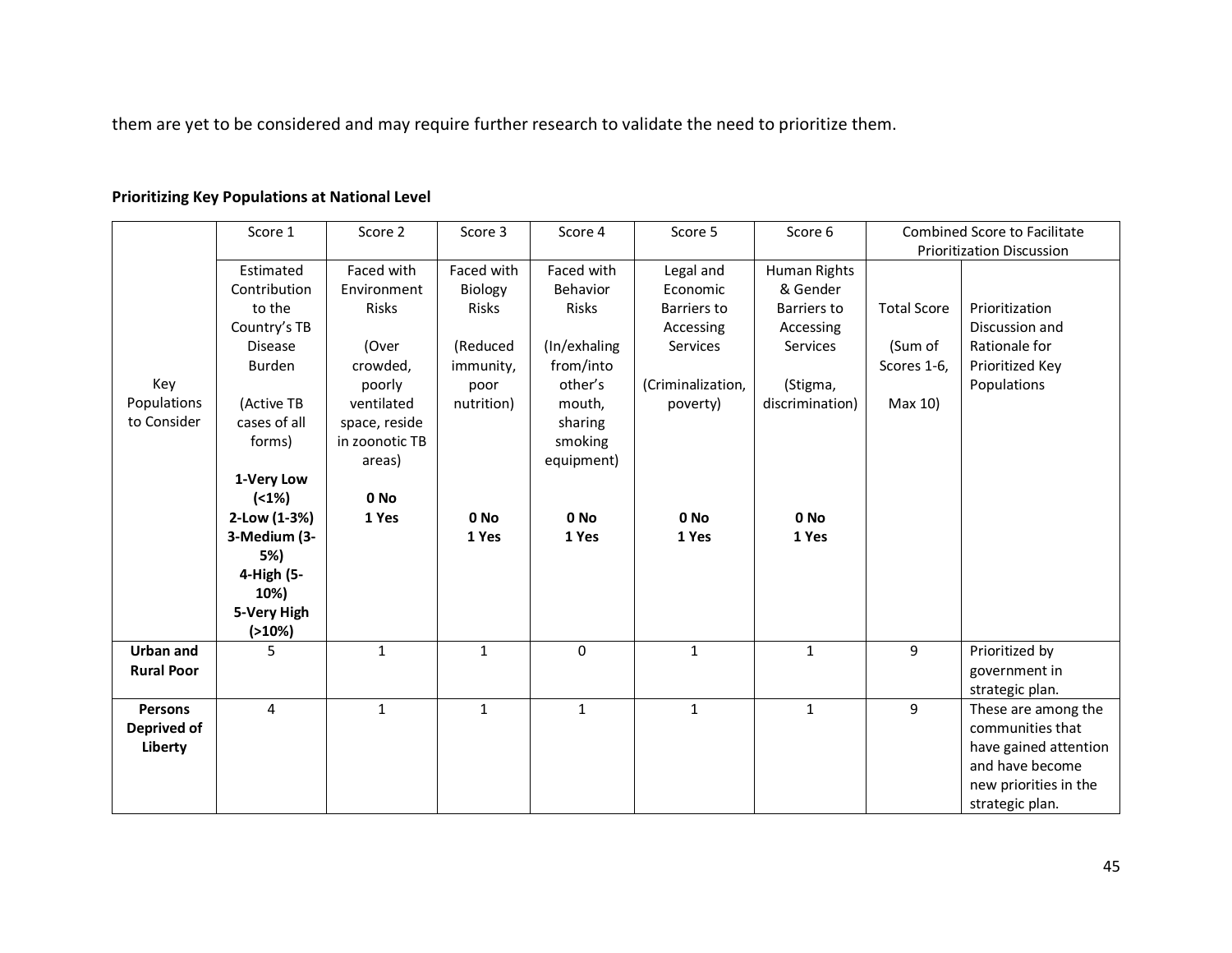| People who           | $\overline{2}$          | $\mathbf{1}$ | $\mathbf{1}$ | $\mathbf{1}$        | $\mathbf{1}$        | $\mathbf{1}$ | $\overline{7}$ | The risks for these     |
|----------------------|-------------------------|--------------|--------------|---------------------|---------------------|--------------|----------------|-------------------------|
| <b>Use Drugs</b>     |                         |              |              |                     |                     |              |                | communities are         |
| <b>People Living</b> | $\overline{\mathbf{3}}$ | $\mathbf{1}$ | $\mathbf{1}$ | $\mathbf 0$         | $\mathbf 0$         | $\mathbf{1}$ | 6              | largely because of      |
| with HIV             |                         |              |              |                     |                     |              |                | behaviors and their     |
| <b>Smokers</b>       | 5                       | 0            | $\mathbf 0$  | $\mathbf{1}$        | $\mathsf{o}$        | $\mathbf 0$  | 6              | compromised             |
|                      |                         |              |              |                     |                     |              |                | immunity. Aside from    |
| Sex                  | $\overline{2}$          | $\pmb{0}$    | $\mathbf{1}$ | $\mathbf{1}$        | $\mathbf{1}$        | $\mathbf{1}$ | 6              | people who use          |
| <b>Workers</b>       |                         |              |              |                     |                     |              |                | drugs, these groups     |
| <b>Elderly</b>       | 5 <sup>1</sup>          | $\pmb{0}$    | $\mathbf{1}$ | $\mathsf{O}\xspace$ | $\mathsf{O}\xspace$ | $\mathbf 0$  | 6              | are already among       |
|                      |                         |              |              |                     |                     |              |                | the priorities of the   |
| People               | $\overline{4}$          | $\pmb{0}$    | $\mathbf{1}$ | $\mathbf 0$         | $\mathbf 0$         | $\mathbf 0$  | 5              | government. There is    |
|                      |                         |              |              |                     |                     |              |                | a need to also include  |
| with                 |                         |              |              |                     |                     |              |                | people who use drugs    |
| <b>Diabetes</b>      |                         |              |              |                     |                     |              |                | among the priorities,   |
|                      |                         |              |              |                     |                     |              |                | especially because      |
|                      |                         |              |              |                     |                     |              |                | they are among the      |
|                      |                         |              |              |                     |                     |              |                | most marginalized.      |
| <b>Sex Workers</b>   | $\overline{2}$          | 0            | $\mathbf 0$  | $\mathbf{1}$        | $\mathbf 0$         | $\mathbf{1}$ | $\overline{2}$ | There isn't a lot of    |
| <b>Client</b>        |                         |              |              |                     |                     |              |                | data on TB among sex    |
|                      |                         |              |              |                     |                     |              |                | workers, especially     |
|                      |                         |              |              |                     |                     |              |                | those who roam the      |
|                      |                         |              |              |                     |                     |              |                | streets. However,       |
|                      |                         |              |              |                     |                     |              |                | they need closer        |
|                      |                         |              |              |                     |                     |              |                | attention because       |
|                      |                         |              |              |                     |                     |              |                | they are exposed out    |
|                      |                         |              |              |                     |                     |              |                | in the streets, many    |
|                      |                         |              |              |                     |                     |              |                | of them are smokers     |
|                      |                         |              |              |                     |                     |              |                | and also use drugs.     |
|                      |                         |              |              |                     |                     |              |                | Many of them also       |
|                      |                         |              |              |                     |                     |              |                | drink alcohol and they  |
|                      |                         |              |              |                     |                     |              |                | also have to stay up at |
|                      |                         |              |              |                     |                     |              |                | nights. Being socially  |
|                      |                         |              |              |                     |                     |              |                | marginalized, they      |
|                      |                         |              |              |                     |                     |              |                | may not be feel very    |
|                      |                         |              |              |                     |                     |              |                | comfortable seeking     |
|                      |                         |              |              |                     |                     |              |                | health services so      |
|                      |                         |              |              |                     |                     |              |                | outreach is important.  |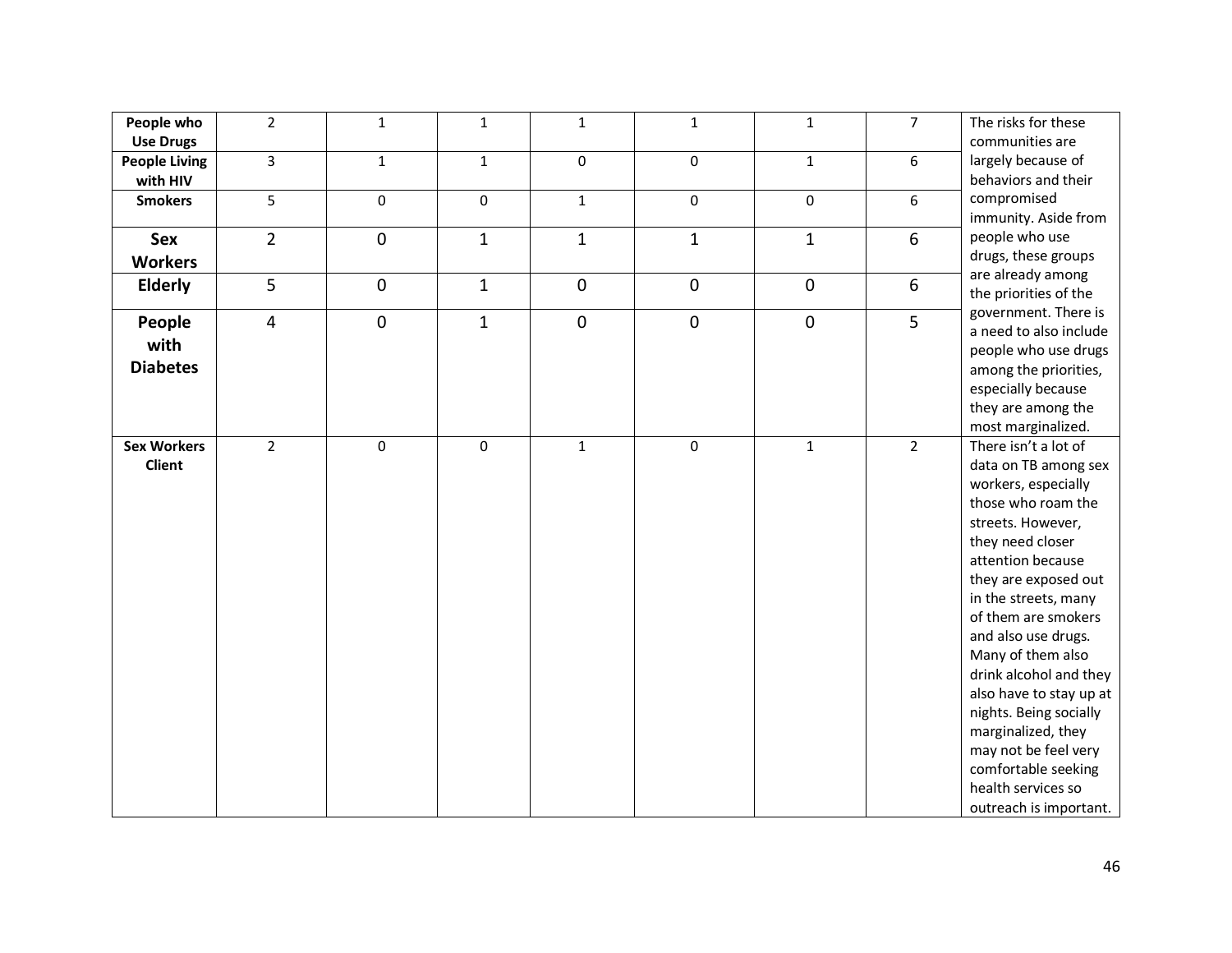## **Framework on Integrated People-Centered Health Services**

In 2016, the 69<sup>th</sup> World Health Assembly proposed a framework on integrated, people-centered health services<sup>21</sup>. This framework includes five interdependent strategies that aims to build an inclusive and effective health system that provides particular services to the populations it serves. These five strategies have corresponding policy interventions that do not only focus on issues around ethics and knowledge sharing, but also put priority in supporting communities towards better and more efficiently engage in the decision-making and programmatic planning within the health sector by introducing policy interventions and systematic changes in existing healthcare systems. Hence, the success of this implementation will then result in reorienting the health system to focus less on the disease and more towards its people and their needs.

| Strategy                                   | Strategic approach                            |
|--------------------------------------------|-----------------------------------------------|
| 1. Empowering and engaging people and      | 1.1 Empowering and engaging individuals       |
| communities                                | and families                                  |
|                                            | 1.2 Empowering and engaging communities       |
|                                            | 1.3 Empowering and engaging informal          |
|                                            | carers                                        |
|                                            | 1.4 Reaching the underserved and              |
|                                            | marginalized                                  |
| 2. Strengthening governance and            | 2.1 Bolstering participatory governance       |
| accountability                             | 2.2 Enhancing mutual accountability           |
| 3. Reorienting the model of care           | 3.1 Defining service priorities based on life |
|                                            | course needs                                  |
|                                            | 3.2 Revaluing promotion, prevention, and      |
|                                            | public health                                 |
|                                            | 3.3 Building strong primary care-based        |
|                                            | systems                                       |
|                                            | 3.4 Shifting towards more outpatient and      |
|                                            | ambulatory care                               |
|                                            | 3.5 Innovating and incorporating new          |
|                                            | technologies                                  |
| 4. Coordinating services within and across | 4.1 Coordinating care for individuals         |
| sectors                                    | 4.2 Coordinating health programmes and        |
|                                            | providers                                     |
|                                            | 4.3 Coordinating across sectors               |
| 5. Creating enabling environment           | 5.1 Strengthening leadership and              |
|                                            | management for change                         |

#### **Table. Framework on integrated people-centered health services<sup>22</sup>**

<sup>21</sup> [http://apps.who.int/gb/ebwha/pdf\\_files/WHA69/A69\\_39-en.pdf?ua=1&ua=1](http://apps.who.int/gb/ebwha/pdf_files/WHA69/A69_39-en.pdf?ua=1&ua=1)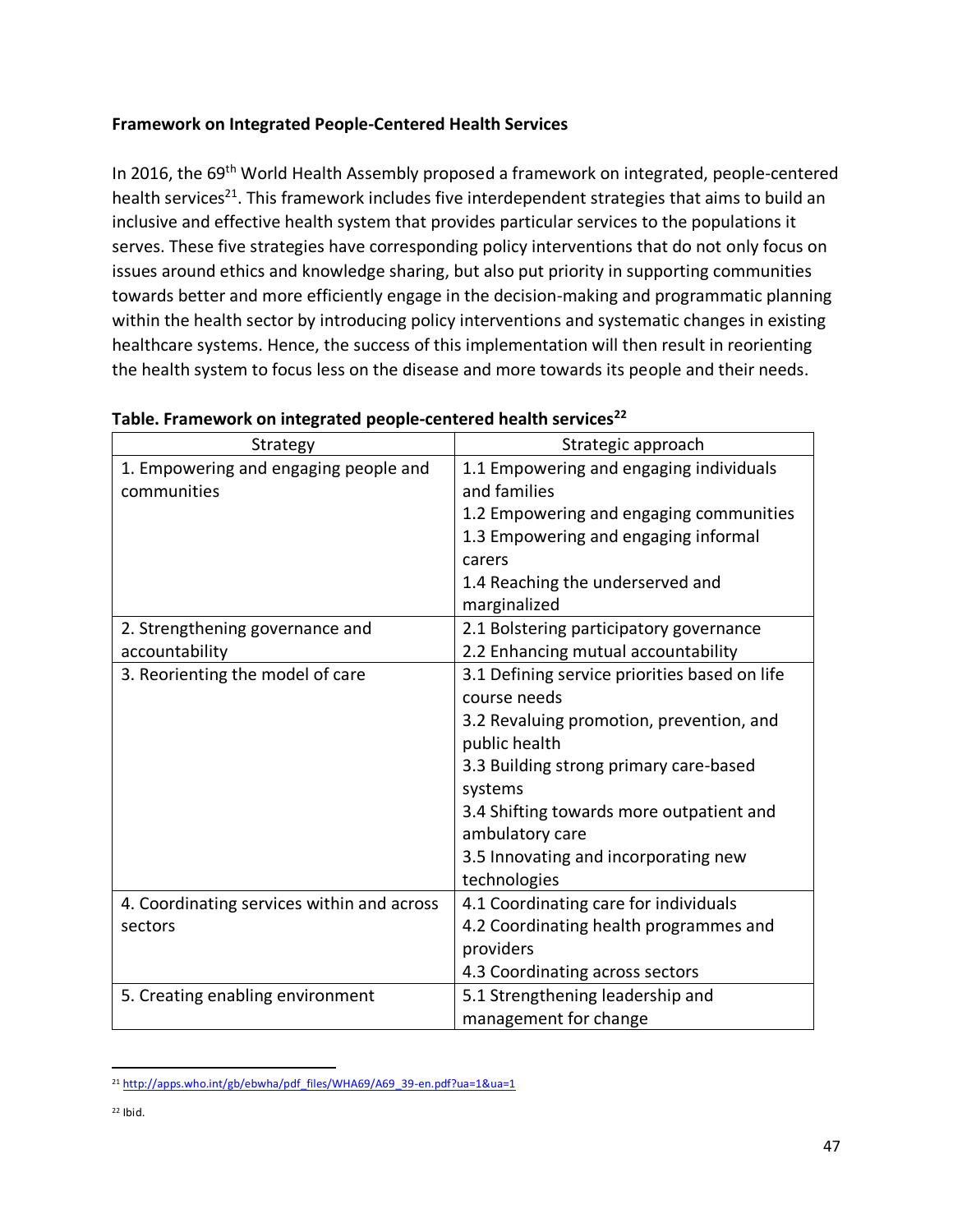| 5.2 Strengthening information systems and |
|-------------------------------------------|
| knowledge                                 |
| 5.3 Striving the health workforce         |
| 5.4 Reorienting the health workforce      |
| 5.5 Aligning regulatory frameworks        |
| 5.6 Improving funding and reforming       |
| payment systems                           |

The analysis for this section of this document will be based on the framework on integrated people-centered health services as mentioned above. However, it should be clear that due to the dearth of information gathered, the assessment was only limited to the state of standardizing healthcare in the Philippines in responding to the needs of, and in involving those most-affected by the TB epidemic.

### **People-Centered Approach and the Philippine Health Agenda 2016-2022**

The Department of Health (DOH)'s Philippine Health Agenda 2016-2022 provides strategic direction of the country's health priorities under the Duterte administration. This Health Agenda aspires to achieve three goals: the first is Financial Protection, which ensures that anyone, most especially the marginalized and the vulnerable, can access health care services; the second is Better Health Outcomes, that seeks to ensure that Filipinos attain best possible health outcomes with no disparity; and the third, Responsiveness, where Filipinos feel respected, valued, and empowered in all of their interaction with the health system<sup>23</sup>. These three aspirations of the Philippine Health Agenda revolve around the incumbent Health Secretary Franciso Duque's priority towards Universal Health Care Agenda, which he sees as his unfinished agenda<sup>24</sup>. The Health Sector Agenda commits to three guarantees: (1) health coverage across all life stages to tackle what the Health Agenda coined as the "triple burden of disease", namely, communicable, non-communicable, and disease due to rapid urbanization; (2) establishment of a fully functional service delivery networks compliant with existing clinical practice guidelines that are able to provide health care services online and offline whenever the client needs; and (3) universal health insurance, which is meant to address financial freedom by expanding benefits and contracting networks of providers through service delivery networks to close the gap in health coverage. These three intersecting guarantees are geared towards ensuring Filipinos that the Philippine health system is prepared to provide any form of health care service to anyone at any given point in time regardless of location. The Universal Health Care Law, passed recently, extends these guarantees further, and allows additional hinge for the Philippine Health Agenda by providing a clear executive and legal framework to support its implementation.

<sup>23</sup> [https://www.doh.gov.ph/sites/default/files/basic-page/Philippine%20Health%20Agenda\\_Dec1\\_1.pdf](https://www.doh.gov.ph/sites/default/files/basic-page/Philippine%20Health%20Agenda_Dec1_1.pdf)

<sup>24</sup> <https://www.doh.gov.ph/press-release/DUQUE-DOH-TO-HIT-THE-GROUND-RUNNING-ON-UNFINISHED-UHC-AGENDA>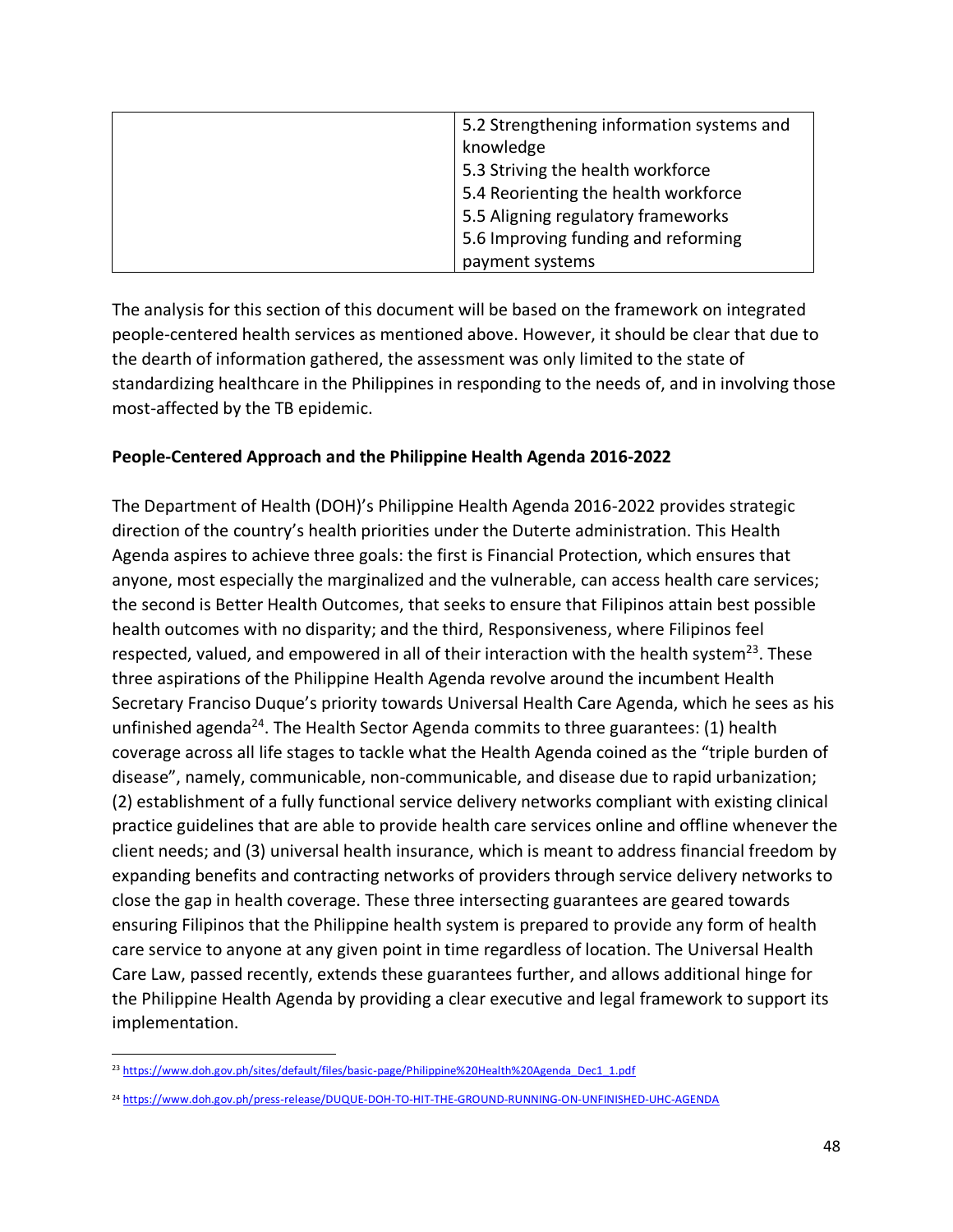People-centered approach is alluded to in the Philippine Health Agenda. The third goal, Responsiveness, takes into consideration views and interactions of Filipinos with the health system; and that they are respected, valued, and empowered to participate in the health response. At the same time, a Strategy under the Philippine Health Agenda was proposed to establish participation and redress mechanisms in order to involve, and instructs health agencies and establishments to collaborate with civil society organizations and other stakeholders on budget development, monitoring, and evaluation.

## **Empowering and Engaging People and Communities in the TB Response through Participatory Governance**

For the TB response, the National TB Law provides the legal framework with regards to the participation of TB-affected communities. As such, this includes acceleration of the strengthening of the National Coordinating Committee (NCC) and Regional Coordinating Committees (RCCs) and ensuring that there is a representative from TB key affected populations in these committees<sup>25</sup>. The law's Implementing Rules and Regulations (IRR) also instructs the Secretary of Health to collaborate with local organizations "in various activities and in providing technical and funding support for research, demonstration projects, model centers, and education and training"<sup>26</sup>. While not mentioned specifically, this provision can also be used to include civil society organizations and TB-affected communities in the provision of technical and funding support for various TB-related activities. On World TB Day, Health Secretary Duque also emphasized the strengthening of the NCC, and at the same time committed to ensure that there is a multi-sectoral approach to "win the fight against  $TB''^{27}$ . This pronouncement of a multi-sectoral approach must include civil society organizations and TBaffected communities.

Corresponding the National TB Law, the Philippine Strategic TB Elimination Plan (PhilSTEP) also provides a national framework for action on the country's response to the TB epidemic. With a vision towards TB-free Philippines by 2022, PhilSTEP establishes, in its core principles, the need to engage private sector, civil society organizations, and communities to ensure that TB services are responsive to the needs of the clients, particularly in ensuring that at least 90% of patients are satisfied with the services of DOTS facilities<sup>28</sup>. The ACHIEVE Strategy of PhilSTEP affirms this

<sup>25</sup> <https://www.philcat.org/images/irr.pdf>

 $26$ Ibid.

<sup>27</sup> <https://www.doh.gov.ph/press-release/World-TB-Day-2019>

<sup>&</sup>lt;sup>28</sup> [https://www.philcat.org/PDFFiles/PhilSTEP1\\_PhilCAT\\_2017.pdf](https://www.philcat.org/PDFFiles/PhilSTEP1_PhilCAT_2017.pdf)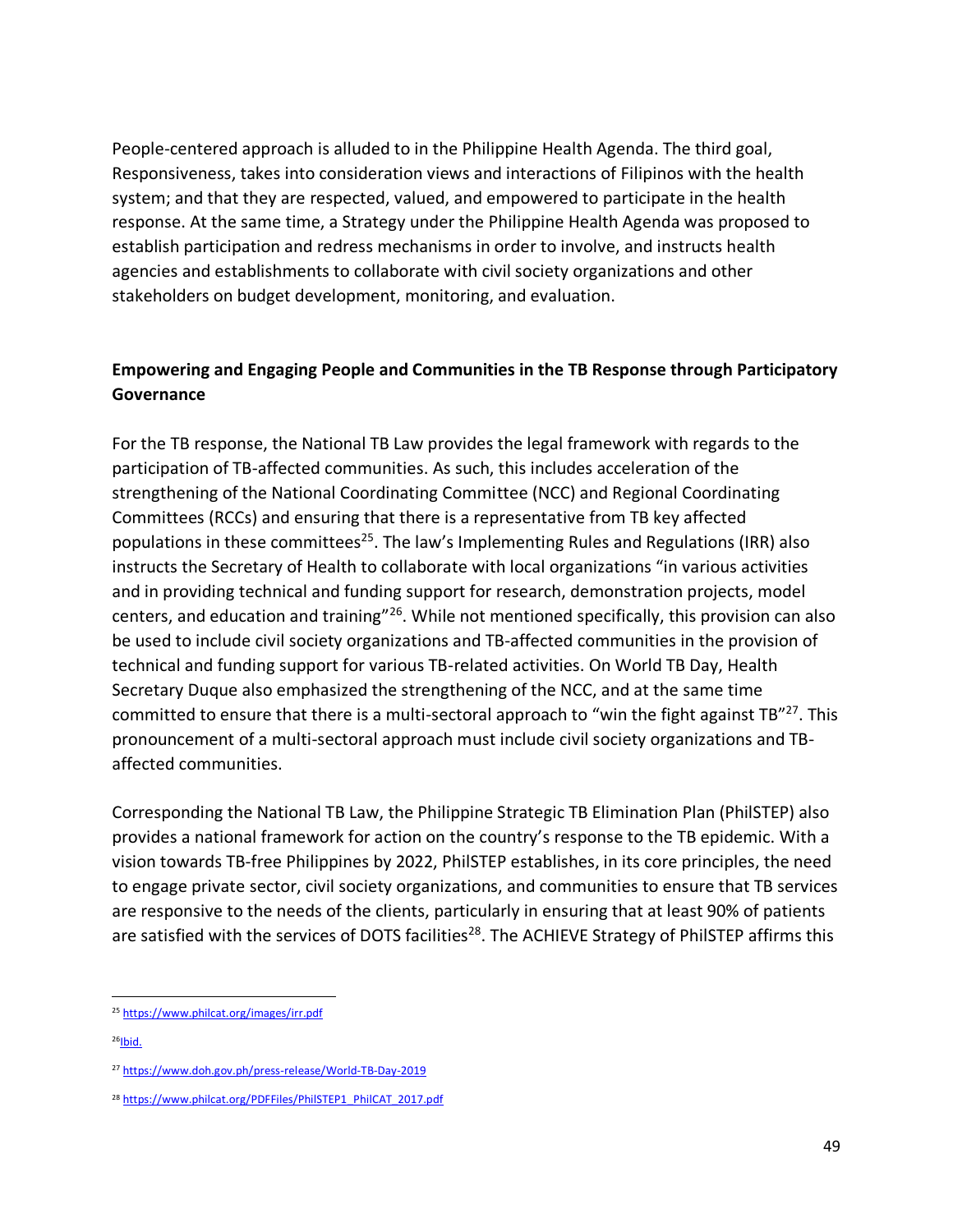core principle, and cites clear set of activities around engaging with TB support groups and communities in accessing quality TB services as stated in ACHIEVE Strategy 1.

| <b>Performance targets</b>                                       | <b>Key Activities</b>                                                                                                                                                                                                             |
|------------------------------------------------------------------|-----------------------------------------------------------------------------------------------------------------------------------------------------------------------------------------------------------------------------------|
| 15% of total TB notifications came from                          | Mobilize NGOs and CSOs to organize                                                                                                                                                                                                |
| community referrals                                              | communities                                                                                                                                                                                                                       |
| 50% reduction of non-action takers among<br>the presumptive TB   | <b>Implement Integrated Marketing</b><br>Communications                                                                                                                                                                           |
| Patient's agenda incorporated into NTP plan<br>and policies      | Support the organization and activities of<br>patient groups                                                                                                                                                                      |
|                                                                  | Promote patient's rights and active<br>participation in program management                                                                                                                                                        |
| 90% of TB patients are with documented<br><b>HIV status</b>      | Provide services beyond Category A and B<br>areas                                                                                                                                                                                 |
| 90% of DOTS are adapting integrated<br>patient-centered approach | Develop models for TB services with focus<br>on gender, human rights, and patient<br>centeredness<br>Support DOTS facilities to provide TB<br>services that are patient-centered, gender<br>sensitive, and human rights promoting |

| Table. Relevant ACHIEVE Strategies related to Community Engagement to End TB |  |
|------------------------------------------------------------------------------|--|
|------------------------------------------------------------------------------|--|

While support to people with TB is institutionalized in PhilSTEP, the support that people with TB and those affected by communities receive are lacking. For example, Samahang Lusog Baga (Association of Healthy Lungs) receives minimal support due to a pre-conceived notion of how communities should be engaged in the TB response:

*Di ba ganon yung Samahang Lusog Baga; ang mga activities nila is magbigay ng gamot…dapat more of counseling lang, sila na yung group discussion. Siguro yung role ng MDR-TB…not anymore to look for patients doon pa sa community masyado na yung maano…kasi nandon naman yung barangay health worker, nandun naman yung task forces, so more of hanggang family sila. Kasi nga kung ang palagi nilang sinasabi, they have to work, they have to earn, so ano lang.. dapat din kasi yung mga support group they tell us, ano ba talagang isusupport sa inyo? – Key Informant*

*[Isn't it how Samahang Lusog Baga is; their activities is to provide the drugs…they should do more on counseling and group discussion instead. Perhaps the role of MDR-TB…not*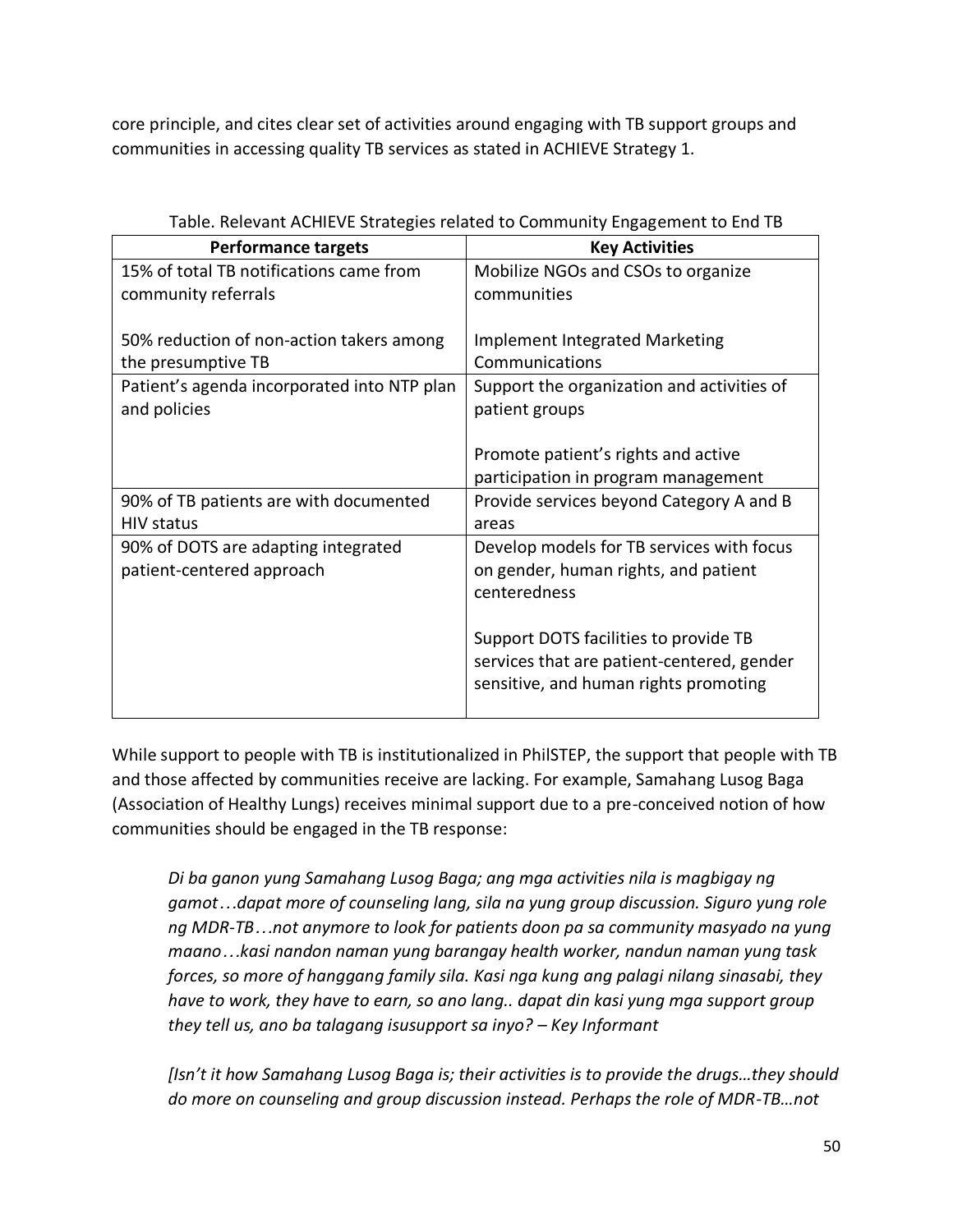*anymore to look for patients in the community…because the village health worker is there, the task forces are there, so they should focus more on the family. It's because if they keep on saying that they have to work, they have to earn, so…the support groups should tell us, what kind of support are you really looking for? – Key Informant]*

There also seems to have a perception that communities particularly TB survivors, while having experienced the disease, lack the capacity to contribute fully in the TB response. This contradicts the demands made under the Denver Principles and the Declaration of the Rights of People with Tuberculosis, which have underlined participation as a right<sup>29 30</sup>. Data also shows that, albeit limited to community service delivery, community referral in 57 reporting countries increases by an average of 27%, which contributes to treatment success rate of 87% in the countries that reported engaging with communities in referral and treatment support.

While TB survivor-led organizations in the Philippines, such as *Samahang Lusog Baga* (SLB), have represented the TB community in spaces such as the Technical Working Group of the National TB Program and the Country Coordinating Mechanism (CCM), such representation is insufficient. Such TB survivor-led organizations need their capacity be built beyond service delivery and treatment support.

*Gusto rin naming masama, yung sa monitoring and yung sa mga monitoring (activity), kasi doon sa monitoring dun namin makikita, dun namin pwede kami pumasok dun. Tsaka support para maitrain si SLB kung paano imomonitor at mag-engage. – Eden Mariano, President, Samahan ng Lusog Baga*

*[We want to join the monitoring, and in the monitoring (activity) that is where we see that we can really engage. And support to train SLB how to monitor and engage. – Eden Mariano, President, Samahan ng Lusog Baga]* 

Moreover, it is unclear how these legal and policy frameworks are measuring these engagements of civil society and TB-affected community, and the contribution of these engagements into PhilSTEP performance targets. With the PhilSTEP plan to undergo midterm review by late 2019, it is important that while these activities were indicated as strategies, community engagement indicators in the TB response – from service delivery to decisionmaking participation - will need to be developed.

30

<sup>29</sup> <https://www.thebody.com/article/denver-principles>

[http://www.stoptb.org/assets/documents/communities/FINAL%20Declaration%20on%20the%20Right%20of%20People%20Affected%20by%20](http://www.stoptb.org/assets/documents/communities/FINAL%20Declaration%20on%20the%20Right%20of%20People%20Affected%20by%20TB%2013.05.2019.pdf) [TB%2013.05.2019.pdf](http://www.stoptb.org/assets/documents/communities/FINAL%20Declaration%20on%20the%20Right%20of%20People%20Affected%20by%20TB%2013.05.2019.pdf)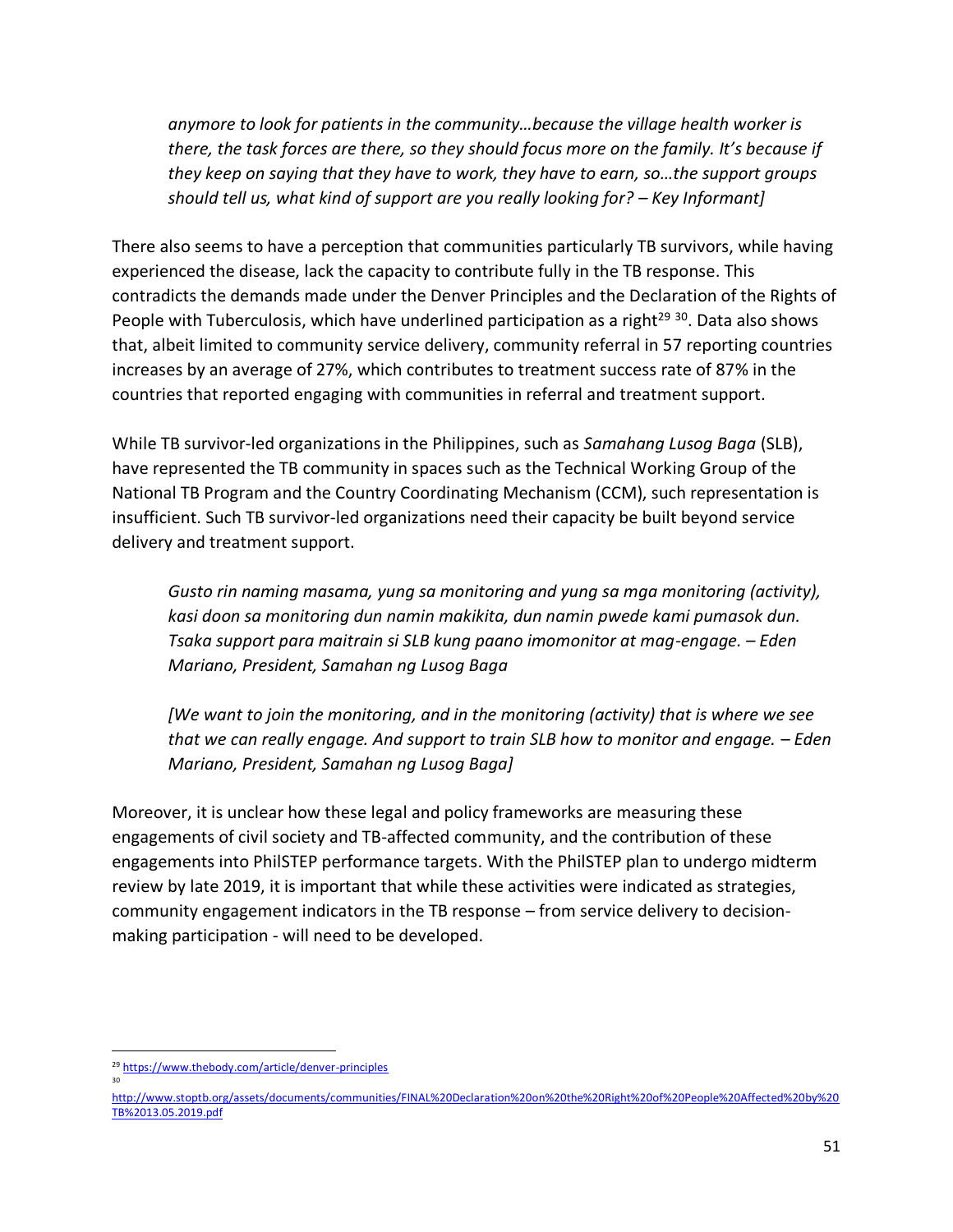## **Reorienting Models of Care: Building the Power of the Community Towards Self-Determination**

The Philippine National TB Program's treatment management protocol is designed around Directly Observed Treatment (DOT). This method, as defined, is developed "to ensure treatment compliance by providing constant and motivational supervision to TB patients" 31. DOT is said to work by having a "responsible person", referred to as treatment partner, to watch the TB patient take the medicine every day until completion. The language "responsible" to pertain to the treatment partner rather than the person with TB is problematic. First, this clearly perpetuates mistrust towards the person with TB, and that those undergoing treatment must be dependent towards their health provider and treatment partner. Second, calling the treatment partner as "responsible" connote that people with TB are irresponsible and should not be trusted with their treatment regimen.

*Kapag nagpunta ka ngayon sa barangay dun ka pa lang nila bibigyan ng gamot. Kasi yung iba kasi, daw po ah, ang sabi-sabi lang, yung iba kasi na kahit binigyan na sila ng gamot (para iuwi), yung iba hindi naman daw po iniinom. – Female who use drugs FGD*

*Hindi, araw-araw ka pupunta dito," which is requirements. Gusto nila talaga makita na iniinom mo ng harap-harapan. – People living with HIV FGD*

*[Whenever you go to a barangay, that's the only time they will provide you with medicine. Others said that they were not allowed (to take their medicine home), others don't really drink them – Female who use drugs FGD].*

*["No, you have to come here," which is requirements. They really want to see that you are drinking the medicine in front of them. – People living with HIV FGD]*

The requirement for people with TB to frequent health centers on a daily basis, unless otherwise agreed mutually between the health service provider and the client, falls contradictory to the concept of patient-centered, directly-observed treatment (DOT) that aims to foster adherence to TB drugs. While DOT has already been considered an optional approach for clients with TB since 2019 (conditional recommendation, moderate certainty in evidence), the 2016 Clinical Practice Guidelines for TB Diagnosis, Treatment, Prevention, and Control of Tuberculosis continues to implement DOT as a treatment supervision procedure<sup>32 33</sup>.

<sup>31</sup> [https://www.philhealth.gov.ph/partners/providers/pdf/NTCP\\_MoP2014.pdf](https://www.philhealth.gov.ph/partners/providers/pdf/NTCP_MoP2014.pdf)

<sup>32</sup> <https://apps.who.int/iris/bitstream/handle/10665/255052/9789241550000-eng.pdf>

<sup>33</sup> <http://philchest.org/v3/wp-content/uploads/2013/05/CPG-E-copy.pdf>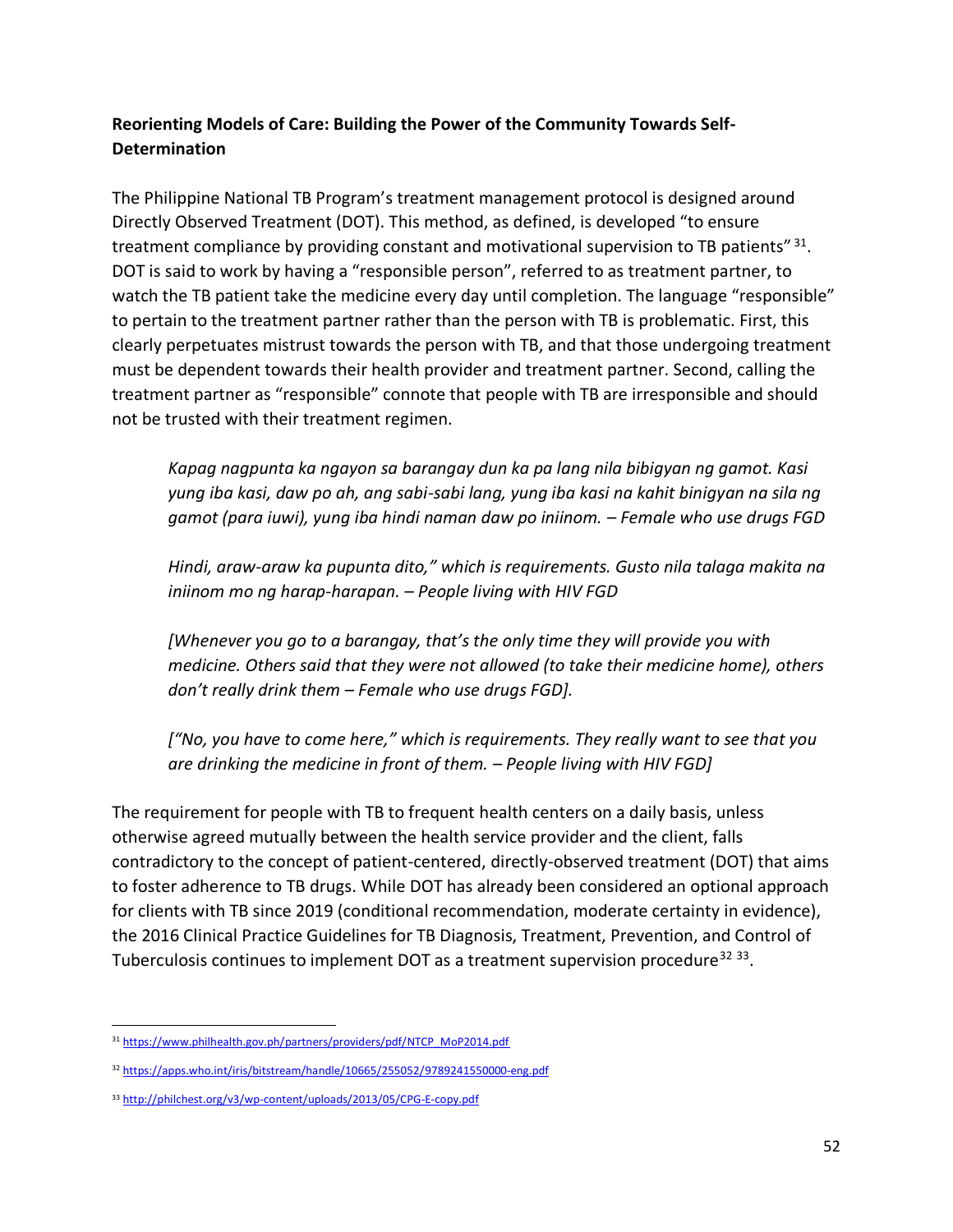#### **How should anti-TB medications be administered?**

Patient-centered, directly observed therapy (DOT) should be offered to all patients who will undergo treatment for TB in health facilities with accredited DOTS programs. In patient-centered DOT, a patient is given the opportunity to choose where they want to be treated, and who will supervise them, either a healthcare worker, community health worker or family member, depending on clinical, social, cultural circumstances.

Outcomes are better with patient-centered DOT in terms of completion of treatment, smear conversion and default rates compared to daily health facility-based treatment and is less expense in a programmatic setting. (*Strong recommendation, high-quality evidence)*

Despite this procedure in administering TB treatment, clinical decision still remains solely on the onus of the health service provider and not in collaboration with the client. This keeps the client from making important informed decisions that can help them in their treatment, and be able to verbalize issues that could potentially disrupt the treatment process. Arnel, a former person who use drugs and was detained during *Oplan Tokhang*, when asked if he was to wear a mask after he was diagnosed:

*Facilitator (F): Bakit daw hindi pinasuot nang [mask]? Arnel (A): Ewan ko lang, walang sinabi. F: May mga pinagbawal ba sa inyo na gawin? A: Hindi, naka-separate lang yung ano namin, yung pagkain namin.*

*[Facilitator (F): Why did they tell you not to wear {a mask}? Arnel (A): I don't know. Nobody told me. F: Is there anything that they restricted you from doing? A: No. Ours is already separated, our food is already separate.]*

Such unidirectional approach in DOT results to low self-management to care among people with TB, reliance to health service provider, and client uninformed of the decisions being made by the health service provider and of the treatment regimen being provided in their behalf. Asked if he believes that his TB infection would relapse due to incomplete treatment, Arnel said:

*Ewan ko lang. Hindi ko alam. Hindi pa ako nagpa-check e. Dapat nagpa-xray ako o kaya magpa-sputum daw ako…*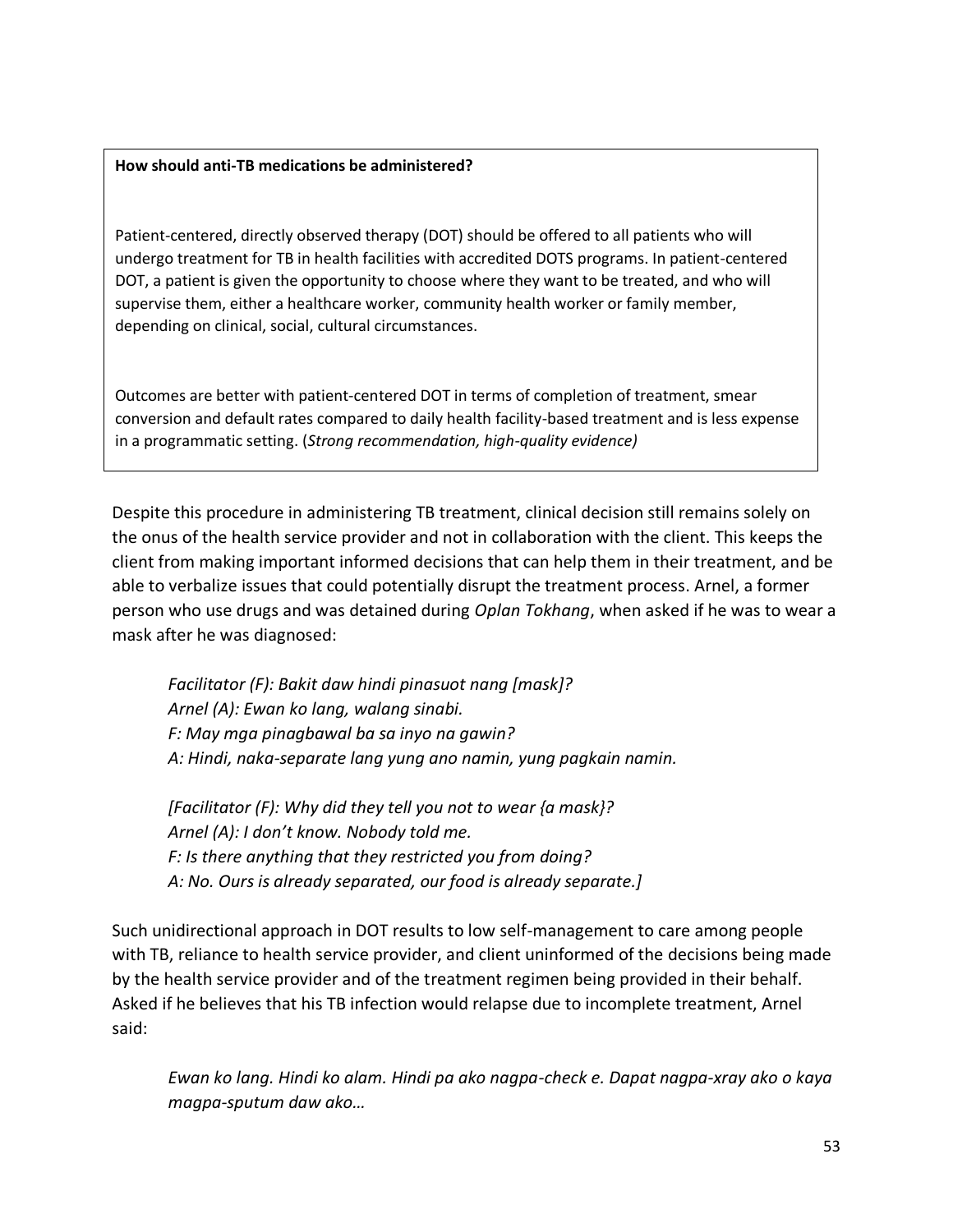*[I don't know. I don't really know. I haven't enrolled myself for a check-up. I was intending to do an x-ray or undergo a sputum test…]*

It must be noted that Arnel's experience with DOT took place at the detention center, where people diagnosed with TB are forcibly isolated and taken to a treatment wing or a center. While no data is currently available in the Philippines to determine the prevalence of TB in detention centers, globally, people in detention facilities are 23 times higher to be at risk of TB than the general population<sup>34</sup>. While efforts have been put in place to screen and protect detainees from TB through regular screening, overcrowding and lack of health service providers to attend to the needs of detainees remain as major challenges in keeping people from TB in these settings<sup>35</sup>. Issues around confidentiality and privacy of people diagnosed with TB also continue to be a challenge. Interviews among people who use drugs who were detained during the height of *Oplan Tokhang* by the Duterte administration share insights of how TB is handled inside detention centers:

*Sabi nga po dun sa mga babae na sa amin mo na lang malalaman yung resulta, pero yung totoo, kapag inakyat na yung tao, marami nang nakakaalam. – male who use drugs FGD*

*[Some of the women were told that only they will know their results, but the truth is, when they bring you upstairs, people will know what your results are. – male who use drugs FGD]*

Nonetheless, some people with TB who are undergoing treatment find their way to circumvent DOT. This is either faking doctor's signatures, or self-administering medications to avoid going to the health center for DOT. This shows that while DOT is expected to be patient-centered, the onus remains among health service provider, and that the experiences and challenges that people with TB expect to face during the treatment process are neglected or unaddressed.

*Parang sabi ko ang hassle naman kasi pag Sabado, Linggo, walang center. Pupunta ka pa sa ospital sa emergency room para magpa-inject tapos magpapapirma. Ang ginawa ko, sabi ko, IM (intramuscular) lang naman 'to, ako na lang gagawa. Everyday, nagiinject ako left and right sa braso ko. Ako na lang din ang pumipirma, pumipirma sa ano. – Male living with with HIV FGD*

<sup>34</sup> [http://www.stoptb.org/assets/documents/resources/publications/acsm/kp\\_prisoners\\_spreads.pdf](http://www.stoptb.org/assets/documents/resources/publications/acsm/kp_prisoners_spreads.pdf)

<sup>35</sup> <https://www.icrc.org/en/document/philippines-fighting-tb-detention-places-0>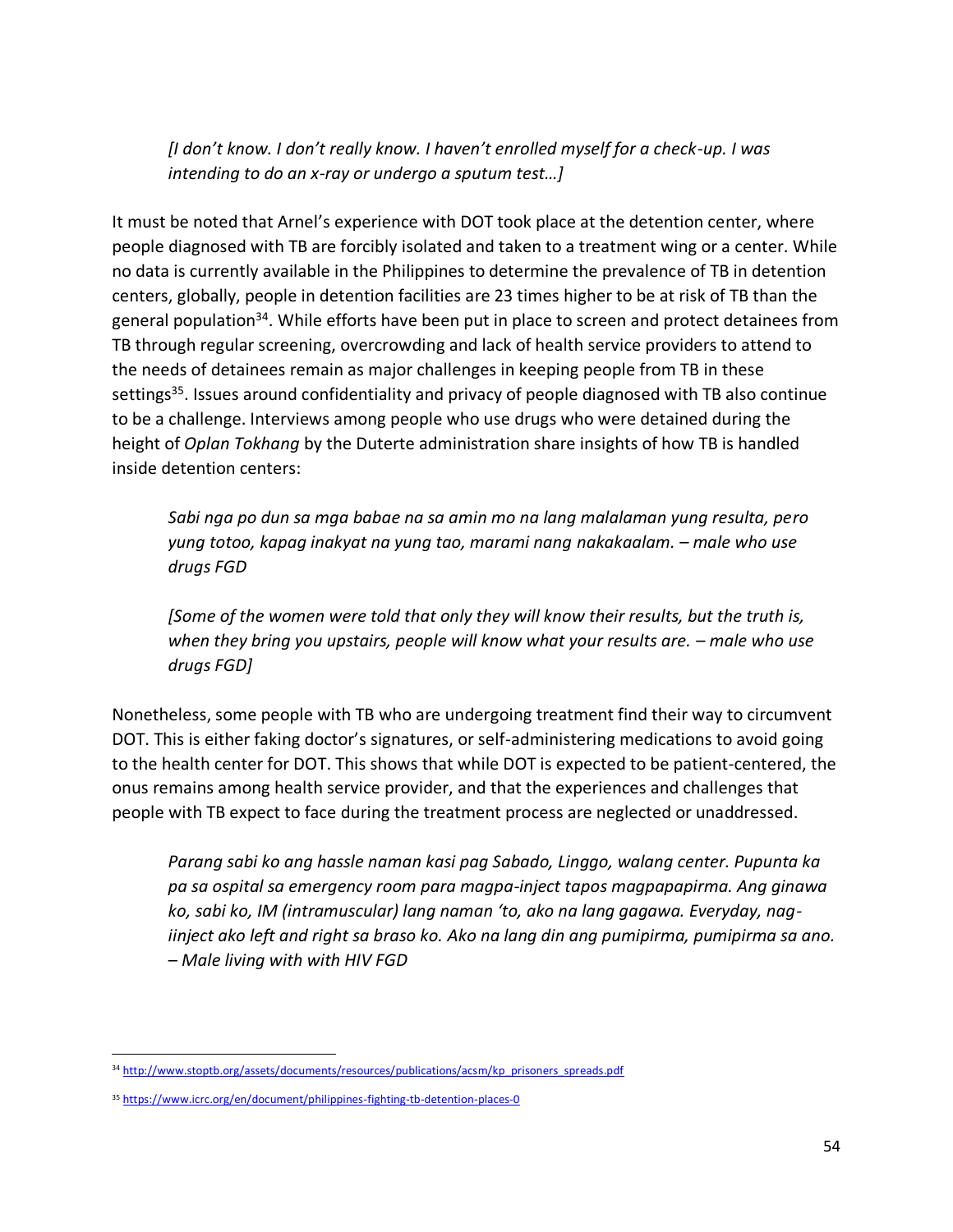*[I told myself that it's a hassle if Saturday, Sunday, the center is closed. I have to go to the emergency room of the hospital to be injected and then for signature. What I did, I told myself, since this is only IM (intramuscular), I will do it myself. Every day, I inject at my left and my right arm. I'm also the one who signs my {health card}. - Male living with HIV FGD]*

Person-centered DOTS, even if it is recommended based on the 2016 Clinical Practical Guidelines, are not followed according to national standards. Based on interviews conducted, some health service providers at the health centers still prefer people with TB undergoing treatment to visit the DOTS clinic every day and observe their patients taking their medicine in front of them.

*Yung noon kasi sa barangay [health center] pag pumunta ka bibigyan ka na kaagad ng gamot mo for one month na kaagad. Ngayon kasi parang mas abala na po, pag pumunta ka ngayon sa barangay dun ka pa lang nila bibigyan ng gamot. Kasi yung iba daw po, ang sabi-sabi lang, yung iba kasi na kahit binigyan na sila ng gamot, yung iba hindi naman daw po iniinom. – Female who used drugs FGD*

*[Before, when you go to the village {health center} when you go there, they will immediately give you medicine for one month. Now, it's inconvenient, since when you go to the village, that's the only time when they will provide you with the drugs. Others, according to rumors, even if you give others their medicine, do not drink their medicine. – Female who used drugs FGD]*

This kind of approach to instill adherence to clients with TB does not only contradict with the principles of a people-centered DOT; this also signifies the level of distrust of service delivery providers towards their clients. While it is expected from physicians that they should competently provide medical care with full professional skill in accordance with the current standards of care, this principle of competence should not be misconstrued that patients do not play a role in the decisions that they make for themselves and their health conditions<sup>36</sup>. The 2016 Clinical Practical Guidelines advised, based on evidence, that healthcare workers should develop a good relationship with the patient in order to discuss issues about TB treatment, as this yields increased adherence compared to those who only provide treatment without establishing an encouraging relationship with people with TB<sup>37</sup>.

We can also infer from the quotes presented above how rumors and beliefs towards the 'patient' contributes to the broader conception of the patient as an inferior, especially around treatment adherence. Howard and Hammond argues that these "rumors of inferiority" or

<sup>36</sup> <https://www.philippinemedicalassociation.org/wp-content/uploads/2017/10/FINAL-PMA-CODEOFETHICS2008.pdf>

<sup>37</sup> <http://philchest.org/v3/wp-content/uploads/2013/05/CPG-E-copy.pdf>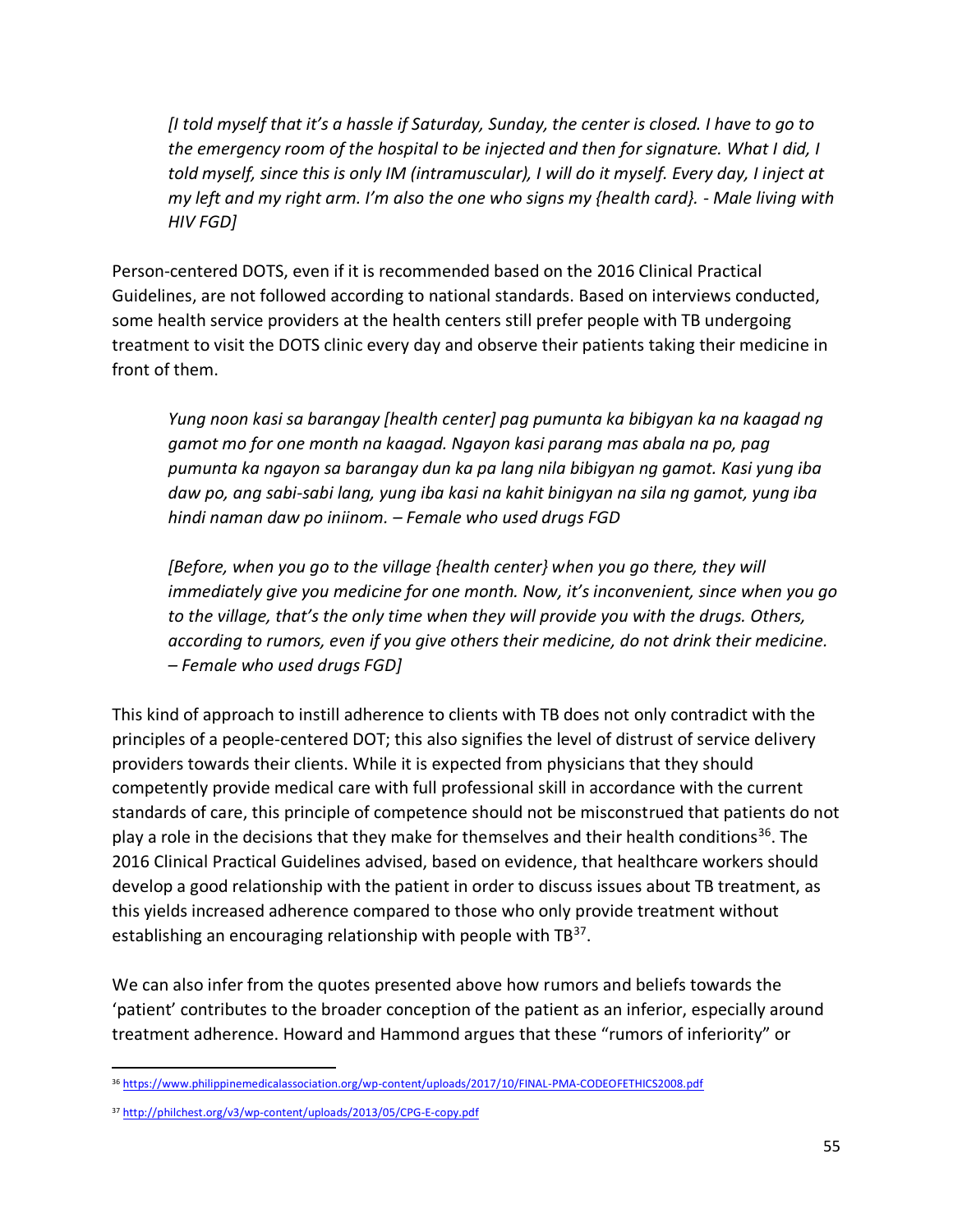stereotypes pervade the consciousness of people, including those who are targeted by these remarks, which eventually lead to low sense of self-efficacy and demotivation<sup>38</sup>. Within the TB response, rumors that surround clients' behaviors or beliefs around how they adhere to their medicines perpetuate distrust and justifies the need for clients to visit DOTS clinics every day for their medicines.

This practice of DOT wherein clients are required to be present in front of the health service providers does not only clog many DOTS facilities and health centers; this also contributes to an already overburdened health service delivery. With a doctor-population ratio of 1:33,000, requiring people with TB to visit the clinics and watch them take their medicines for the next few months is an added burden<sup>39</sup>. Further, while service providers are able to meet with their clients, the level of attention and quality of care do not commensurate to the time that is being given. In one interview with a male MDR-TB survivor:

*Ang problema kasi sa health center, yung doktor ng isa, doktor ng lahat. Di ba. Yung doktor na tumitingin sa akin, doktor din nung mga, sa mga general medicine. Siya din yung ano; ang tendency nun tumatagal [ka doon] sa center, kumbaga imbes na one-onone kami, imbes na medyo masinsinan pag-uusap namin, namamadali.*

*[The problem at the health center is, the doctor for TB is the doctor for everybody. The doctor that attends to me is the doctor for general medicine. The doctor is also the…; the tendency is that you stay longer at the center, instead of being able to have the doctor one-on-one, instead of being able to talk to the doctor more intently, I am being rushed.]*

Reorienting models of care to build the capacity of people with TB to decide for the kind of treatment approach that respects their choices and their rights also requires health providers and facilities to observe ethical considerations in the management of the disease. This is particularly true on issues surrounding isolation. Experience in the Philippines show that forced isolation is still being required by health service providers among people with TB as a priority intervention, even at home. It was apparent in the interviews, however, that such approach does not work among people with TB. One female who used drugs, when she was instructed by her doctor to separate her things from the rest of her family at home, said that she could not do so because she knows that two weeks after treatment would not make her any more contagious.

*Hindi ko siya ginawa eh (laughs) kasi feeling ko sa sarili ko bakit ko, parang, parang feeling ko ay nailalayo ko yung anak ko sa inyo eh nagagamot naman na ako.*

<sup>38</sup> <http://citeseerx.ist.psu.edu/viewdoc/download?doi=10.1.1.544.4560&rep=rep1&type=pdf>

<sup>39</sup> <https://today.mims.com/doctor-shortage-in-the-philippines--an-analysis>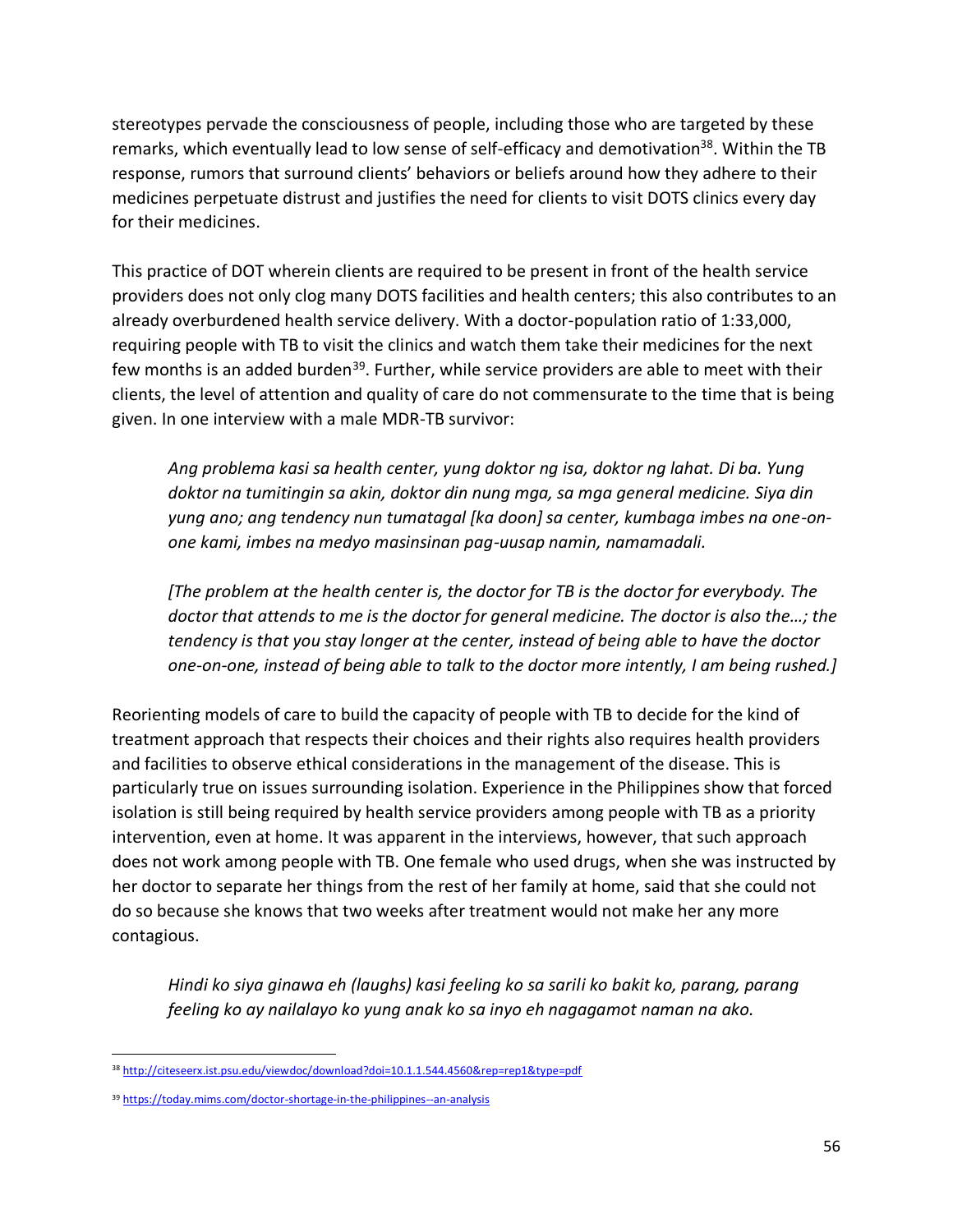*[I did not do it {laughs] because I feel like, why would I keep myself from my child when I am already undergoing treatment.]*

While TB is considered contagious if remain untreated, isolating a person with TB once enrolled under treatment can take in various forms. The 2017 Ethical Guidance for the Implementation of the End TB Strategy published by the World Health Organization (WHO) provides a set of ethical standards to manage TB that follows principles of human rights, ethics, and equity<sup>40</sup>. The Guidance recommends not isolating the person if not contagious; however, should the person remain contagious, certain less restrictive isolation measures can be made (e.g. wearing masks) and physical isolation should be considered final resort $41$ . Service providers also need to consider the person's preferences and decision to isolate oneself, and that the service providers' responsibility is to provide all the information needed to the person undergoing treatment and guide them in making those decisions. This ensures that the person's well-being is minimally affected by interventions that are perceived to delimit the person's movement and daily activities. One woman living with HIV who participated in the FGD, after being provided with sufficient information about ways to isolate herself during her initial treatment, decided to isolate herself because she cares for her family and wanted to protect them from TB.

## *Participant (P): Natakot [ako] sa pamilya ko [kaya] ako na lang ang nagkusang nagpahiwalay sa mga pinggan.*

*Facilitator (F): Yan ba ay choice mo? Sinabi sa iyo na ganyan ba yung dapat gawin? P: Choice ko rin, kasi nga naaano din ako sa family ko, naaawa din ako syempre maaanuhan din sila, magkakaroon din sila.*

*[Participant {P}: I was afraid for my family {that's why} I voluntarily isolated my plates. Facilitator {F}: Was that your choice? Were you told to do it? P: It was my choice, because I was, for my family, sad for my family but they will understand because I don't want them to be infected.]*

While it can be seen from the quote above that the participant was given the choice to the kind of isolation approach that she needs to take, this decision is contingent to the kind of information that is provided to the client. In this case, however, the belief that TB can be transmitted through sharing of utensils is an indication of the level of misconception surrounding the infection and the disease. Thus, it is important that these pieces of information should be accurate and based on evidence; otherwise, such misconceptions and stigmatization would continue to proliferate.

<sup>40</sup> <https://apps.who.int/iris/bitstream/handle/10665/254820/9789241512114-eng.pdf?sequence=1>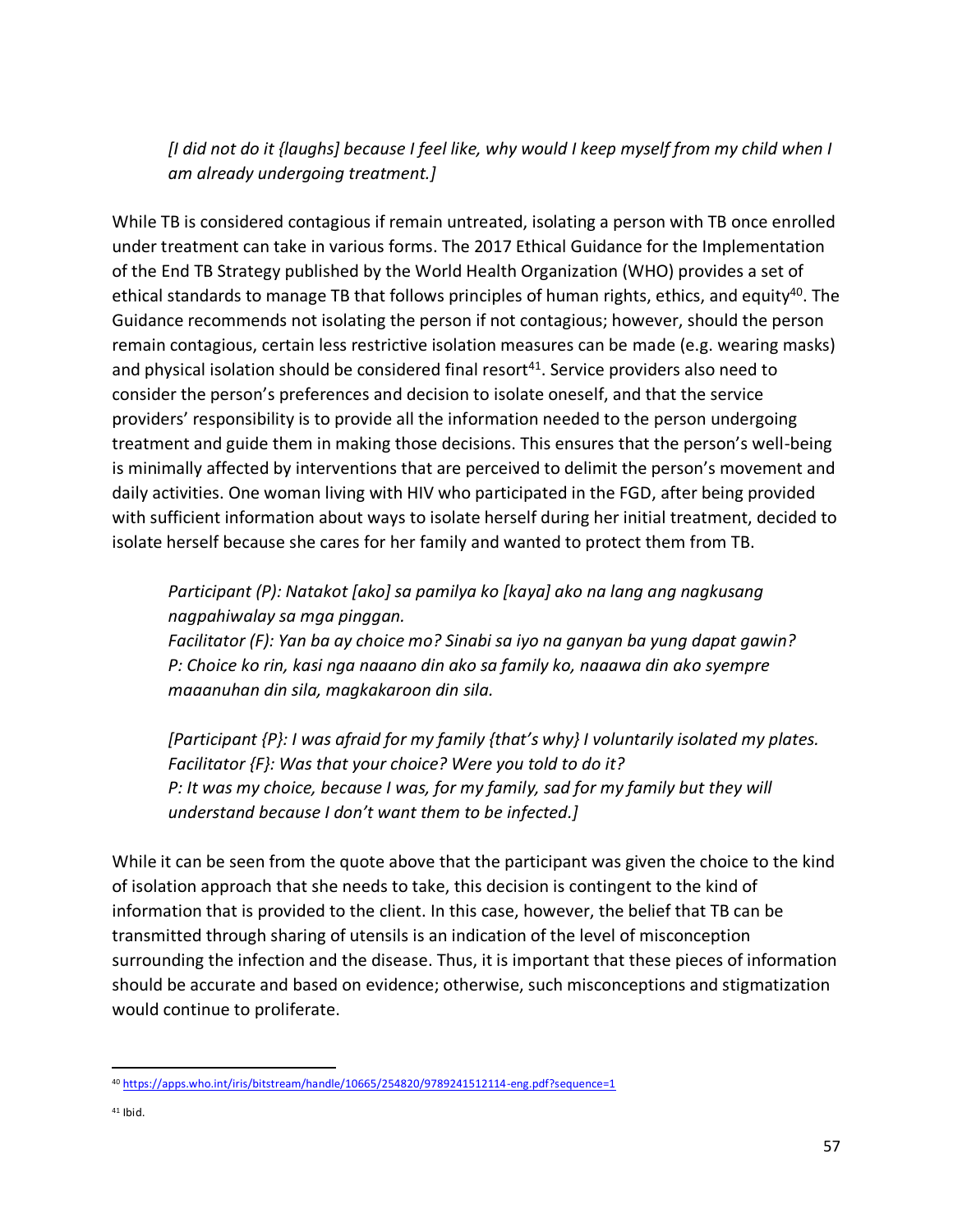## **Creating Enabling Environment: Addressing Misconceptions and Stigma**

Globally, there is a scant research done on TB stigma and its effects on uptake and management of TB treatment and other pathways<sup>42 43</sup>. In the Philippines, the approach towards addressing TB-related stigma has been less of a priority and is perceived as an afterthought. For instance, TB-related stigma is perceived as a reason for people's non-disclosure of their TB status, rather than a determinant that aggravates people's health-seeking behaviors. In the Philippines, the discussion on stigma has not been tackled as part of the 2016 National TB Prevalence Survey but was rather regarded as part of recall bias<sup>44</sup>. However, data from the FGDs show that the experience of stigma that communities experience is crucial in understanding the challenges in diagnosis and treatment adherence in the country.

Misconceptions around TB continue to perpetuate among villages and other geographicallydefined communities in the country. Despite the government's intensified approach to increase TB awareness, the level of misconception that has been ingrained since childhood aggravates how TB is being regarded at the community-level<sup>45</sup>.

*Kapag ako kunwari umuubo ako ng matagal – isang linggo, "o ayan ano magpa-ano, magpa-checkup ka na, yung ano na, magpa-check up ka na baka may TB ka na. Yung high school pa lang, diba? Yung mga jokes dati sa high school, diba? Yung tahol ka ng tahol… - male living with HIV FGD*

*[When, for instance, I cough for too long – one week, "hey, you should head for check up, maybe you have TB. Back in high school, right? The jokes back in high school, right? Things like cough that sounds like barking. – male living with HIV FGD]*

Misconceptions such as these contribute to the triviality of the symptoms and to the disease itself. To some, TB has become so common that because of its high prevalence and belief that it is hereditary, symptoms of TB would not warrant a visit to the doctor or a DOTS clinic. Moreover, 4 in every 10 Filipinos with symptoms of TB (i.e. coughing of at least two weeks) would not take any action at all or would resort to self-medication $46$ .

These misconceptions that shape stigma around TB does not only impact the way people regard TB; this also shape the kind of inaccurate information given to people with TB coming from the health service providers, which are believed to be true. In one example shared among female CAT1 MDR survivor FGD:

<sup>42</sup> <https://www.sciencedirect.com/science/article/pii/S120197121631195X>

<sup>43</sup> <https://bmcmedicine.biomedcentral.com/articles/10.1186/s12916-019-1250-8>

<sup>44</sup> [https://www.philcat.org/PDFFiles/2.NTPSPhilCAT\\_17Aug2017\\_Dr.%20Lansang.pdf](https://www.philcat.org/PDFFiles/2.NTPSPhilCAT_17Aug2017_Dr.%20Lansang.pdf)

<sup>45</sup> <https://www.pna.gov.ph/articles/1045890>

<sup>46</sup> [https://www.philcat.org/PDFFiles/2.NTPSPhilCAT\\_17Aug2017\\_Dr.%20Lansang.pdf](https://www.philcat.org/PDFFiles/2.NTPSPhilCAT_17Aug2017_Dr.%20Lansang.pdf)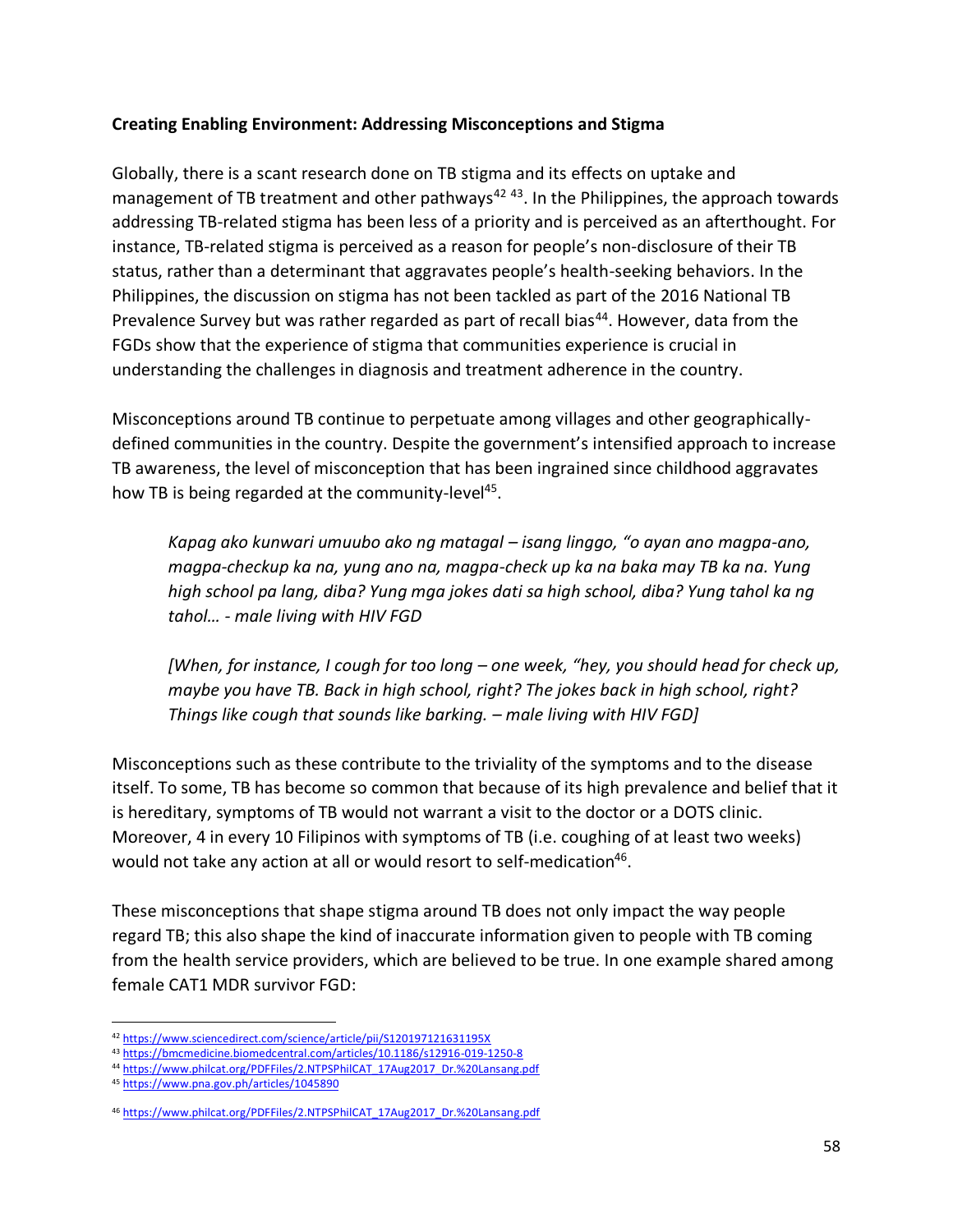*Meron kasi akong nakausap na doktor, sabi niya, kung wala raw side effects yung mga gamot na yan, ibig sabihin hindi daw sila effective.*

*[I was able to talk to one doctor, he said, if the medicines do not have side effects, it's not effective.]*

The tolerance towards the side effects, no matter how aggravating, then becomes part of the experience of and consciousness of treating TB, making TB treatment scary to undertake, or could possibly drive people not to seek diagnosis or treatment. This could also affect people with TB's treatment intake and eventually stop their medications. As a result, some people with TB would choose to discontinue their treatment. In 2016 alone, at least 16% or almost 2 in every 10 stop their medications at some point during their treatment; the primary reason of which is the side effects of the drugs<sup>47</sup>.

## **Recommendations**

It is clear in the framework of the integrated people-centered healthcare services that to be able to ensure that our health response to TB is inclusive of communities, their issues, and their priorities, it is imperative that certain elements on community empowerment and engagement, inclusive governance, responsiveness of the models of care, and enabling environments are in place. These set of recommendations reflect these elements based on the findings of this research, and have been laid out targeting particular actors in the TB response.

For the government and relevant actors (this includes the Department of Health National TB Programme, the Philippine Country Coordinating Mechanism, and the Technical Working Group on TB):

- 1. **Clarify** activities to implement PhilSTEP Strategy 1 in terms of mobilizing NGOs and civil society, particularly TB-affected and TB survivor-led groups
- **2. Develop** clear performance targets that measure TB-affected and TB survivor community's engagement in the TB response
- 3. **Develop** clear financial targets that aim to support the social mobilization and service delivery activities of NGOs and TB-affected communities that work and contribute towards the national TB prevention and treatment targets
- 4. **Create** a financing mechanism that supports TB support groups to participate in the TB program beyond volunteer support. This includes outreach, referral, and communitybased screening.
- **5. Provide** at least one seat to TB-affected community representation in the National Coordinating Committee (NCC) and Provincial Coordinating Committees (PCCs).

<sup>47</sup> [https://www.philcat.org/PDFFiles/2.NTPSPhilCAT\\_17Aug2017\\_Dr.%20Lansang.pdf](https://www.philcat.org/PDFFiles/2.NTPSPhilCAT_17Aug2017_Dr.%20Lansang.pdf)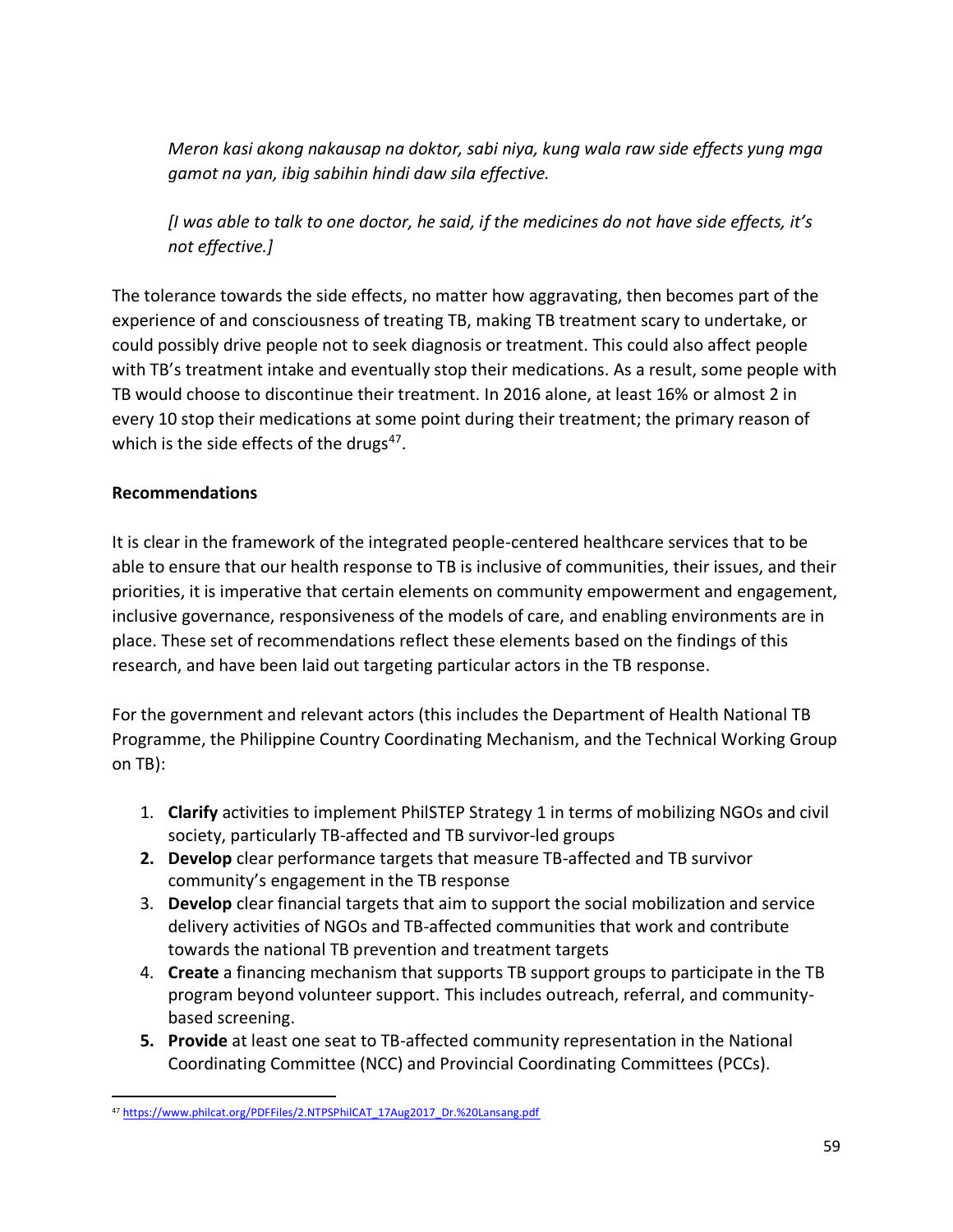- **6. Develop** mechanisms and programs, in collaboration with members of NCC and PCC, to reduce catastrophic costs of people with TB undergoing treatment are covered
- **7.** Under the NCC, **review** its current national campaign on TB by ensuring that TB-affected communities and civil society are involved in the process, and **develop** a comprehensive education and information strategy that will incorporate TB knowledge and issues in various sectors and institutions – from media to education systems.
- **8. Encourage** people with TB to participate in the monitoring, evaluation, and accountability of the national TB response, to allow the improvement towards a more holistic TB response.

For technical partners and funding agencies, including WHO, Stop TB Partnership, and USAID:

- 1. **Allocate** funding support to NGOs and civil society organizations working on TB, with specific funding allocation dedicated to social mobilization, service delivery, research, and advocacy
- **2. Support** the Philippine government in developing clearer performance and output targets on community engagement
- **3. Support** the Philippine government in developing mechanisms, programs, and strategies necessary to ensure that catastrophic costs are reduced, and that information and education about TB prevention and treatment, as well as in combating stigma, are addressed
- **4. Support** operational researches, assessments, and other research-related interventions conducted by various partners that will provide further evidence in improving the TB response that are community-inclusive, rights-based, and gender-responsive. This includes researches that unpack and provide additional data about various key populations and communities most affected by TB.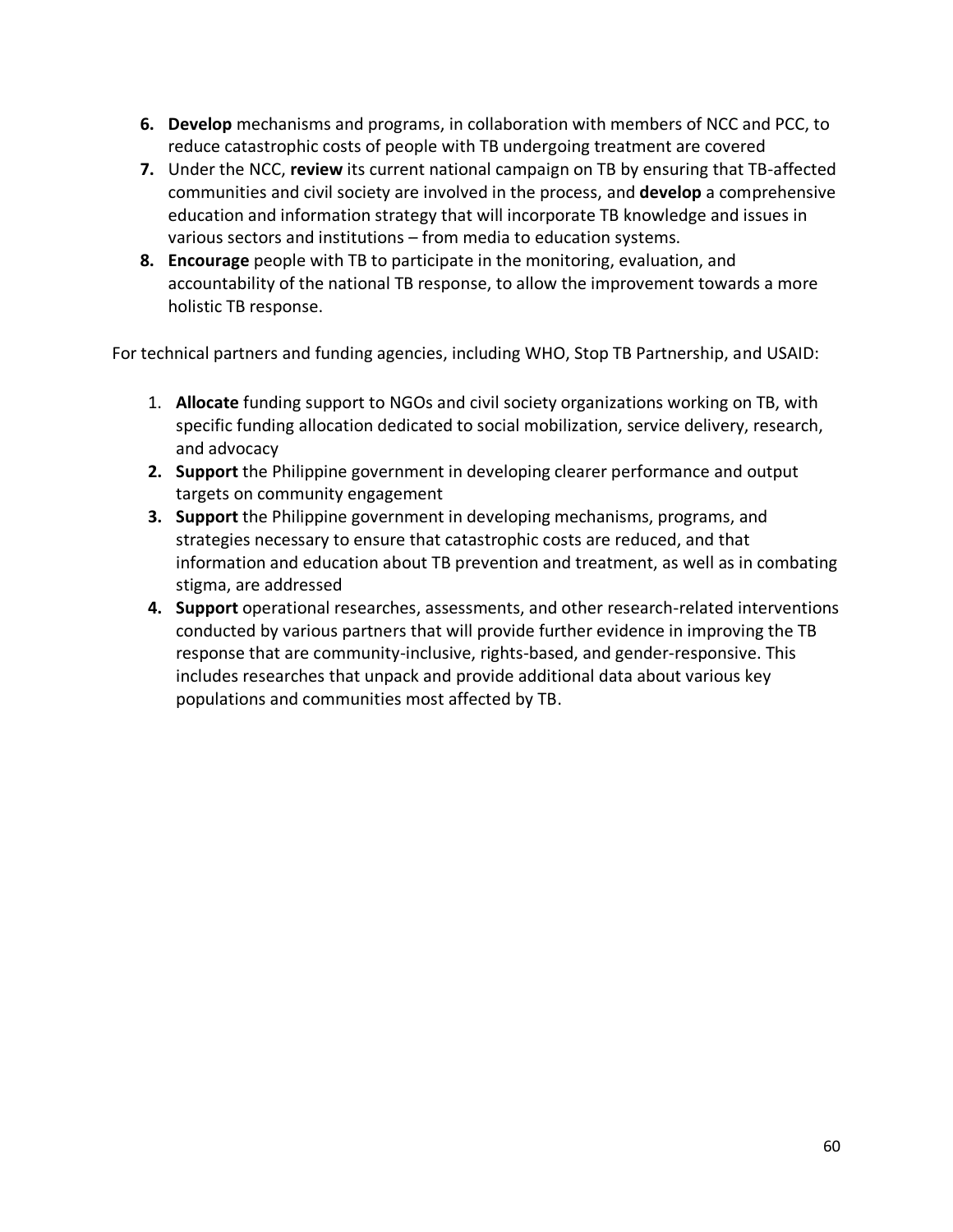## **Community Recommendations**

ACHIEVE conducted a community validation forum to present the initial findings of the study to the communities who were involved in the study, as well as to facilitate a process of generating a set of recommendations from the community. The following is a list of recommendations from the community.

- 1. Information, Education and Training
	- a. Intensify TB prevention education to address misconceptions, misinformation and stigma;
	- b. Improve TB treatment education and counseling, including managing adverse side effects. Counselling should be comprehensive so as to include mental health, nutrition, and stigma among others, and should be made available even after treatment.;
	- c. Integrate gender and human rights in TB education and counseling;
	- d. Improve development and distribution of IEC materials on TB, using all forms of media;
	- e. Sensitize healthcare providers about the realities faced by TB patients.
	- f. Capacitate TB affected communities that can be tapped for peer support and to help in the sensitization trainings for healthcare providers.
- 2. Health and Other Support Services
	- a. Provide prophylaxis to partners and family members of TB patients;
	- b. Provide financial assistance to indigent TB patients, beyond the inadequate transportation allowance;
	- c. Develop and provide counseling and other care programs for healthcare providers.
- 3. Frameworks, Policies and Programs
	- a. Develop and implement policy guidelines that provide alternatives to the DOTS modality;
	- b. Develop and implement workplace policies on TB to ensure protection of workers from TB-related discrimination;
	- c. Develop anti-discrimination policies, including penalties for acts of discrimination on the basis of TB status;
	- d. Develop policies that protect the privacy of TB patients;
	- e. Harmonize TB screening and treatment policies and guidelines.
	- f. Amend the TB Law to incorporate these recommendations;
	- g. Ensure genuine and meaningful engagement of CSOs working on TB, and communities affected by TB (key populations, TB patients and their families, TB survivors) in all levels of decision-making, policy and program development, implementation, monitoring, and evaluation.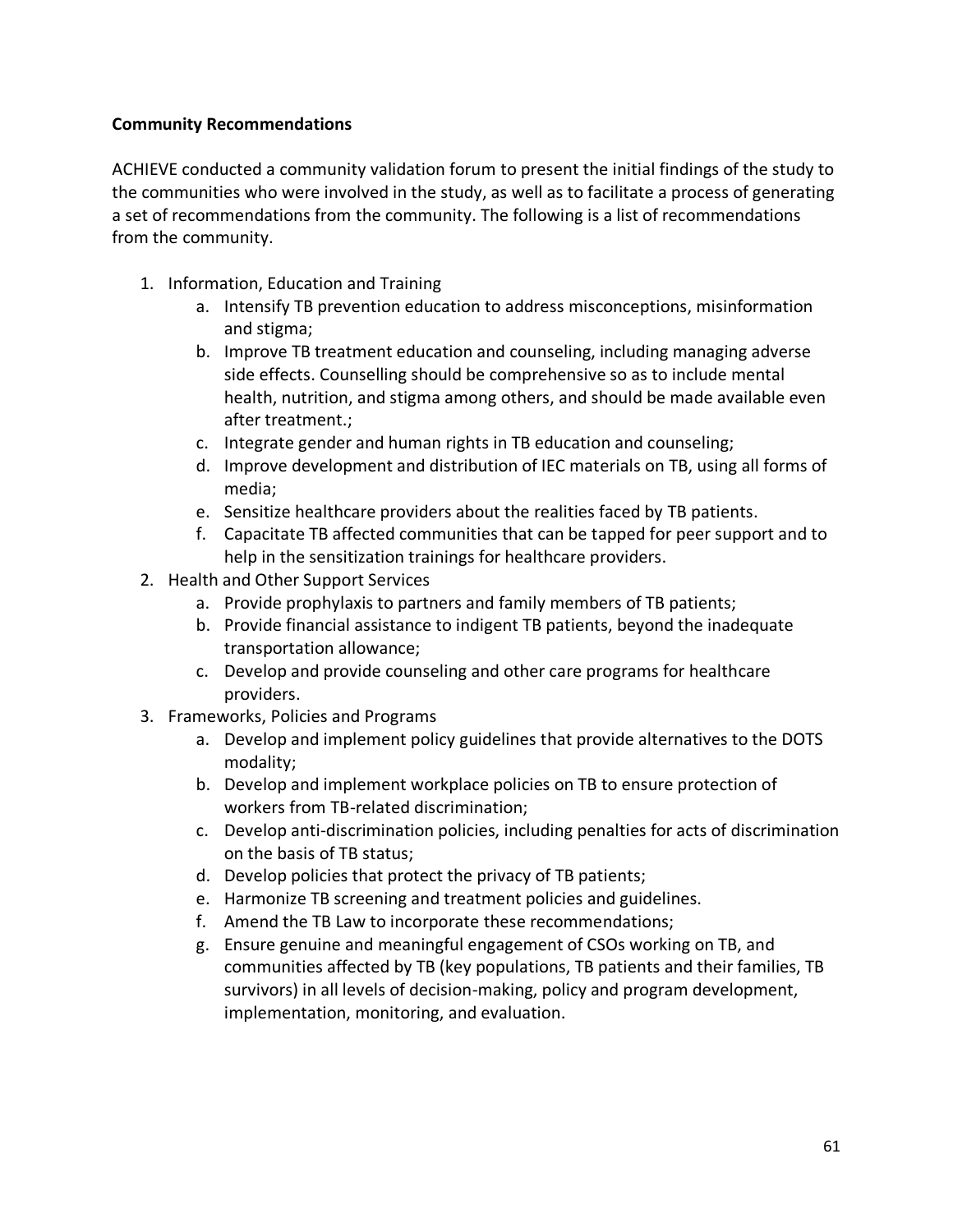### **REFERENCES**

2018 Political Declaration on TB. 2018. Retreived from https://www.un.org/pga/72/wpcontent/uploads/sites/51/2018/09/Co-facilitators-Revised-text-Political-Declaraion-on-the-Fight-against-Tuberculosis.pdf

Cane, J., et.al., 2019. A scoping review of health-related stigma outcomes for high-burden diseases in low- and middle-income countries. BMC Medicine. Retreived from https://bmcmedicine.biomedcentral.com/articles/10.1186/s12916-019-1250-8

Comprehensive Tubercolosis elimination plan act. 2015. Retreived fromhttps://www.officialgazette.gov.ph/2016/04/26/republic-act-no-10767/

Constitution of the World Health Organization. https://www.who.int/governance/eb/who\_constitution\_en.pdf

Craig, G.M., et.al. 2016. Tuberculosis stigma as social determinant of health: a systematic mapping review of research in low incidence countries. International Journal of Infectious Diseases. Vol. 56. Retreived from https://www.sciencedirect.com/science/article/pii/S120197121631195X

De Maeseneer, J., et.al. 2012. From "patient" to "people": The need for integrated, peoplecentered healthcare. The International Journalof Person Centered Medicine. Vol. 2, Issue 3. Retrieved from

https://pdfs.semanticscholar.org/4e62/3bafd4033718b1f39e2a49aaa6d652c92dff.pdf

Department of Health. 2014. National Tuberculosis Control Program: Manual of Procedures. 5th ed. Retrieved from https://www.philhealth.gov.ph/partners/providers/pdf/NTCP\_MoP2014.pdf

Department of Health. 2017. Duque: DOH to hit the ground running on unfinished UHC agenda. Retrieved from https://www.doh.gov.ph/press-release/DUQUE-DOH-TO-HIT-THE-GROUND-RUNNING-ON-UNFINISHED-UHC-AGENDA

Department of Health. 2019. World TB Day 2019: #endtbnowna. Retrieved from https://www.doh.gov.ph/press-release/World-TB-Day-2019

Department Order No. 73-05, series of 2005. Retrieved from https://www.dole.gov.ph/news/department-order-no-73-05-guidelines-for-theimplementation-of-policy-and-program-on-tuberculosis/

Framework of the Philstep and Targets. (n.d.) Retreived from http://www.ntp.doh.gov.ph/downloads/ntp\_data/ntp\_vmg\_and\_org\_and\_tb\_burden.pdf

Gender Assessment Tool for National HIV and TB Responses: Towards Gender-transformative HIV and TB Responses. UNAIDS and Stop TB Partnership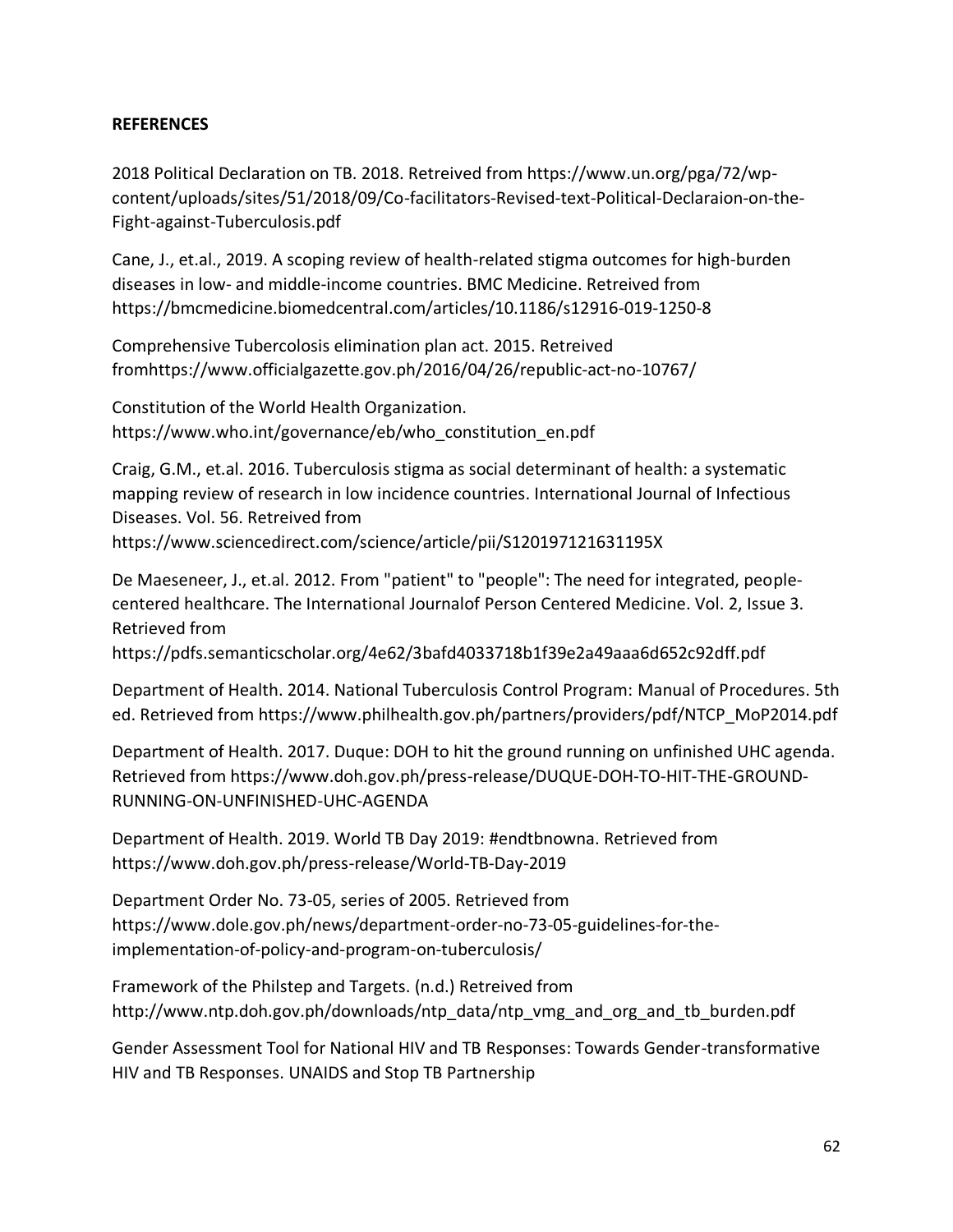http://www3.weforum.org/docs/WEF\_GGGR\_2018.

International Committee of the Red Cross. 2019. Philippines: Fighting tuberculosis in detention places. Retreived from https://www.icrc.org/en/document/philippines-fighting-tb-detentionplaces-0

Jimeno, K. and Onagan, F. (2017). How responsive is the Philippine healthcare system? Health Research Brief. Vol. 4. Issue 5. Retrieved from

https://www.doh.gov.ph/sites/default/files/health\_magazine/WHRB4.5%20Performance%20A ccountability.pdf

Montemayor, M., 2018. DOH intensifies campaign to increase TB awareness. Philipine News Agency. Retreived from https://www.pna.gov.ph/articles/1045890

Mosley, T. (n.d.) Stigma consciousness and perceived stereotype threat and their effects on academic performance. The University of AlabamaMcNair Journal. Retreived from http://citeseerx.ist.psu.edu/viewdoc/download?doi=10.1.1.544.4560&rep=rep1&type=pdf

PhilHealth's Circular No. 14, series of 2014. Retrieved from https://www.philhealth.gov.ph/circulars/2014/circ14\_2014.pdf

Philippine Coalition Against Tuberculosis (PhilCAT). 2016. Clinical practices guidelines for the diagnosis, treatment, prevention and control of tuberculosis in adult Filipinos. Retrieved from http://philchest.org/v3/wp-content/uploads/2013/05/CPG-E-copy.pdf

Philippine Constitution. Art. I, § 15

Philippine Health Agenda 2016-2022. Retrieved from https://www.doh.gov.ph/sites/default/files/basicpage/Philippine%20Health%20Agenda\_Dec1\_1.pdf

Philippine HIV and AIDS Policy Act of 2018. Retrieved from https://www.senate.gov.ph/republic\_acts/ra%2011166.pdf

Philippine Medical Association. (n.d.). Code of ethics of the Philippine Medical Association. Retrieved from https://www.philippinemedicalassociation.org/wpcontent/uploads/2017/10/FINAL-PMA-CODEOFETHICS2008.pdf

Philippine Strategic TB Elimination Plan (PhilSTEP) 1. Retrieved from http://www.ntp.doh.gov.ph/downloads/ntp\_data/ntp\_vmg\_and\_org\_and\_tb\_burden.pdf

Sandoval, E. 2016. Doctor shortage in the Philippines: An analysis. MIMS Today. Retreived from https://today.mims.com/doctor-shortage-in-the-philippines--an-analysis

Stop TB Partnership. (n.d.). Declaration of the rights of people affected by tuberculosis. Retreived from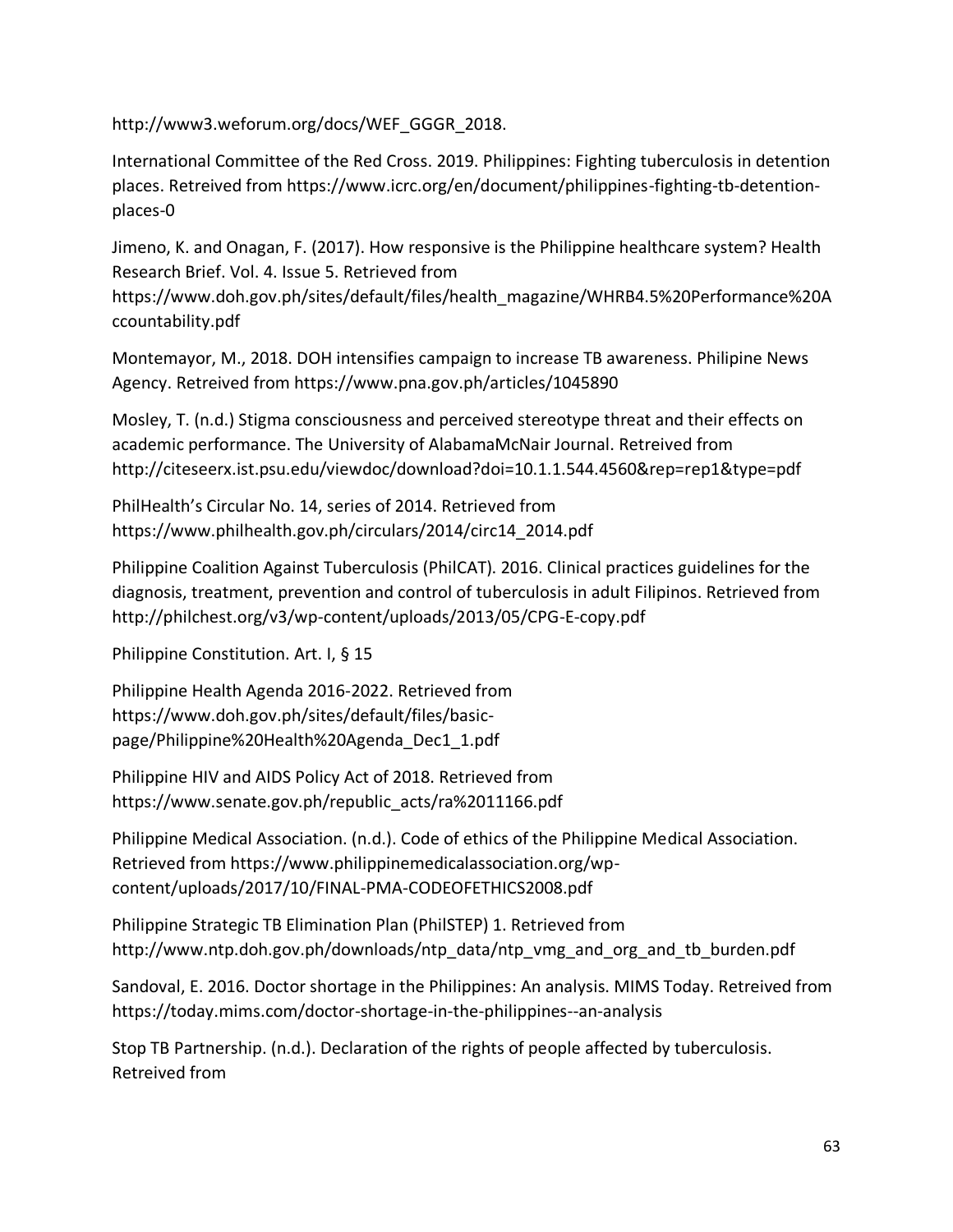http://www.stoptb.org/assets/documents/communities/FINAL%20Declaration%20on%20the% 20Right%20of%20People%20Affected%20by%20TB%2013.05.2019.pdf

Stop TB Partnership. (n.d.). Key populations brief. Retrieved from http://www.stoptb.org/assets/documents/resources/publications/acsm/kp\_prisoners\_spreads. pdf

The Body. 2001. The Denver Principles. Retrieved from https://www.thebody.com/article/denver-principles

The Denver Principles. 1983. Retreived from http://data.unaids.org/pub/externaldocument/2007/gipa1983denverprinciples\_en.pdf

The Global Gender Gap Report 2018. Retrieved from https://www.weforum.org/reports/theglobal-gender-gap-report-2018

The Magna Carta of Women. 2009. Retrieved from https://pcw.gov.ph/law/republic-act-9710

UNAIDS and Stop TB Alliance. (2015). Communities Deliver: The critical role of communities in reaching global targets to end the AIDS epidemic. Retreived from https://www.unaids.org/sites/default/files/media\_asset/UNAIDS\_JC2725\_CommunitiesDeliver \_en.pdf

World Health Organization. (n.d.) A patient-centered approach to TB care. Retrieved from https://apps.who.int/iris/bitstream/handle/10665/272467/WHO-CDS-TB-2018.13 eng.pdf?ua=1

World Health Organization. (n.d.). Health Systems responsiveness. Retrieved from https://www.who.int/responsiveness/hcover/en/

World Health Organization. 2016. Framework on integrated, people-centered health services. Retrieved from http://apps.who.int/gb/ebwha/pdf\_files/WHA69/A69\_39-en.pdf?ua=1&ua=1

World Health Organization. 2017. Ethics guidance for the implementation of the End TB Strategy. Retreived from

https://apps.who.int/iris/bitstream/handle/10665/254820/9789241512114 eng.pdf?sequence=1

World Health Organization. 2017. Guidelines for the treatmetn of drug-susceptible tuberculosis and patient care. Retrieved from https://apps.who.int/iris/bitstream/handle/10665/255052/9789241550000-eng.pdf

World Health Organiztion. (n.d.). What are integrated people-centered health services?. Retrieved from https://www.who.int/servicedeliverysafety/areas/people-centred-care/ipchswhat/en/